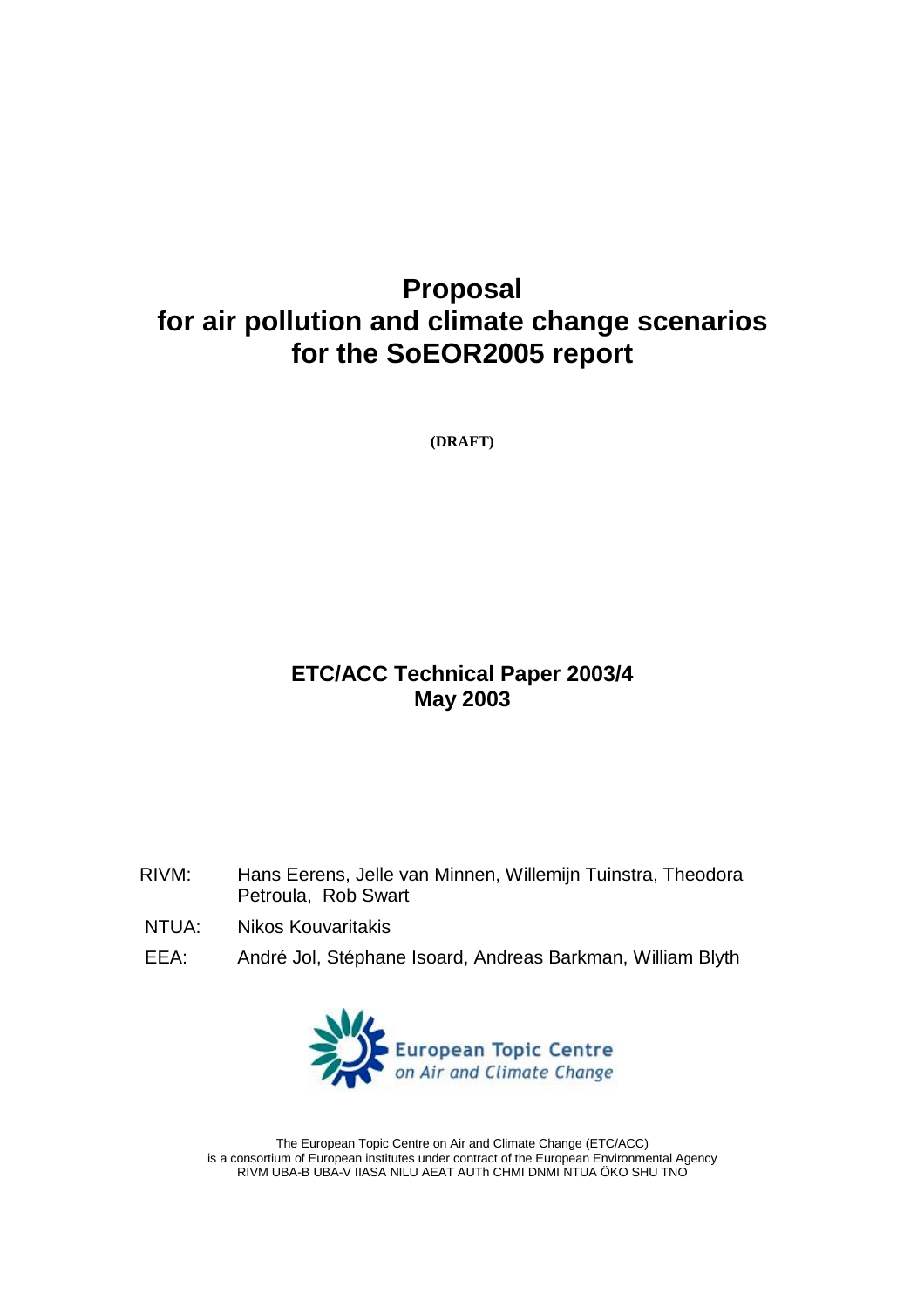# **DISCLAIMER**

This ETC/ACC Technical Paper has not been subjected to European Environment Agency (EEA) member state review. It does not represent the formal views of the EEA.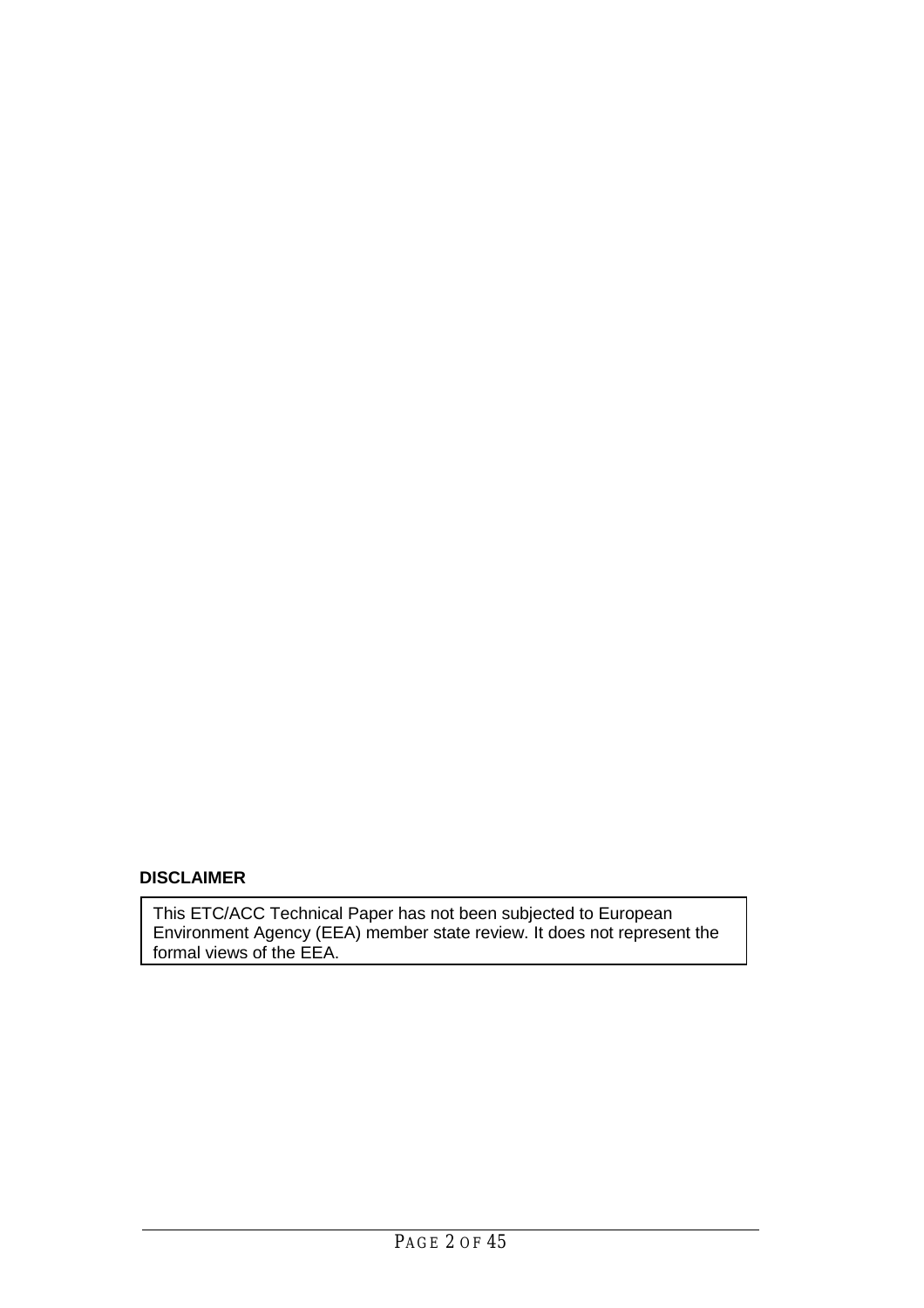#### **CONTENTS**

#### **[1. INTRODUCTION 4](#page-3-0)**

| 1.1 OBJECTIVE OF THIS NOTE                                                                                    | 4              |
|---------------------------------------------------------------------------------------------------------------|----------------|
| 1.2 OVERVIEW OF INTEGRATED ASSESSMENT FRAMEWORK.                                                              | 4              |
| 1.3 CAFE BASELINE SCENARIO AND SOEOR2005.                                                                     | 5              |
| 1.4 DEVELOPMENT OF THE SOEOR2005 REPORT.                                                                      | $\overline{7}$ |
| 2. PROPOSED METHODOLOGY FOR DEVELOPING AIR AND CLIMATE CHANGE<br><b>SCENARIOS FOR THE SOEOR2005 REPORT 11</b> |                |
| 2.1. INTRODUCTION                                                                                             | 11             |
| 2.2. PROPOSED CRITERIA FOR SCENARIOS, VARIANTS AND SENSITIVITY RUNS                                           | 12             |
| 3. SCENARIO PROPOSALS<br>14                                                                                   |                |
| <b>3.1 INTRODUCTION</b>                                                                                       | 14             |
| 3.2 SHORT-TERM SCENARIOS UP TO 2010                                                                           | 14             |
| 3.3 MEDIUM-TERM SCENARIOS 2010-2020/2030                                                                      | 15             |
| <b>3.4 STORYLINES FOR THE SCENARIOS</b>                                                                       | 15             |
| 3.5. PROPOSED VARIANTS AND SENSITIVITY RUNS                                                                   | 17             |
| 3.6 LONG-TERM SCENARIOS (2050-2100)                                                                           | 18             |
| 3.6.1. INTRODUCTION                                                                                           | 18             |
| 3.6.2 selection of scenarios                                                                                  | 19             |
| 3.7 SUMMARY OF PROPOSED SCENARIO RUNS                                                                         | 21             |
| <b>4 PROPOSED TIME SCHEDULE</b><br>23                                                                         |                |
| ANNEX 1: OVERVIEW OF SENSITIVITY RUNS FOR THE LREM ENERGY BASELINE<br><b>SCENARIO (PRIMES/ACE)</b><br>27      |                |

| <b>INTRODUCTION</b>                           |     |
|-----------------------------------------------|-----|
| <b>SENSITIVITY RUNS PRIMES</b>                | 27. |
| <b>FROZEN TECHNOLOGY</b>                      | 28  |
| MEETING ADDITIONAL 1% ENERGY INTENSITY TARGET | 28. |
|                                               |     |

#### **ANNEX 2: COMPARISON OF EXISTING SCENARIOS ON GDP, ENERGY CONSUMPTION [AND CO2 EMISSION FOR 202029](#page-28-0)**

#### **ANNEX 3: PROPOSED (DRAFT) INDICATORS FOR INTEGRATED ASSESSMENT OF AIR [POLLUTION AND CLIMATE CHANGE. 33](#page-32-0)**

#### **ANNEX 4: REFERENCE VALUES FOR NATIONAL INDICATIVE TARGETS FOR [RENEWABLE ENERGY SOURCES. 36](#page-35-0)**

#### **[ANNEX 5: OVERVIEW OF BURDEN SHARING PRINCIPLES 38](#page-37-0)**

| <b>INTRODUCTION</b>                                                     | 38  |
|-------------------------------------------------------------------------|-----|
| <b>PRINCIPLES OF DISTRIBUTIVE FAIRNESS</b>                              | 39. |
| CHARACTERISATION OF THE APPROACHES EXPLORED                             | 40  |
| OTHER RELEVANT DIMENSIONS OF REGIMES FOR DIFFERENTIATION OF COMMITMENTS |     |

#### **[ANNEX 6: EEA GLOSSARY ON ENVIRONMENT OUTLOOKS 45](#page-44-0)**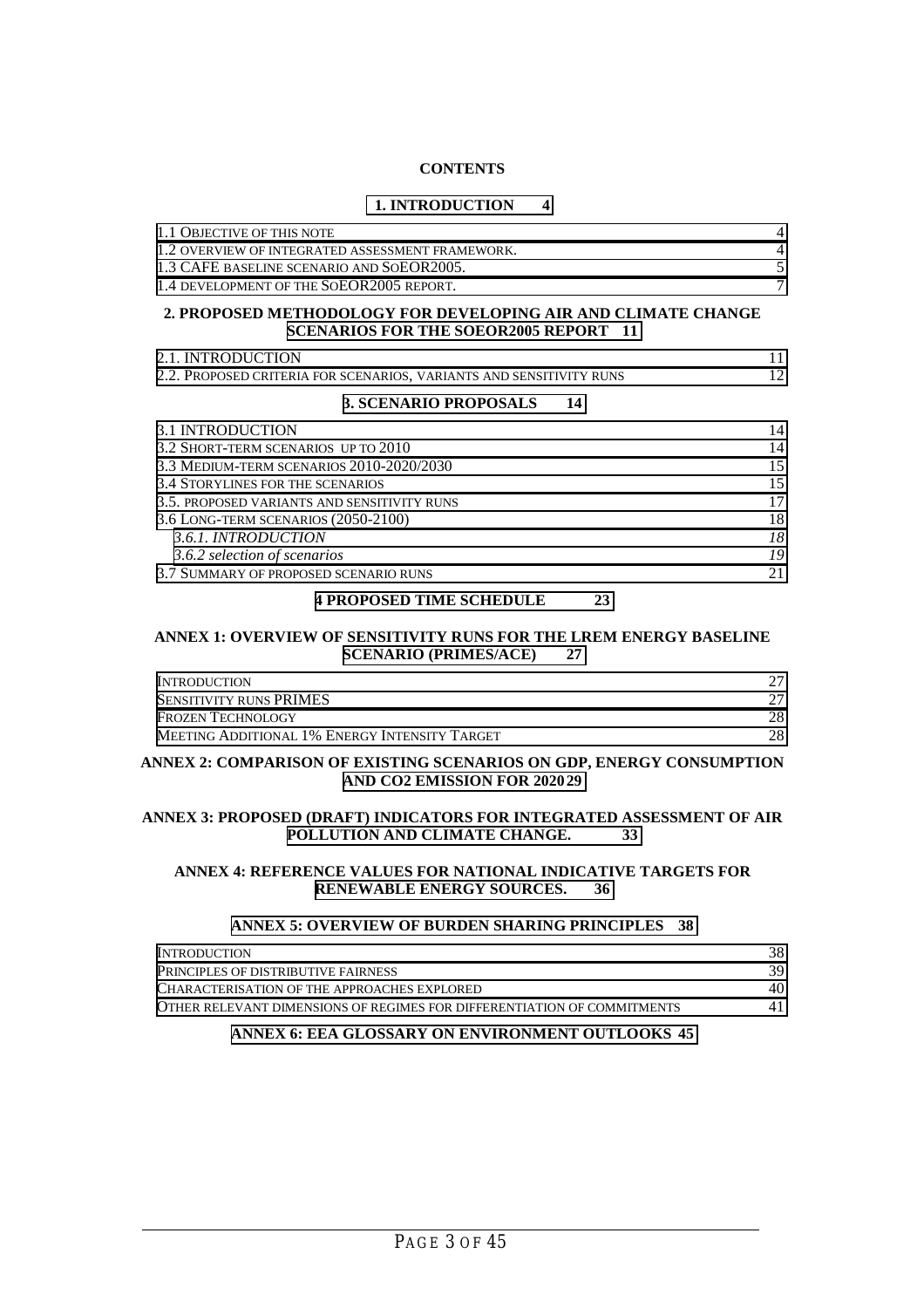# <span id="page-3-0"></span>**1. INTRODUCTION**

### **1.1 OBJECTIVE OF THIS NOTE**

EEA considers that the themes air pollution and climate change are the first priority for EEA's scenarios for the 2005 State of the Environment and Outlook report. The aim is to develop these as similar as possible and in close collaboration with the CAFE baseline scenarios, the EU Greenhouse Gas (GHG) Monitoring Mechanism, especially as far as the period 2010/2020 is concerned, and existing EU-wide scenarios for the period after 2020. The EEA requested the ETC/ACC to ensure consistency with the societal and socio-economic scenarios that are defined by the EEA (in close collaboration with the European Commission and member countries). In this respect, EEA will follow as much as possible the information provided by the CAFE baselines.

The scope of this note is to propose the principles and assumptions for scenario development for the areas air pollution and climate change. For generating scenarios it is vital to first define the key questions to be addressed by the scenarios.

We have selected the following:

Short term (up to 2010):

• What is the progress at the EU level in meeting the agreed emission targets in 2010 (Kyoto protocol and NECD)?

Medium term (2010-2020/2030)1:

- What could be GHG emissions for the EU (and associated driving forces), other industrialized and developing countries, in the medium term (2020-2030), from different equity and burden sharing perspectives and consistent with the EU long-term goal?
- What are the co-benefits of climate policies by 2020 for air pollution in terms of reduced emissions and reduced costs?
- What is the state of the environment in 2020 assuming full implementation of current policies and 2010 targets2?
- What are the uncertainties in 2020 in key policy areas (climate change, transport, energy, agriculture) and socio-economic developments and how will this affect the state of the environment?

Long term (up to 2050 and 2100):

- What will be impact of climate change in Europe in the long run (2050/2100) and how would these impacts be reduced if GHG concentrations would be stabilized at different levels (including the EU long-term goal)?
- What are the co-benefits of climate policies by 2050 for air pollution in terms of reduced emissions and reduced costs?

### **1.2 OVERVIEW OF INTEGRATED ASSESSMENT FRAMEWORK.**

The ETC/ACC has developed an integrated assessment (IA) framework to enable the evaluation of different scenarios. We refer to Eerens, Amann and Van Minnen (2002) for details about the framework. In summary, the framework consists of a combination of existing models in a way that connections between the models have been ensured and data exchange needs are harmonized. The objective of the framework is to:

- Analyze the full causality chain (from economic activities and emissions to impacts) in order to evaluate the (cost-) effectiveness of different policies in the field of climate and air pollution.
- Analyze co-benefits of environmental policies by integrating different environmental themes (i.e. climate change, air pollution, particulate matter, ozone3).

 $\overline{a}$ 1 The period 2020-2030 is sometimes already considered as long-term prospects, the period 2050/2100 could then be characterised as very long term.

<sup>2</sup> See annex III for a full list of indicators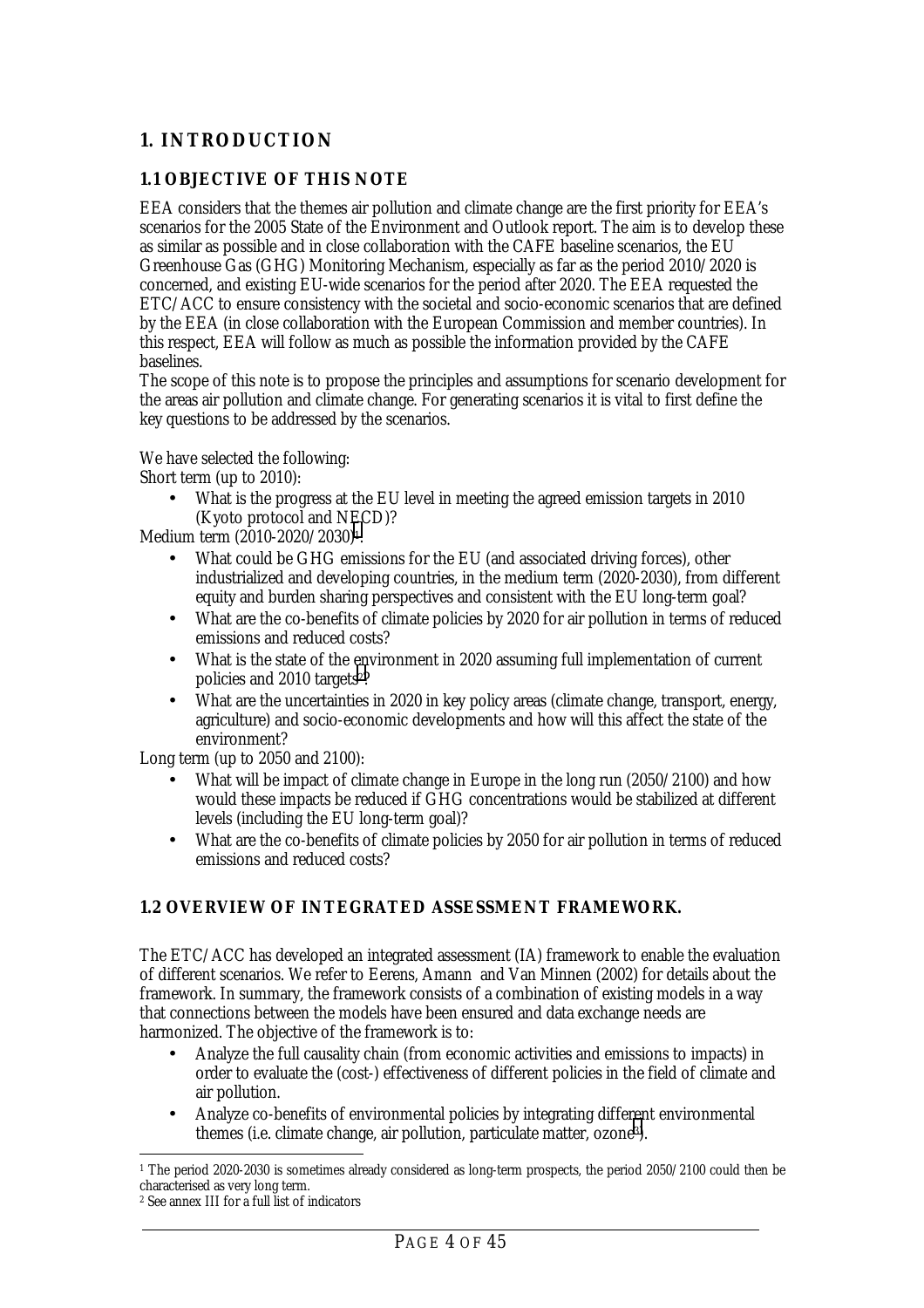<span id="page-4-0"></span>Despite the basic idea of using existing models, certain aspects had to be added/changed in order to reach the mentioned objectives. New data sources, for example, had to be added into the framework in order to develop more accurately future trends projections in non-CO2 GHG emissions (see Bates and Klimont, 2002).

An aspect of the framework is the development and use of indicators (see appendix 3). Indicators have become indispensable to policy makers since they are useful to communicate information, including the evaluation of progress in agreed policy targets (so-called distance to target) and the provision of early warning signals. In order to accomplish these needs, a list of indicators has been developed, using different criteria (e.g. do they communicate meaningful political messages, are they comparable between countries, are they scientifically sound, can they be modelled?). The number of indicators is considerable, since many parameters that contribute to one of the environmental issues (i.e. climate change, air pollution) are useful to present as indicators but are difficult to combine. In addition the aim is to evaluate the full causality chain.

One critical issue in the definition of an appropriate indicator is the time horizon of the assessment. In the framework of the  $ETC/ACC$  four time horizons have been defined (see also chapter 3). The first one is covering the past trend, secondly comes 2010. 2010 is important in order to appraise the progress of defined policies (i.e. assess distance to target) as 2010 is often a target year of current policies (Kyoto Protocol, formally 2008-2012, NEC, CLRTAP Gothenburg Protocol). Indicators will be related to economic activities, i.e. socio-economic driving forces, and emissions. Impact indicators will be less relevant up to 2010, since politically agreed (emission) targets are fixed and based on, or linked to 'thresholds' of impacts, which were already assessed at the time when the targets had been discussed and agreed. Thirdly, various scenarios up to 2020 will be defined. State (e.g. concentrations of GHG and air pollutants) and impact (e.g. exceedances of critical loads) indicators will be used in the evaluation of these scenarios in combination with the socio-economic driving forces. Politically agreed environmental targets do not yet exist for the year 2020. In fact the air pollution and climate change scenarios being developed for SoEOR2005 could help the ongoing policy making processes in the analysis of possible future (2020) environmental targets (see below), either defined as emission or as quality targets. Innovative in the ETC/ACC framework is the inclusion of indicators for the interaction between air pollution and climate (change). For example, the climate change effect on the percentage exceedance of critical loads (e.g. total nitrogen) will be included. But also the cobenefits of climate change policies for air pollution will be analysed, in terms of reduced air pollutant emissions and reduced costs. Finally, the long (2020-2030) and very long-term perspective (up to 2100) is needed to evaluate the effectiveness of current and future policies in terms of reduced impacts. This is especially the case for the climate field, since the response of the climate system is slow. State and impact indicators are especially included for this purpose. In addition an analysis will be performed of the possible GHG emissions level and associated socioeconomic activities for the EU in the long term (2020-2030), from different equity and burden sharing perspectives and consistent with the EU long-term climate change goal.

### **1.3 CAFE BASELINE SCENARIO AND SOEOR2005.**

 The Clean Air For Europe (CAFE) programme organized by the European Commission ( DG Environment) is preparing a thematic strategy to reduce air pollution. The thematic strategy should be published in 2005. Recognizing the fact that the SoEOR2005 report and the CAFE programme both need to develop scenarios for evaluating the socio-economic and sectoral implications of different environmental targets, EU and EEA agreed to work as closely as possible together in developing scenarios for CAFE and for SoEOR2005.

In mid 2002 some of the institutions that are a member of the ETC/ACC (i.e. IIASA and NTUA) were awarded the contract for constructing a baseline scenario for CAFE, with a requirement to work closely with ETC/ACC.

<sup>&</sup>lt;sup>3</sup> The focus for ozone will include tropospheric and stratospheric ozone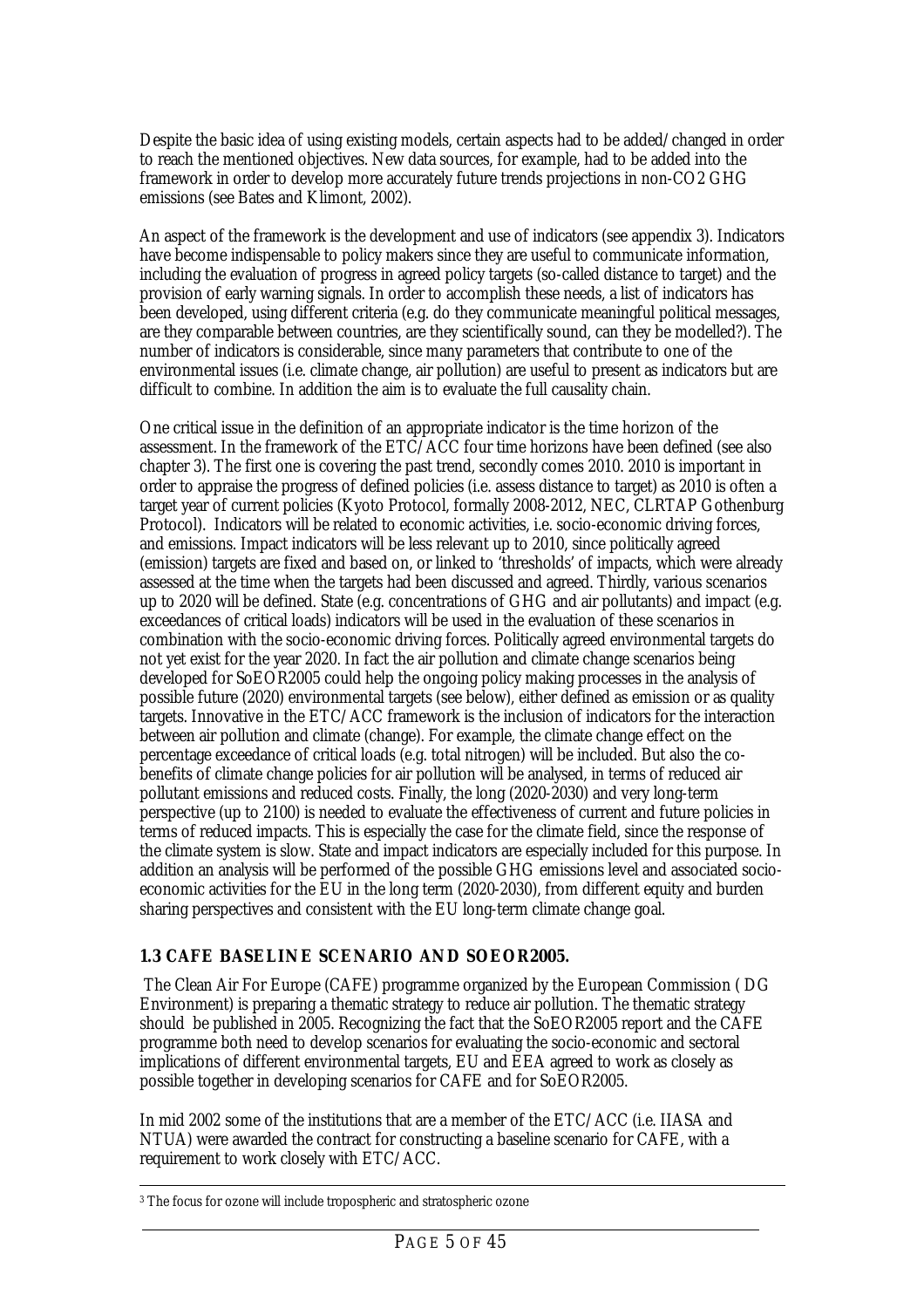RAINS, the main model for the integrated assessment and scenario work in CAFE, will:

- Quantify the effects of present emission reduction legislation on future air quality,
- Assess the scope, costs and benefits of additional emission control measures and, if appropriate,
- Identify cost-effective packages of additional emission control measures to meet air quality objectives

The RAINS model needs for the construction of the baseline scenario(s):

- Exogenously supplied projections/scenarios of emission generating activities (energy, transport, agricultural activities, industrial production, etc.),
- Emission characteristics of the various sources (emission factors, efficiencies and costs of emission control measures, the penetration of measures in the EU and Candidate Countries)

For energy (demand and supply) scenarios it has been agreed within CAFE to use the PRIMES model and an associated model for Candidate Countries (ACE). The PRIMES energy baseline scenario has been developed in 2002 and will be published early 2003.

The Commission recognized that the available models to construct the required transport scenarios for EU and candidate countries were not meeting its demands for CAFE. A separate Call for Tender was therefore issued in mid 2002 for improving the TREMOVE model that earlier had already been selected as the main model for transport emission projections. In October 2002 the contract was awarded to a consortium led by KU Leuven. The SCENES model, also agreed for use in CAFE, will provide the transport demand scenarios required by TREMOVE.

The Commission's DG Agriculture agreed to provide the required agricultural scenarios for CAFE, which could be based on or linked to the CAPRI model. For the agricultural sector ETC/ACC has prepared an internal note (September 2002) in which options to construct agricultural scenarios were presented. It concluded that beside the main model (CAPRI) supported by the Commission some additional information, especially for the new candidate countries and the period after 2010, would be required. Agricultural scenario development in CAFE and SoEOR2005 should be further discussed between DG ENV and EEA (ETC/ACC).

The support of the integrated assessment models that were used in the past for the analysis that led to the Gothenburg protocol and the NEC directive didn't include specific information about urban air pollution. In an effort to improve this (undesirable) situation the City Delta city project has been launched at the end of 2001. In the City Delta project urban air pollution models for ozone and particulates are compared for 8 representative cities in Europe. First results are available since the end of 2002. The City Delta should select the models with the best performances and the highest potential to co-operate with the RAINS model. ETC/ACC will consider in 2003 if and how the urban air pollution models selected in City Delta can be implemented in the ETC/ACC integrated assessment framework.

The state of play regarding the CAFE baseline scenario has been presented at the CAFE Steering Group meeting on 17 February 2003 and the main contractor will present a draft integrated baseline scenario at the forthcoming CAFE stakeholder meeting (see also the paper by DG ENV on stakeholder involvement) 27-28 may 2003. During July to November 2003 the contractor will organize small stakeholder meetings with countries as well as industrial and environmental NGOs to review and finalize the baseline scenario by December 2003. The CAFE Steering Group should endorse the baseline for future work in CAFE on alternative policy packages (during 2004). EEA/ETC-ACC will use the CAFE meetings as the main forum to exchange with all relevant stakeholders. The CAFE process has started work on two baseline scenarios, one with and one without full Kyoto implementation. The main assumptions that drive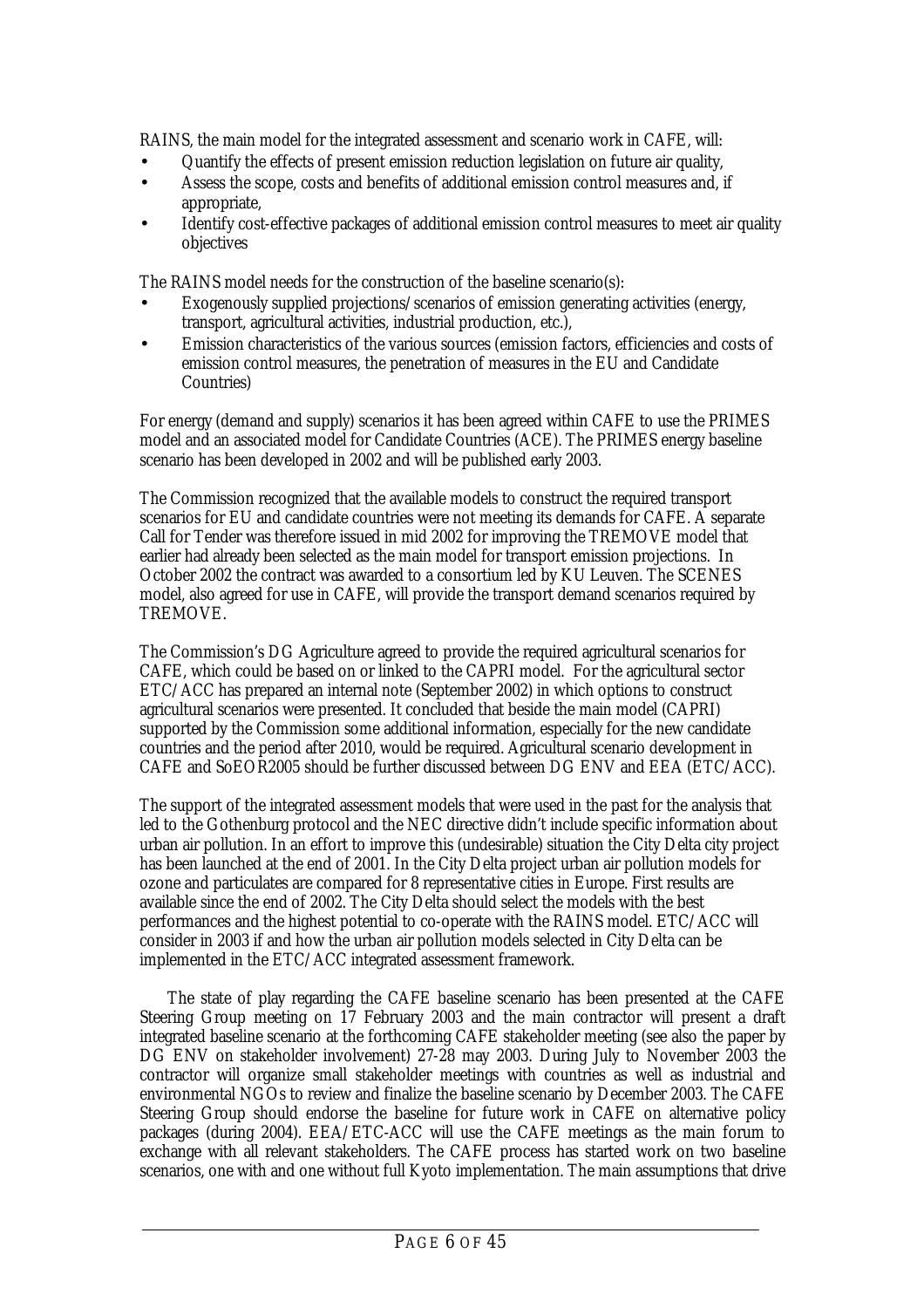<span id="page-6-0"></span>the projected evolution of the EU15 and acceding countries energy system in the horizon to 2030 are summarized here4.

 The "without climate policies" scenario is almost identical to the Baseline scenario constructed in the context of the "Long Range Energy Modelling" framework contract by Energy and Transport DG. They are based on quantitative analysis, with the use of the PRIMES and ACE mathematical models, and on a process of communication with and feedback from a number of energy experts and organisations. A detailed analysis of assumptions and results for this scenario can be found in "European Energy and Transport – Trends to 2030" (forthcoming publication by Energy and Transport DG). While results for EU Member States are identical to those of "Long Range Energy Modelling" framework contract, small differences exist as regards acceding countries given that results provided are output of the PRIMES model (which has been developed in the meantime for those countries) and not ACE model as was the case in the "Long Range Energy Modelling" study.

The key assumptions for current EU Member States are the following:

- Assuming the continuation of current world energy market structures and taking a conventional view on fossil fuel reserves, world energy prices develop moderately as no supply constraints are likely to be experienced over the next  $30$  years under Baseline conditions.
- Baseline assumptions include continued economic modernisation, substantial technological progress, and completion of the internal market. Existing policies on energy efficiency and renewables continue; the fuel efficiency agreement with the car industry is implemented; and decisions on nuclear phase-out in certain Member States are fully incorporated.
- For analytical purposes the Baseline case does not include any new policies to reduce greenhouse gas emissions. This is to assist in identifying any remaining policy gaps in the energy and transport sectors with respect to the EU's Kyoto commitments.
- The Baseline macro-economic scenario assumes continued GDP growth of 2.3% pa on average over the projection period, similar to that over the past 30 years. The assumed growth rates are modest compared with the ambitions of the Lisbon strategy but also high compared with the current weak state of the EU economy.
- Furthermore the EU economy is characterised by a further dematerialisation with stronger growth occurring in high value added industrial sectors and services.

Energy import prices in acceding countries correspond with those for the current EU. The policy assumptions are also similar to those for the EU given the gradual accession of many of these countries and continuation of close economic and political relations with the others. Over the whole period, the GDP growth in the candidate countries is projected to exceed that in EU15.

The second scenario examined assumes the existence of an EU wide  $CO<sub>2</sub>$  emissions trading regime. The "with climate policies" scenario assumes a permit price of 12 Euro per t of  $CO<sub>2</sub>$  in 2010, rising to 16 Euro per t of  $CO<sub>2</sub>$  in 2015 and 20 Euro per t of  $CO<sub>2</sub>$  in 2020. In 2020-2030 the permit price remains constant at 20 Euro per t of  $CO<sub>2</sub>$ .

#### **1.4 DEVELOPMENT OF THE SOEOR2005 REPORT.**

#### *Why a State and Outlook report?*

According to the EEA regulation article 2 the tasks of the Agency shall be:

 $\ddot{\phantom{a}}$ 4 The following text is based on a note from DG Environment, Matti Vaino: Note on scenario definition. 9-5-2003, env/circa site cafe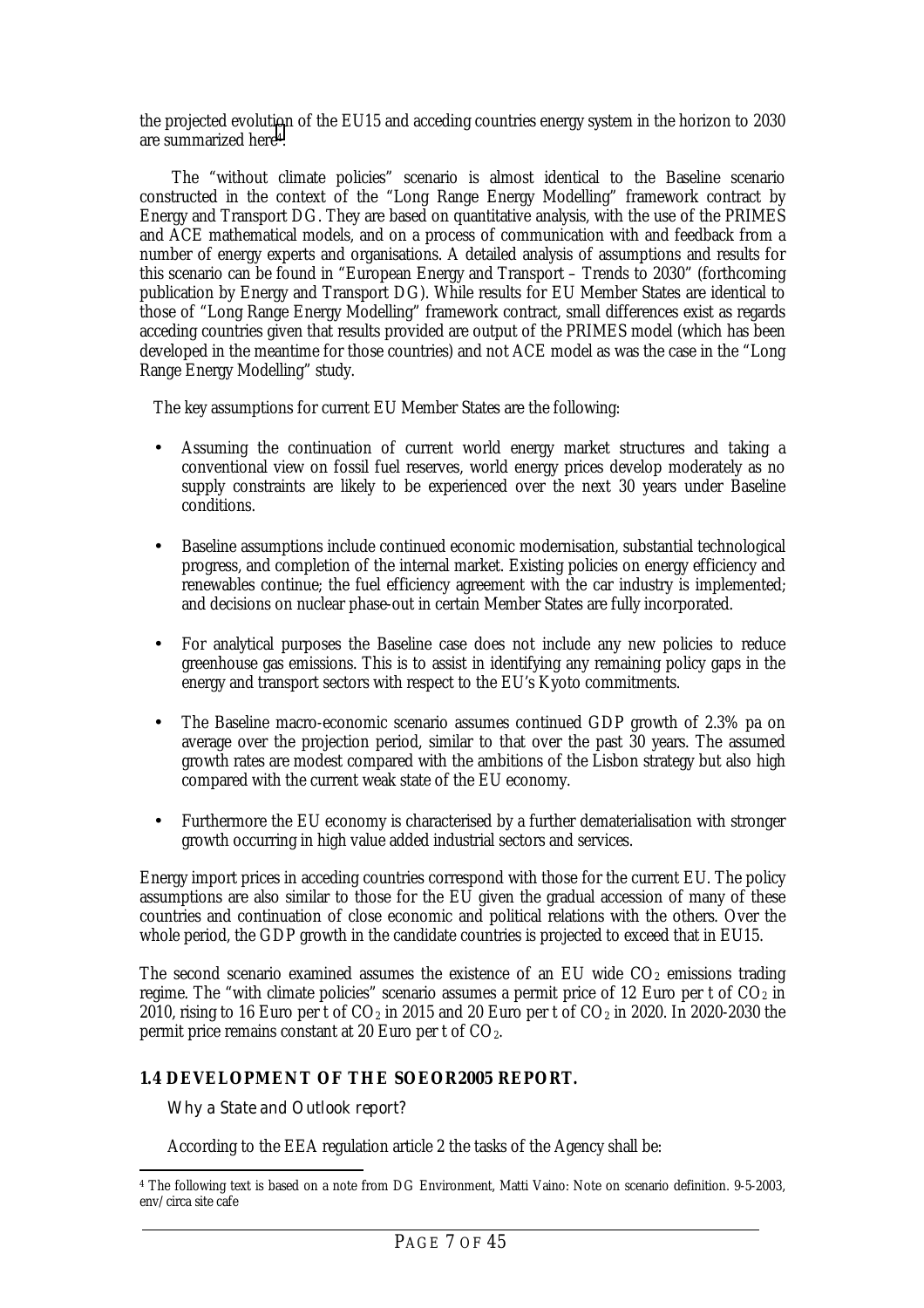*(vi) to publish a report on the state of, trends in and prospects for the*

*environment every five years, supplemented by indicator reports*

*focusing upon specific issues;*

In the 6th Environmental Action Programme (6EAP) the following sentences relates to 6EAP mid-term review and EEA SOER2005 reporting:

"*In the fourth year of operation of the Programme (July 2002 + 4 years) the Commission shall evaluate the progress made in its implementation together with associated environmental trends and prospects. This should be done on the basis of a comprehensive set of indicators.*

*The production of this information will be supported by regular reports from the European Environment Agency and other relevant bodies. The information shall consist notably of: headline environmental indicators; indicators on the state and trends of the environment; and integration indicators*";

So one of the aims of the SOER2005 and other EEA reports should be to support the Commissions 6EAP mid-term process with indicators on the state and trends of the environment and integration indicators; and evaluate prospects. The Commission is going to publish a midterm review of the 6th Environmental Action Programme around end 2005, so a mid-2005 publication date currently seems the most suitable timing.

#### *A new approach for the SOER2005 report?*

The traditional structure with sector and environmental issue chapters together with a few overarching themes imply that much information is repeated from previous SoE reports. Another reason is that the traditional structure does not fit to the priority areas in the 6EAP and the EU Sustainable Development Strategy (SDS); and the activities on sector integration. In addition, it can be difficult to incorporate sustainable development aspects in the traditional structure.

To be able to cover the more overarching integrated themes in relation to the 6EAP and SDS priority areas EEA has in the last months worked on a proposal that the SOER2005 reporting activity could consist of 1-3 *SOER2005 summary report* of around 80-100 pages, and a number (5- 9) of overarching *SOER2005 sub-reports*.



The sub-reports will be a series of reports, which constitute the EEA contribution to the 6EAP mid-term evaluation and maybe used as background for the SDS revision. All the subreports will have the same layout and consistency between the reports has to be ensured.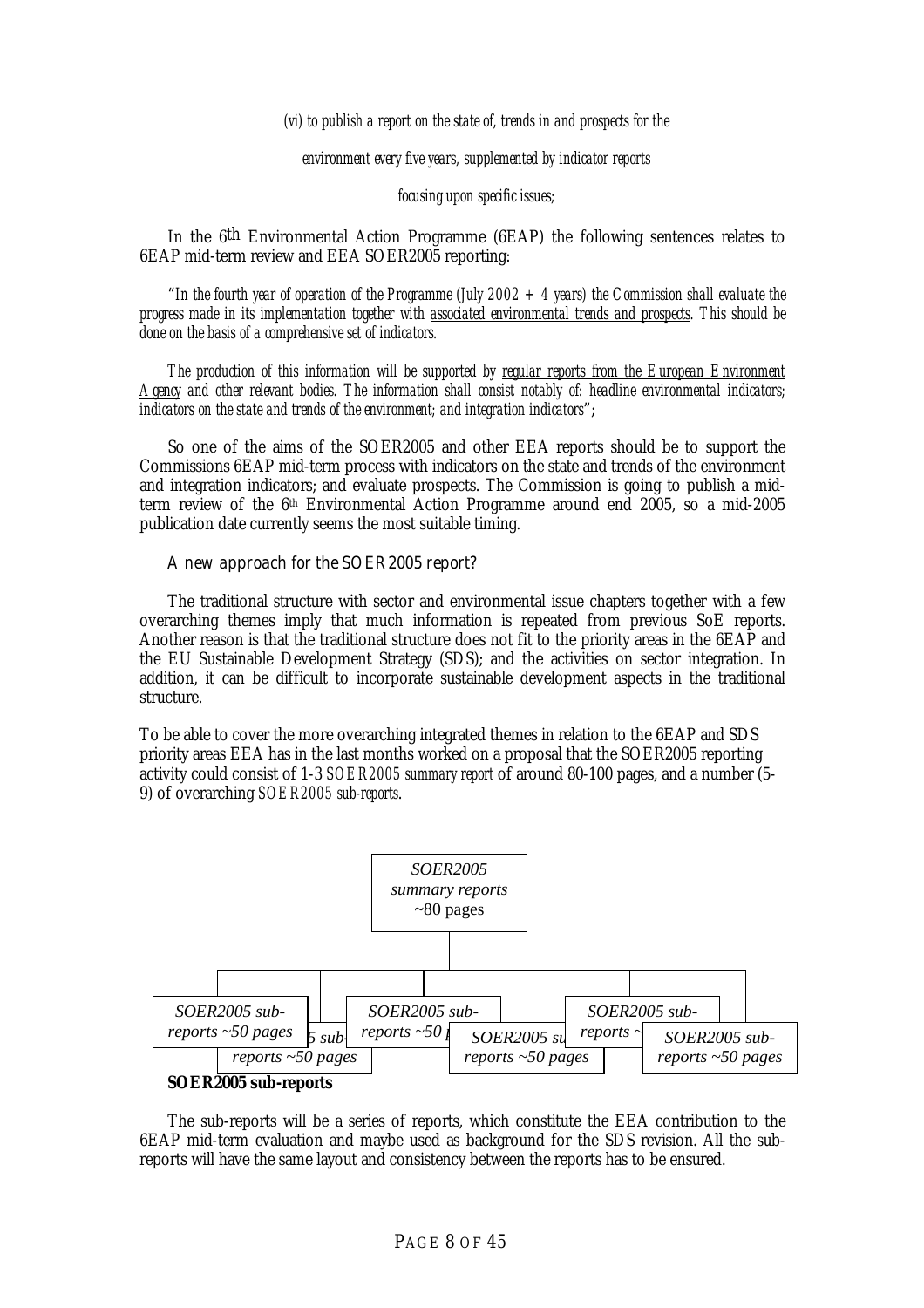The SOER2005 sub-reports will focus on a specific issue such as *sustainable consumption and meeting the needs of the population* or *environmental aspects of enlargements.* Table 1 lists the proposed subreports and their relation to the 6EAP/SDS priority areas. Overlaps between sub-reports will be accepted, but the specific focus of each sub-report will minimize the actual overlap.

There are some benefits of the sub-reports: firstly, in a 50-page report it will be easier to keep the focus on a specific issue such as sector integration or enlargement and the linkage in the report can be ensured; secondly it is easier to improve the overall quality and consistency of a 50 page report compared to a 300-page report. Sub-reports may have more policy impact and can be focused on specific policy processes/events.

|                          | <b>Proposed SOER2005 Sub-reports</b>                                     | 6EAP and SDS priority areas                                                           |
|--------------------------|--------------------------------------------------------------------------|---------------------------------------------------------------------------------------|
|                          | Changing consumption patterns and meeting the needs<br>of the population | <b>6EAP</b> Environment and Health<br>and Quality of life                             |
| $\overline{2}$           | Environmental aspects of enlargement                                     |                                                                                       |
| 3                        | Conserving ecosystems and biodiversity<br>(Ecosystem goods and services) | <b>6EAP</b> Nature and biodiversity                                                   |
| $\overline{\mathbf{4}}$  | Sustainable use and management of natural resources                      | 6EAP Sustainable use and<br>management of natural resources<br>and wastes             |
| $\mathbf{5}$             | Policy integration                                                       | Cardiff process on sector-<br>environment integration                                 |
| 6                        | Climate change and the use of clean energy                               | <b>6EAP Climate change &amp; SDS</b><br>Climate change and the use of<br>clean energy |
| $\overline{\mathcal{U}}$ | <b>European Environment Outlook</b>                                      |                                                                                       |
| 8                        | Global issues - Europe's impact on the global<br>environment             |                                                                                       |
| 9                        | <b>Environment and health</b>                                            | <b>6EAP Environment and Health</b><br>and Quality of life                             |

On basis of the sub-reports and other outputs e.g. issue and sector reports and contribution to thematic strategies EEA will produce 1-3 (summary) reports:

- A report assessing progress against *6EAP/SDS priority areas*;
- A report assessing *issues relevant but not yet covered by the 6EAP* e.g. aspect of sustainable consumption or environmental aspects of the enlargement process;
- A report assessing *Europe's responsibility in relation to global issues* such as European activities affecting outside Europe or Europe's responsibility in relation to global issues such as climate change and biodiversity.

#### *Building blocks to the SOER2005*

First it is important to notice that the content, which can be included into a 50 pages subreport, is rather limited. The above-suggested reports can easily increase to a 200 pages report, but the EEA does not have an interest in that. Therefore there is much more information that actually can be included. A big challenge will be to select the right information and restrict the sub-reports and the (summary) reports. *Small reports of a good quality could have higher and more focused policy impact.*

The building blocks to the reports will be:

• *EU policy documents* – such as 6EAP; SDS; thematic strategies or reports on sector-integration implementations, reports on environmental impact of CAP reform etc. – these documents will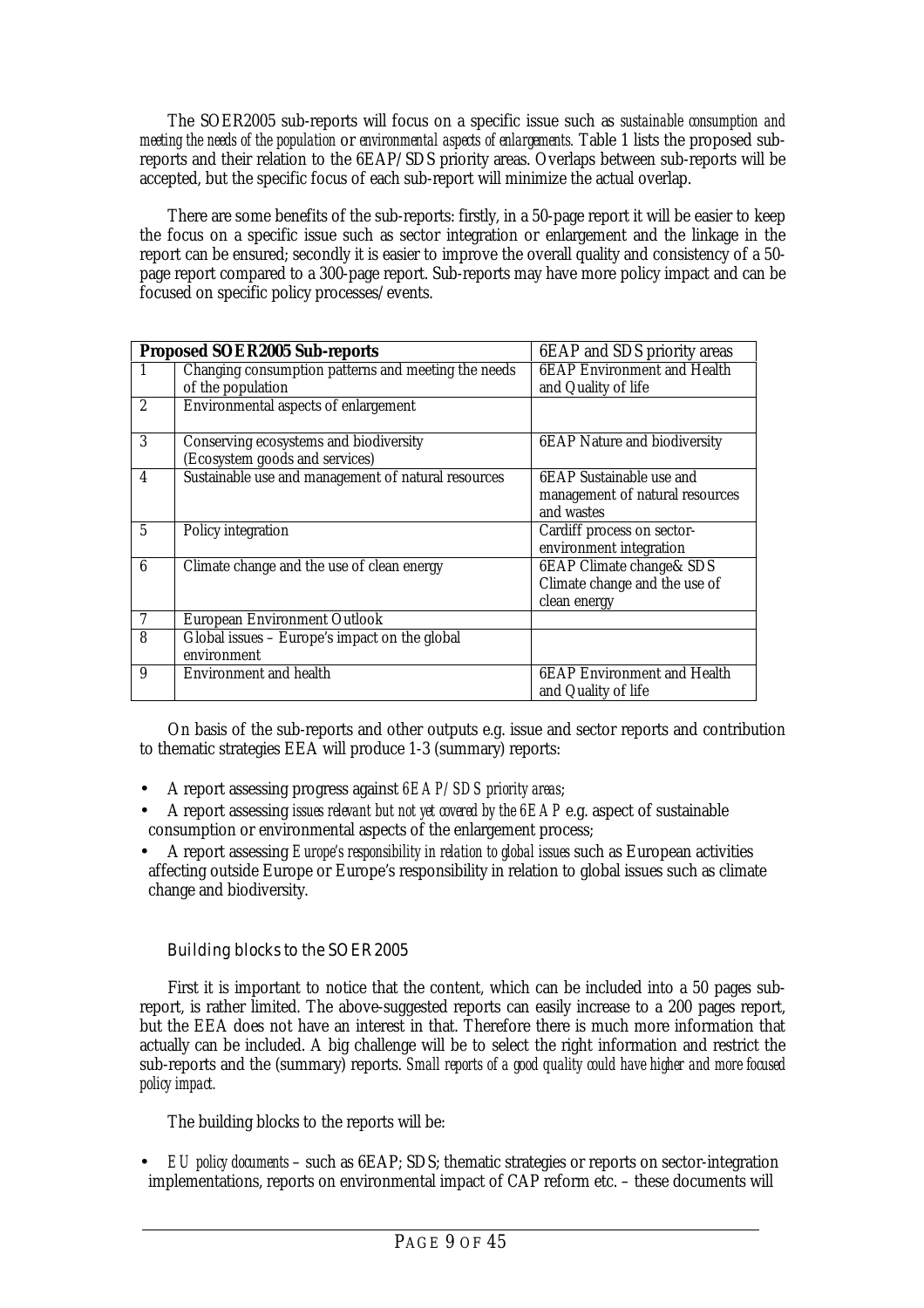partly frame the sub-report; and we have to ensure that we are answering some of the policy objectives in the 6EAP and SDS priority areas;

- *Core set of indicators* during the coming two years fact sheets including assessments will be developed for the short and mid-term indicators in the EEA core set. These fact sheets will be important building blocks for the sub-reports and it is important at an early stage in the process to ensure that the fact sheet are delivering the requested information and at time.
- *EEA sector and environmental issue reports* a number of issue reports are planned in the coming years and parts of these will contribute to sub-reports. The *sector and environmental issue reports* also have to cover gaps in relation to 6EAP priority areas.
- *EEA environmental snapshots* some of the snapshots will be forerunners/testing versions of parts of sub-reports. In addition, we can use the experience gained in the snapshots project teams to improve the work in the sub-report project teams.
- There will be a need for *several background notes or background reports* to feed into the subreports. These background documents will include specific assessments needed for the subreports. Some of the background documents will be produced by the EEA (e.g. by ETCs or sectors); others notes might be based on cooperation between different EEA project managers/ETCs (e.g. a note on agricultural water use as a cooperation between agriculture and water) and some have to be produced by external consultants.
- *Baseline scenarios and outlooks* the reports will include scenarios and outlooks whenever possible. This has to be taken into account when planning the contents of the sub-reports. In addition, a separate sub-report on scenarios and outlooks will provide an overall picture of the main European developments.
- *Other cross-cutting issues* such as economic valuation; policy effectiveness analysis; aspects of governance etc. will be included as much as possible in the reports. We need to start up studies for these issues as soon as possible.
- The *environmental linkage to sustainable development* should also frame the contents of the subreports.
- In addition to information (indicators, notes, assessments etc.) being produced by the EEA much *external produced information* will also be used as building blocks to the sub-reports. For example, the sub-report on global issues will have to be based on much information produced outside the EEA. However, the EEA assessment will steer the selection of information as well as structure the sub-report.

**Geographical coverage:** The report has to cover all EEA member countries. It will also include participating countries (Balkans, Switzerland…). In the report we will develop links to the interface regions of NIS & Mediterranean; The global dimension and global issues should be covered.

**Temporal coverage:** Trends over 20<sup>th</sup> century (Focus on 1990 – early 2000) and outlooks to 2010/20 and beyond where appropriate.

#### *Where are we now in the process?*

For the moment EEA has produced draft implementations plans including outlines and overview of needed activities and timing of the potential sub-reports and is discussing these internally. Works on the outlines of the SOER summary reports and overall overview on how to implement the SOER2005 activities have started. In *June-July-August* a first consultation with stakeholders (European Commission; countries (EIONET) and others) of the contents of the sub-reports will be made (Web-based consultation). There will be some meetings/presentations to discuss the outlines of the sub-reports with external experts.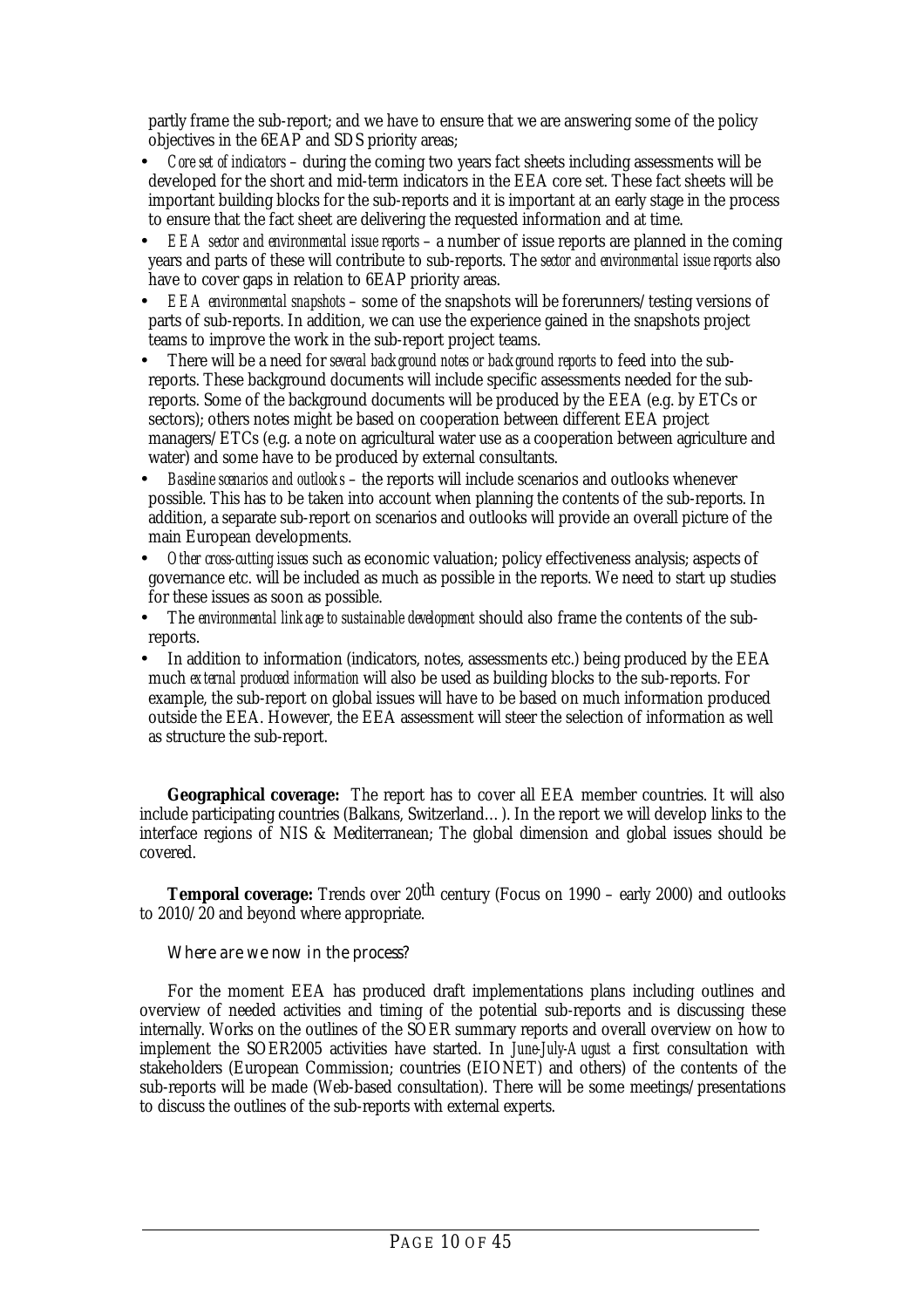# <span id="page-10-0"></span>**2. PROPOSED METHODOLOGY FOR DEVELOPING AIR AND CLIMATE CHANGE SCENARIOS FOR THE SOEOR2005 REPORT**

### **2.1. INTRODUCTION**

The main reason to develop scenarios for the SoEOR2005 report in the field of air pollution and climate change is to answer the questions raised in section 1. Considering these questions, three time horizons for projections have been defined (figure 2.1). The starting points for the short term up to 2010 (or more formally 2008-2012 for climate change) are (1) emission projections, assuming that the Kyoto and NEC targets will not be met with existing policies, and (2) emission projections assuming that the Kyoto and NEC targets will be met using additional policies (including the use of Kyoto mechanisms).

The basis for these two projections is formed by the driving forces scenarios as used in the CAFE-baseline project. Main objective of this time frame is to evaluate the possibilities of meeting the Kyoto and NEC targets and the associated costs.



*Figure 2.1: Proposed methodology for developing Air and Climate Change scenarios for the SoEOR2005 report*

The next time horizon is the 2010-2020/20305. The main objective of analysis in this period is to evaluate to what extent the pathways up to 2010 can further develop in an environmentally favourable ("environmentally sustainable") way, or in an environmentally unfavourable way ("environmentally unsustainable"). Economic and technology variants as well as sensitivity runs can be considered to evaluate the effects of policies in sectors other than energy, climate and air pollution, and for different socio-economic driving forces (income, fuel prices) if not already included in the CAFE baseline project. The endpoint of this period will be in principle 2020. However, for the energy sector (power/heat generation and consumption in all sectors, including transport) the time horizon will be expanded up to 2030.

The final time horizon is 2050-2100. This long-term view is important because of the long-term perspective of climate change and its impacts. In the next section we describe the different time horizons in more detail

 $\ddot{\phantom{a}}$ 5 As mentioned in the introduction the period 2020-2030 is sometimes be referred to as long-term, and the period 2050-2100 as the very long-term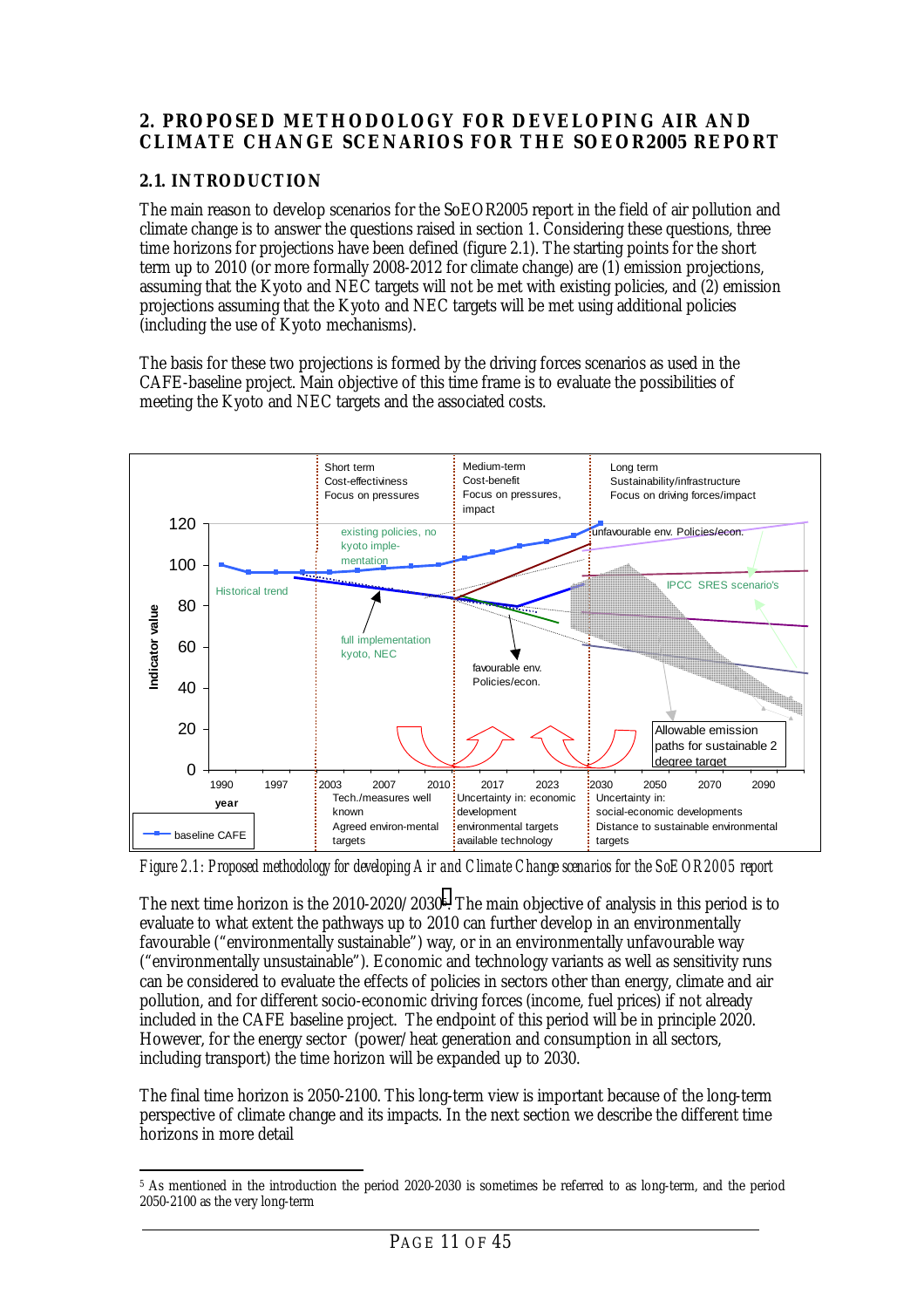#### <span id="page-11-0"></span>**2.2. PROPOSED CRITERIA FOR SCENARIOS, VARIANTS AND SENSITIVITY RUNS6**

It is important to understand the "robustness" 7 of the scenarios developed for the SoEOR2005 report, both for the "environmentally sustainable and unsustainable" scenarios.

For both scenarios the following types of robustness analyses are relevant

- How robust is the baseline scenario under various (non-air quality) policies development such as:
	- climate change policy
	- energy policy
	- transport policy
	- agricultural reform policy
	- enlargement scenarios
	- other policies (e.g. trade, finance)
- How robust is the baseline scenario (using the policy relevant indicators) in view of uncertainty in economic developments within Europe (GDP changes, energy prices, technology changes/progress, unemployment) and under various global developments?
- How robust is the baseline scenario in view of uncertain demographic developments in Europe (number of person per households, immigration)?

In order to answer these questions, we propose a number of scenarios.

It is beyond the scope of the SoEOR2005 report to do an analysis of all potential policy developments in all relevant sectors. Moreover, this is not necessary as this exercise is essentially meant to show to the effect of alternative assumptions with regard to policy developments. Important is to define packages of scenarios. These scenarios should provide assumptions for analysis in such a way that it gives as many and as meaningful insights as possible. In addition there is a need to combine scenarios, variants and sensitivities to form scenario packages, such "environmentally sustainable" and "environmentally unsustainable" packages.. The number of these packages that should be explored through the full causal chain needs to be limitedto facilitate the use for other analysis purposes (e.g. other environmental themes like biodiversity) and improve communication both with EEA and external EEA-clients. The selection of the individual scenario runs as well as these packages will be made on the basis of transparent criteria (see below).

*Policy relevance* – (*what are we varying*?). Only variations in assumptions should be considered that are policy relevant. This means that they should be plausible. In addition, there should be a measurable effect. Thirdly, the scenarios should include assumptions and policies that can be adapted in the considered time-span. Finally, there should be a clear link between the policy analyzed and the environmental indicators as used in SoEOR2005.

*Discriminatory potential* – (*how much are we varying*?). Only those variations in assumptions should be considered that have enough discriminatory potential, and that are plausible. However, this should not exclude major technological and/or structural changes (such as e.g. change to a hydrogen economy), as long as the extent of the change is considered "plausible". This also requires a clear link to environmental indicators and for a clear and transparent selection of scenarios. Aim is to explore the potential and main impacts of socio-economic and technological assumptions.

 $\overline{a}$ 6 See the EEA glossary on environment outlooks in Annex 6 for further details on the terminology used.

<sup>7</sup> The "robustness" of a scenario is large with respect to a particular change in a driving force if its sensitivity to such a change is small.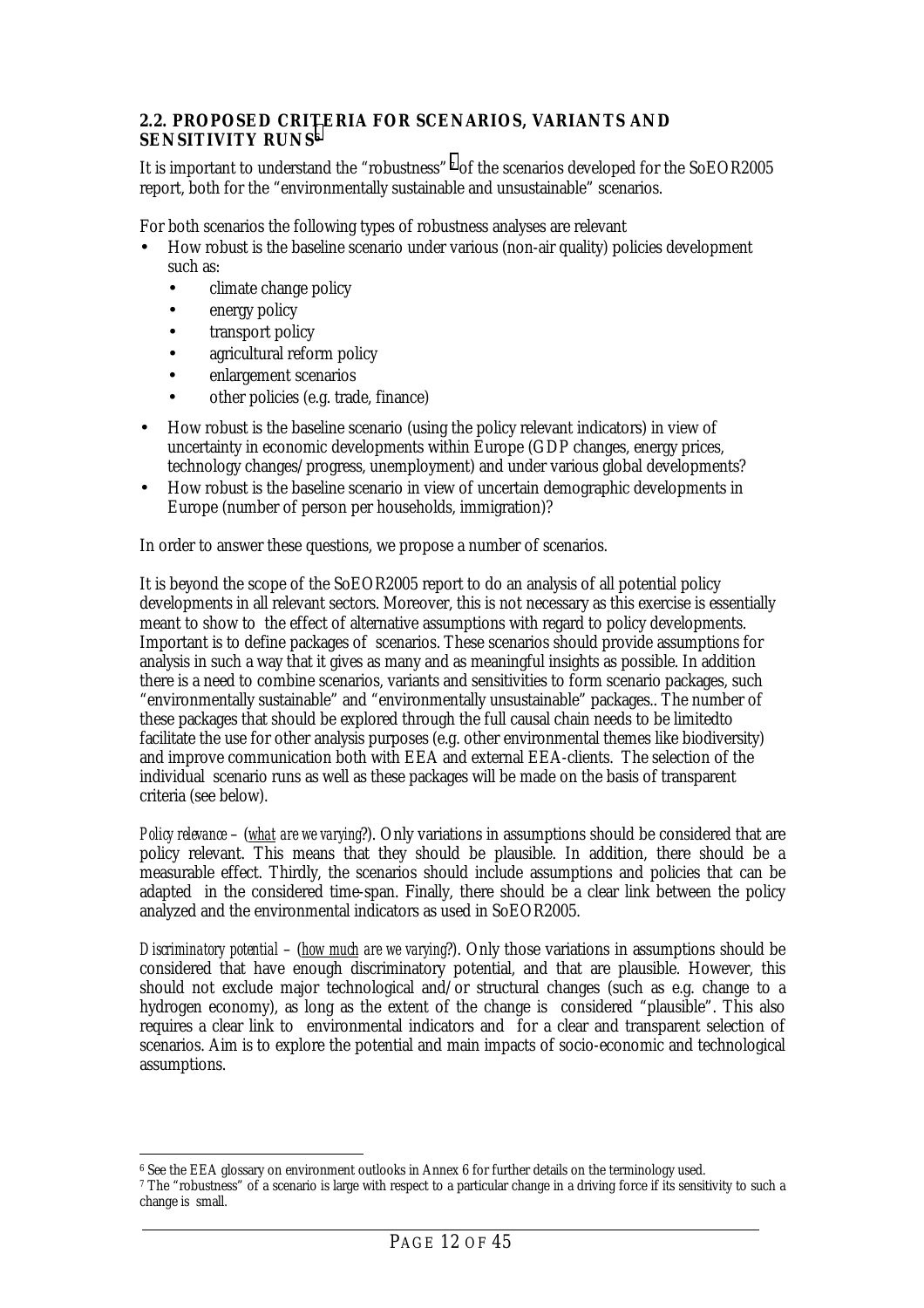*Legitimacy/acceptance –* Not being a real criterion, but rather a procedure to narrow down the range of variations in assumptions we propose a consultation round with various actors that are involved in the SoEOR2005 process. Topics to be discussed should be:

- Within ETC/ACC: important societal and policy developments that could influence the environment and the uncertainties in the analyses and assessments (e.g. NTUA, IIASA, AEA Technology);
- With EEA project managers: relevant, plausible and meaningful societal and policy assumptions to vary in the fields of climate change, energy, transport and agriculture;
- Within CAFE, in particular with stakeholders (European Commission, countries and business/environmental NGOs): societal and policy developments and the uncertainties they consider relevant, plausible and meaningful.

With stakeholders (countries and business/environmental NGOs) it would be preferable to organize in 2003 special workshops to discuss the proposed scenarios in more detail as much as feasible linked to CAFE. The first decision to make is to decide which assumptions to make with regard to the way Kyoto will be implemented (referring to the first box in figure 1). Within CAFE a stakeholder workshop is already foreseen on the CAFE baseline, including a Kyoto implementation scenario. EEA and ETC will participate in this process to discuss initial ideas for their air pollution/climate change scenario work with stakeholders. A second workshop with stakeholders could be organized to discuss the (two) main packages of scenarios ("sustainable emission pathway" and "environmentally unfavourable") and preferred end points and alternative possible developments (economic and technology variants as well as sensitivities) in sectoral policies considered important for air quality and climate change. It is proposed to establish further links to the CAFE stakeholder consultations process during 2003.

In addition EEA considers organizing one workshop specifically aimed at discussing the "environmentally sustainable" scenarios with stakeholders, early 2004.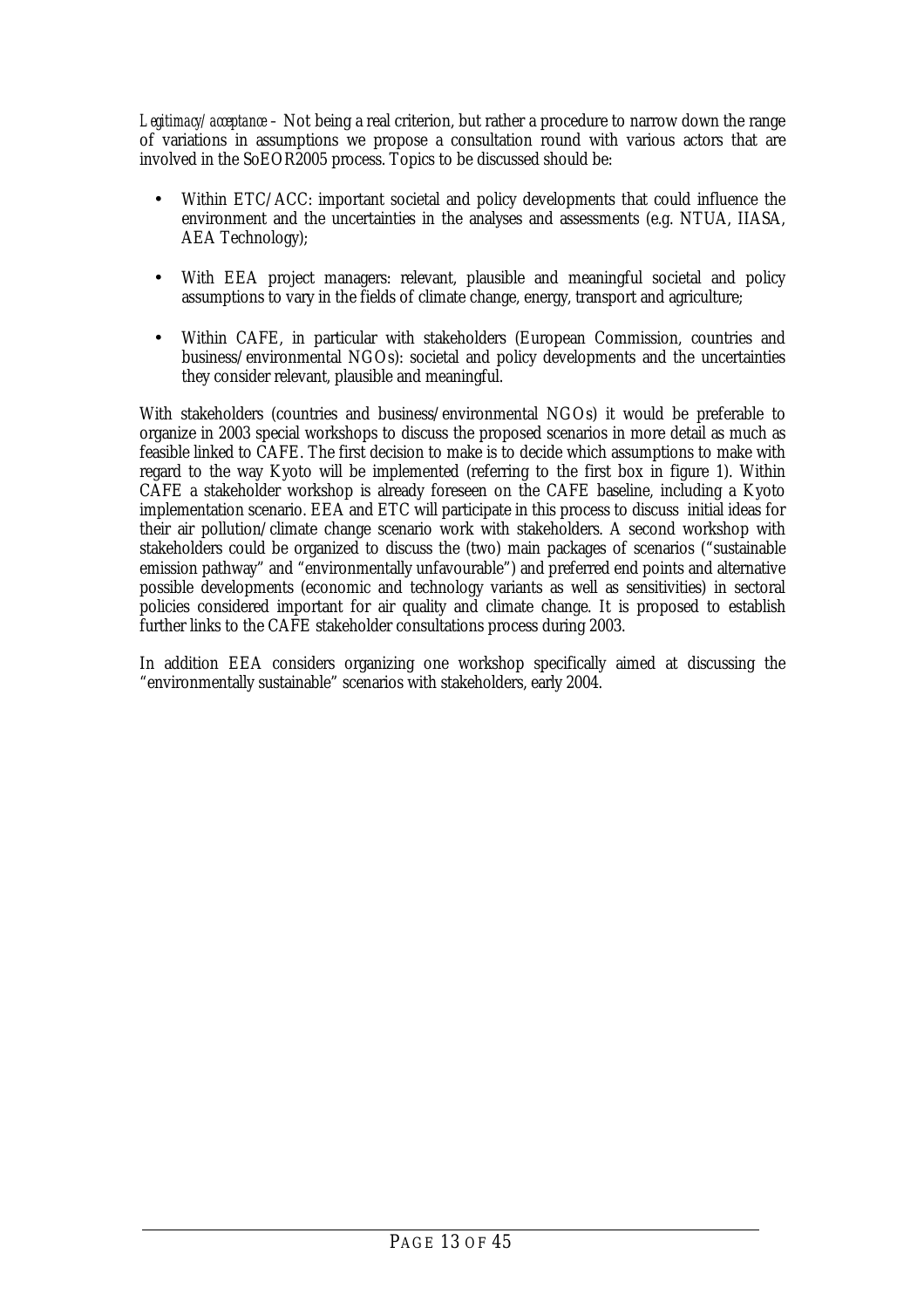# <span id="page-13-0"></span>**3. SCENARIO PROPOSALS**

### **3.1 INTRODUCTION**

In this chapter a more detailed overview of a number of potential individual scenarios is presented as well as possible packages of scenarios. First, we present a set of 2010 scenarios. Then we elaborate on medium term (2020-2030) scenarios and finally on possible reference emission scenarios, covering the period up to 2100, including scenarios that can fulfill the EU target of a maximum of two degrees global average temperature increase compared to preindustrial levels [EC, 2001]. Table 3.1 in paragraph 3.4 summarizes the scenarios discussed in this chapter.

#### **3.2 SHORT-TERM SCENARIOS UP TO 2010**

Taking the *CAFE* baseline scenarios as a starting point it implies that up to 2010 two alternative projections8 will come available:

- (1) Implementation of existing measures for climate change only, not necessarily resulting in compliance with the Kyoto Protocol targets **(NK scenario),** (No Kyoto ratification)
- *(2)* Meeting the targets of the NEC directive/Gothenburg protocol plus the Kyoto Protocol, with additional policies, including emissions trade within the EU and use of Kyoto mechanisms (*KR-scenario). (Kyoto Ratification)*

The *first (NK-) scenario* will come available from the RAINS and PRIMES models. This projection includes national policies and measures aimed at achieving the air emission targets (ceilings). It should however be noted that according to current insights, based on national programmes, many countries will not reach their climate (Kyoto protocol) nd air pollution (NEC) targets with existing policies and measures. If not covered by the CAFE Baseline project, non- $CO<sub>2</sub>$  GHGs, carbon sinks and potential use of Kyoto mechanism will be added by ETC/ACC to the results from CAFE The ETC will compare the NK-scenario with countries' own scenarios included in their national programmes (available from the EU GHG Monitoring Mechanism and the EU NEC Directive).

The *second (KR-) scenario* will also come available from CAFE/DG TREN (PRIMES) work on Kyoto implementation (for  $CO<sub>2</sub>$ ). ETC/ACC contributes by supplementing this projection with non-CO2 gases and carbon sinks. The PRIMES results for cost-effective implementation of the KP, assuming EU internal emission trading and KP mechanisms has become available for CAFE in May 2003. These includes the underlying scenarios for driving forces. The ETC will compare the KR-scenario with countries' own "with additional measures" scenarios included in their national programmes (available from the EU GHG Monitoring Mechanism and the EU NEC Directive).It is still to be decided if additional sensitivity<sup>9</sup> runs would be useful to explore the importance of variations in socio-economic driving forces and policies other than energy, climate and air pollution.

#### *CAFE baseline variant considered as a contribution from EEA (KR-A scenario):*

In December 2002 political agreement was reached on the EU emission trading directive. An important aspect will be the allocation of the emission per country falling under the trading regime. It could be of interest to perform an additional analysis of the implemention of the

 $\ddot{\phantom{a}}$ 8 Both projections will come available in two versions, one made by the member states and one as an European wide (top-down) perspective. For the SoEOR2005 report it is proposed to use the European wide perspective and use the member state view for comparison.

<sup>&</sup>lt;sup>9</sup> A "scenario" here is considered to represent a comprehensive set of input assumptions and output results through the full DPSIR chain with fully analysed and scrutinized quantification and adequate reporting of the methodology used. A sensitivy run takes one factor out the (often) DP chain with limited quantification through the remaining of the DPSIR chain.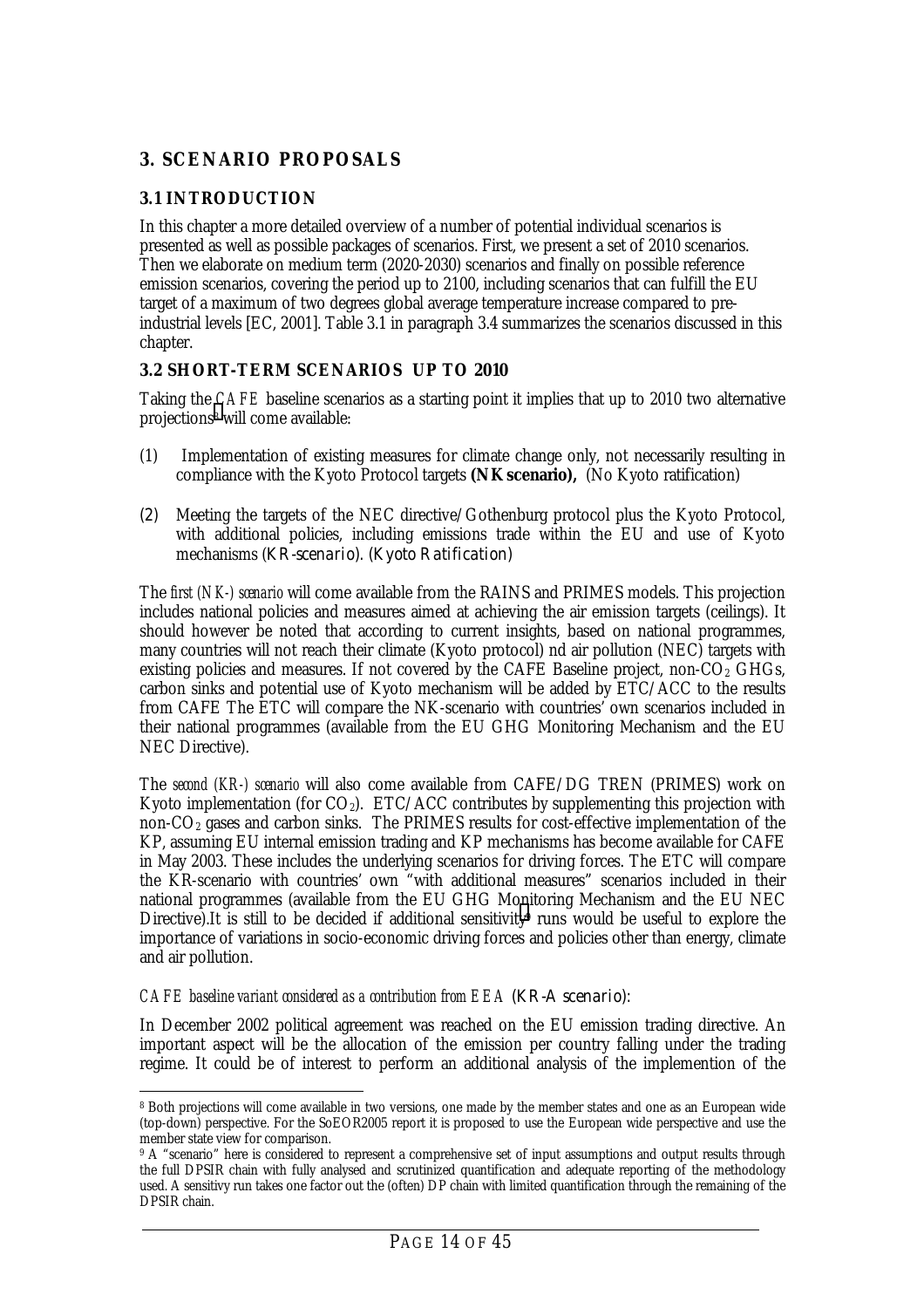<span id="page-14-0"></span>directive, using the allocation plans as provided by countries, and to calculate the trading permit price assuming the same  $CO<sub>2</sub>$  reduction as under the second scenario (instead of assuming a fixed price). For the emission of sectors not falling under the directive shadow carbon price for each country will be derived. This scenario will result in a different  $CO<sub>2</sub>$  projections for individual  $EU$ countries, compared to the KR-scenario, and thereby the co-benefits for air emissions will differ also.

#### **3.3 MEDIUM-TERM SCENARIOS 2010-2020/2030**

#### *A. CAFE scenarios (NK-, KR- ):*

The main scenario for this period will be based on the scenarios as developed in the CAFE process. These scenarios are derived from the new energy scenarios 1990-2030 (PRIMES) and new transport forecast scenarios (SCENES)10.

An important element of producing medium-term scenarios is the need for assumptions on possible post-Kyoto targets for a potential second (2013-2017) and/or third (2018-2022) commitment period, or for a different post-Kyoto international emissions control regime. Such assumptions are quite uncertain, because the formal international negotiations will only start around 2005. We propose to make use of the results of the CAFE baseline project. In the CAFE projection a fixed carbon price is assumed that will lead to some reduction of GHG emissions in the EU by 2020/2030, the remaining necessary reduction to comply with the Kyoto protocol is assumed to be fulfilled through the use of flexible mechanisms.

#### *B. EEA sustainable emission pathway variant (SEP)*

As a step to a long term sustainable emission pathway we propose an approach incorporating abatement targets, based on the EU commission strategy proposal for sustainable development<sup>11</sup> (see furthermore chapter 4), by assuming a target of an additional 8% reduction from 2010 to 2020. The most cost-effective policies and measures and associated driving forces will be analyzed in this additional scenario analysis that will be performed by the ETC/ACC consortium. The results of this sustainable emission pathway variant will becompared with the results of the CAFE baseline, to identify and explain the differences and to show the potential additional environmental benefits of a further reduction in GHG emissions by 2020 (compared to the CAFE baseline by 2020) and furthermore also by 2030.

#### **3.4 STORYLINES FOR THE SCENARIOS**

The storylines for the scenarios described in section 3.3 are presented below.

*The first* (NK-)baseline addresses the question what can happen to our environment if no additional sectoral environmental policies would be adopted in Europe after 2012, and the Kyoto and NEC targets would not be met, which could be considered an "Environmentally unfavourable" scenario. The 2004 review of NEC and the not yet "into force" of Kyoto leaves room for an unfavourable scenario starting from current implemented policies with no new measures from 2004 onwards. This situation could occur if Russia will not ratify the Kyoto protocol and the European Union after 2010 would focus on the further integration of the enlarged EU, giving priority to economic development over environmental concerns. In this situation we assume that there will be no additional environmental restrictions set for the sectors12 (Energy, Transport, Agriculture, Enterprise). This scenario will therefore consist of a

 $\ddot{\phantom{a}}$ 10 Scenes forecast is not expected to become available in 2003, therefore the testrun for the transport scenarios will be based on PRIMES and POLES.

<sup>11</sup> European Commission, 2001. A sustainable Europe for a better world: A European Union strategy for sustainable development. Communication from the Commission to the Council and the European Parliament. COM (2001) 264 final. Brussels, Commission of the European Communities and the European Council conclusions (Gothenburg, June 2001).

<sup>12</sup> Successfull implementation of this scenarios requires some consultations or additional support to run specific sector models as for example for the Agricultural (CAPRI) and Transport (SCENES) sectors.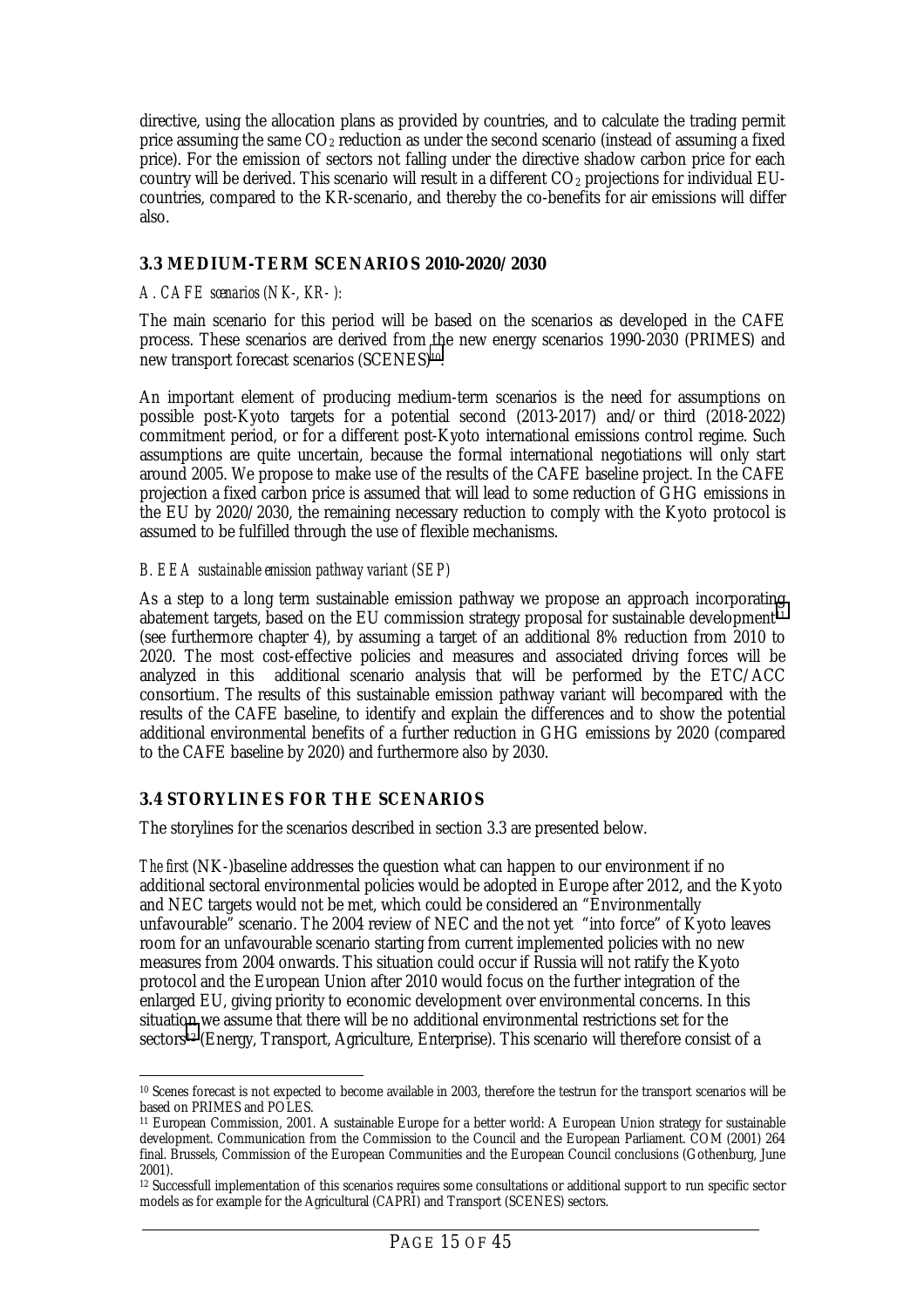combination of a number of individual analyses, which each individually change only one or a few parameters. The combination should be policy relevant, plausible and meaningful (in terms of environmental benefits)13

In the *KR, KR-A* baselines and in the SEP scenario it is assumed that the current agreed targets for e.g. NEC and Kyoto will be met, with, for the SEP-scenario a post-2010 situation based on the Commissions proposal made at the sustainable conference in Gothenburg in 2001. At the Gothenburg European Council in 2001 the European Commission proposed an European Union Strategy for Sustainable Development (COM(2001)264 final), which states that the EU should aim for its post-Kyoto commitment for an average reduction of emissions of atmospheric greenhouse gases by the European Union by an average of 1% per year over 1990 levels up to 2020 (The Kyoto protocol has established emission ceilings as an average for the period 2008- 2012).

This implies an additional 8% emission reduction for the period 2010-2020. Other (than EU) countries participating in the Kyoto protocol did not (yet) make similar proposals, so we need to make assumptions about the post-Kyoto emissions of these other countries as well as assumptions for countries not participating in the Kyoto Protocol, notably the United States, Australia and the developing countries.

Proposed is a scenario whereby the Kyoto protocol with the existing parties continues, including all OECD countries. Assumed is that the Annex 1 Parties keep their commitment at the same magnitude as agreed upon in the first commitment period. For the OECD countries entering the post Kyoto Protocol it is assumed that they keep emissions for 2020 at the 2010 levels, with the exception of the US, where we assume that it will confirm its first Kyoto target of –7% compared to 1990 levels1415. For non OECD/Annex 1 countries, baseline emissions are assumed minus CDM results from the first commitment period. Proposed is to take the baseline (POLES energy) scenario from the GECS project (Criqui et. al., 200216) or the LREM baseline developed by NTUA.

For the period 2020-2030 global participation will be assumed and convergence to equal emission per capita by 209217, with an interim objective of convergence of OECD countries in a period of 50 years (for an overview of different burden share regimes see annex 5). A convergence scenario is in line with the EU proposal of 1997 that emission paths should eventually convergence to similar per capita or per GDP levels, although no timeframe or levels were specified (see also Hohne et. al, 2003).

Derived from this assumption the stabilisation year of world GHG emissions and concentrations will be calculated and the associated required global and EU emission reduction target for 203018. These emission targets are consistent with an environmental goal a 550 CO2 ppm equivalent stabilization target<sup>19</sup> and the EU 2 degree goal for global average temperature. (see also chapter 4).

 $\ddot{\phantom{a}}$ 13 Proposed is to base this scenario on the energy baseline as released by DGTREN during 2003

<sup>14</sup> The US abatement assumption is considered as necessary if long-term sustainable targets are to be reached. In addition, it could be mainly achieved through JI and CDM.

<sup>&</sup>lt;sup>15</sup> The OECD countries joining the annex 1 country can agree on emission intensity targets or absolute emission ceilings, due to the fact we will use one scenario, i.e. the results will be the same.

<sup>16</sup> Criqui et. al., (2002), Criqui, P., Tulkens, P., Vanregemorter, D., Kitous, A., Tuan, Nguyen Anh, Kouvaritakis, N., Paroussos, L., Stroblos, N., Tsallas, S., Graveland, C., Bouwman, A.F., Vries, B. de, Eickhout, B., Strengers, B.J., Eckermann, F., Loschel, A., Russ, P., Deybe, D., Fallot, A., Greenhouse Emission Control Strategies (GECS) final report, November 2002, Grenoble, France, Research project EVK2-CT-1999-00010, DGresearch. 17 100th Anniversary of UNFCCC Climate Change convention.

<sup>18</sup> Similar targets, under different burden regimes have been evaluated in the recent WBGU study "Towards Sustainable Energy Systems" (2003), in the UK Energy white paper on the UK long term ambition of 60% reduction by 2050 (Energy white paper, Our energy future – creating a low carbon economy", 2003) and a recent German study "Evolution of commitments under the UNFCCC: Involving newly industrialized economies and developing countries" (Ecofys, 2003).

<sup>19</sup> Earlier work showed this implies a CO2 target of approximately 470 ppm.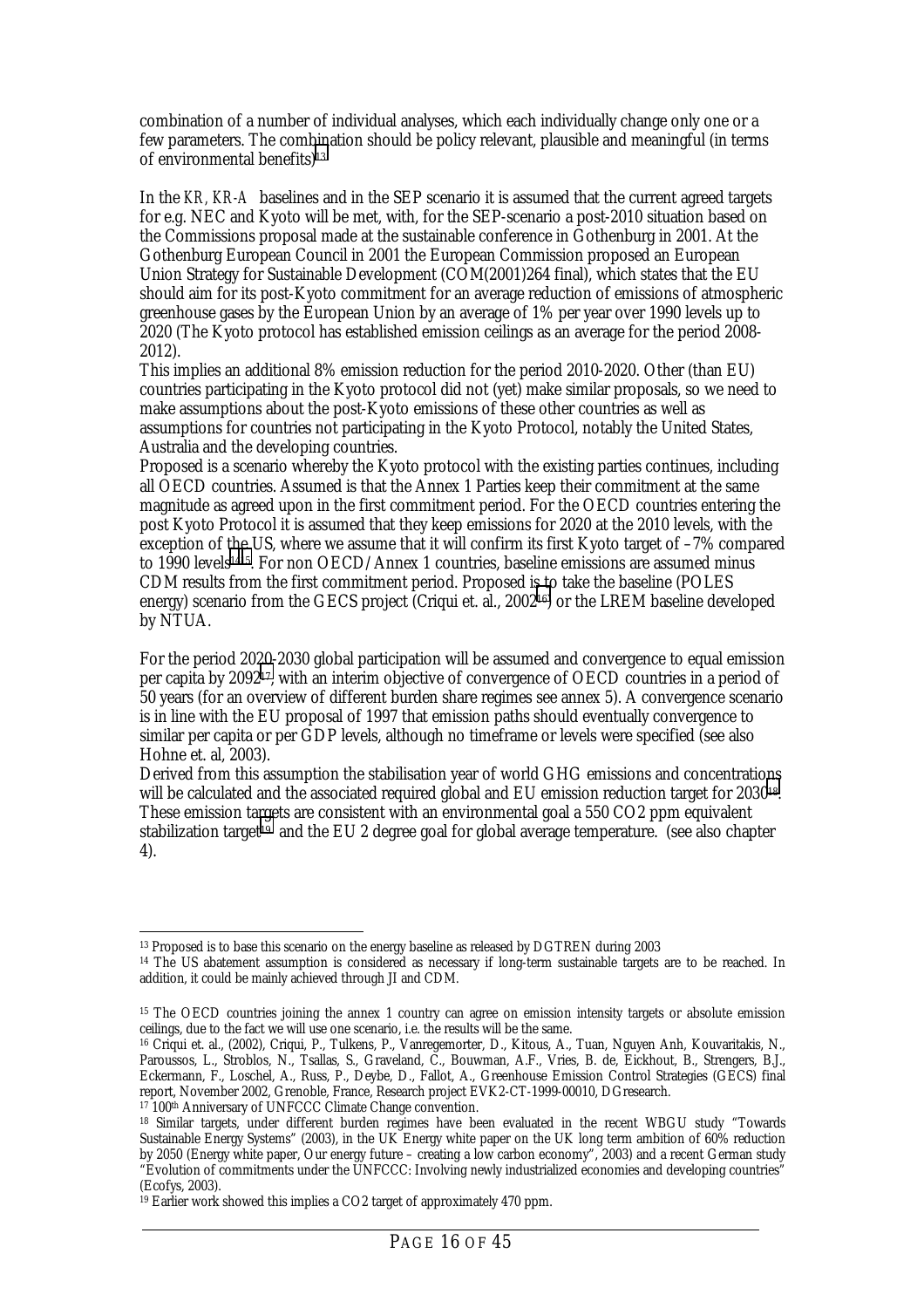### <span id="page-16-0"></span>**3.5. PROPOSED VARIANTS AND SENSITIVITY RUNS**

#### *Variation in economic/energy assumptions*

Autumn 2003, NTUA will publish a number of sensitivity runs carried out with PRIMES, for the European Commission, around the LREM energy baseline scenario. We propose for the SoEOR2005 report to select some of these runs (if they show significant differentiation from the baseline) to calculate the impacts on air quality for reporting in the SoEOR2005 report (as an unsustainable scenario). In annex I an overview is given of characteristics of these sensitivity runs, which are likely to include low oil/gas prices, nuclear extension to 50 years lifetime in Europe, low support to renewables, moderate economic growth, moderate energy efficiency improvement, and slow EU enlargement and convergence.

Additional sensitivities and variants are suggested around the "EEA Sustainable emission pathway (SEP)" scenario. Three types are suggested, with in brackets the year in which ETC/ACC will perform the scenario runs:

#### *1. Sensitivity for high oil/gas prices (run in 2003)*

#### *2. Economic variants (2004 with preparation in 2003).*

One set of variants will focus on different assumptions for socio-economic developments. These addresses the question to what extent such changes would help or constrain the European developments becoming more sustainable. This will include:

- A combination of high economic growth accompanied by rapid progress in EU enlargement and rapid economic and technological convergence between "old" and "new" member states.
- Internalization of external costs through systematic economic incentives both on demand and supply side for environmentally sound technologies and practices<sup>20</sup>.
- A variant exploring the consequences of rapid structural economic changes in Europe associated with the goal to make the EU the most competitive knowledge economy in the world (Lisbon agreement), also including behavioural changes<sup>21</sup>.

#### *3. Technology variants (2004 with preparation in 2003).*

These variants include technology progress stimulated by policy shifts developed around the "EEA Sustainable emission pathway (SEP)" scenario assumptions on technology efficiencies and costs (i.e. technological progress), experience and learning effects, R&D policies, etc.22. Due attention will be paid to the comparison of marginal costs resulting from the abatement scenarios and the technology stories and policy shift runs. The following technology lines will be considered:

• *Renewables.* A high penetration of renewable sources (12% of the energy consumption and 22,1 % of the gros electricity consumption)<sup>23</sup> in 2010 and additional gains thereafter is considered. This variant can build upon an earlier PRIMES run (2002-2003). Special attention would be paid to biofuels, evaluating consistency with agriculture and land use scenarios. IMAGE (land-use change) could be used here next to PRIMES (energy system in Europe) and POLES (biofuel trade). Per country indicative targets has been set in the directive, see annex 4. For this scenario the results of the EEA report on biofuels need to be taken into account (forthcoming, 2003).

 $\overline{a}$ 20 A shift of agricultural subsidies to environmental and sustainable agricultural practices will be analysed in more detail in a separate scenario project subcontracted by the EEA, focusing on the implications for the environment with RAINS.

<sup>21</sup> To what extent behavioural changes can be quantified will be explored in 2003.

<sup>22</sup> There is a need to check what has already been done or is planned to be done within the CAFE and L-REM projects before deciding on the nature and the number of technology stories and policy shift runs, especially regarding the nuclear issues.

<sup>23</sup> Presidency conclusions Gothenburg European council 15-16 June 2001: "*Furthermore reaffirms* its determination to meet the indicative target for the contribution of electricity produced from renewable energy sources to gross electricity consumption by 2010 of 22% at Community level as set out in the Directive on Renewable Energy.", Directive 2001/77/EC, L283/33, 27-10-2001.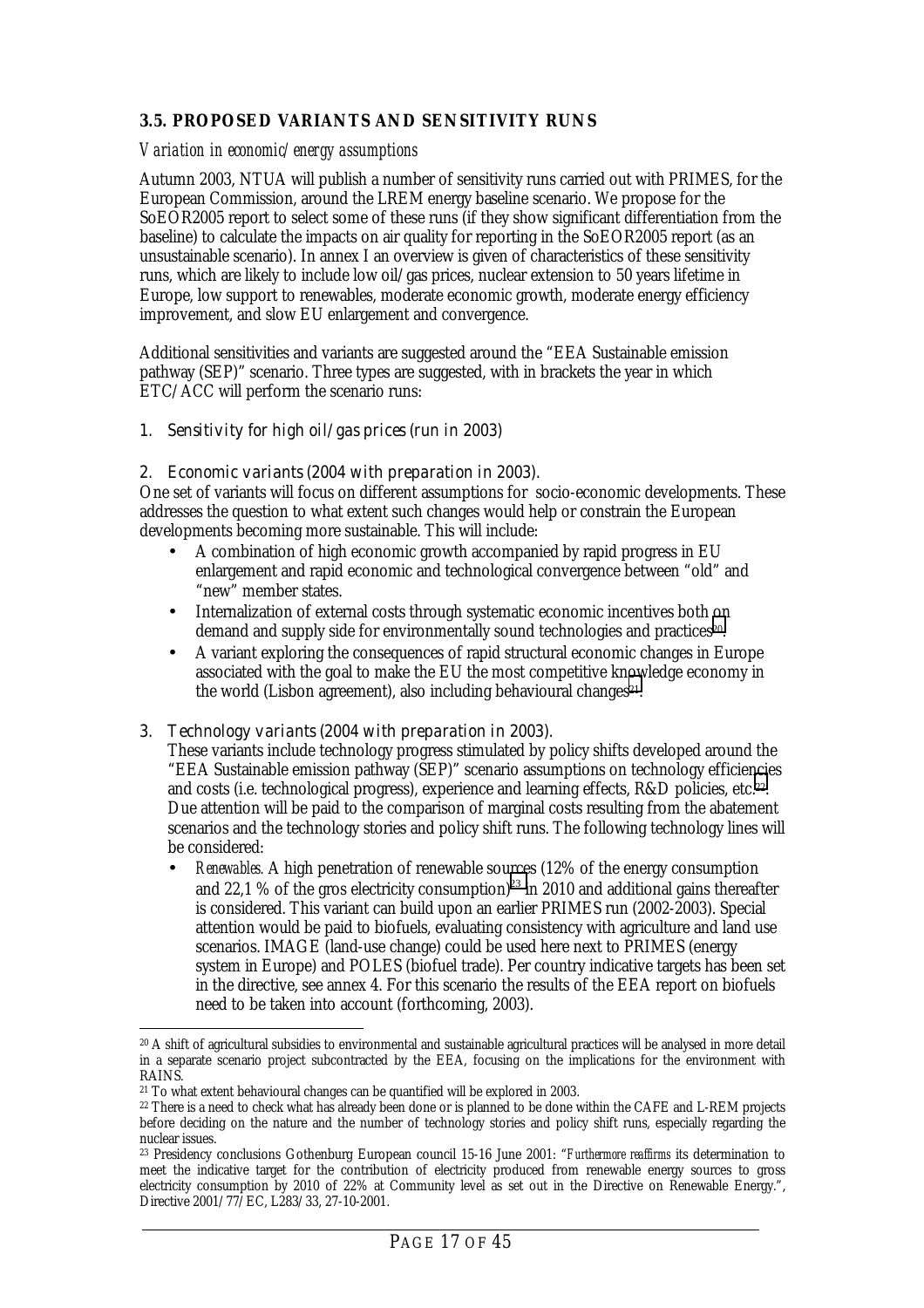- <span id="page-17-0"></span>• *Hydrogen.* One technology variant would look at the potential of a series of individual hydrogen technologies, including a broad diffusion of fuel cells in the energy (power industry) and transport sectors. Taking into account the time scales needed to develop a full hydrogen economy and the associated complexity, for the timeframe from 2020- 2030, only individual technologies will be addressed. Specific attention will be given to innovative options to reduce the environmental pressure of the transport sector by fundamental changes in transport modes and technologies.
- *C-capture and disposal*. One variant would address the potential of carbon capture (at key point sources such as power plants and refineries) and disposal (underground in aquifers and empty oil and gas reservoirs) in Europe as a means to reduce GHG emissions.
- *Nuclear.* 'Accelerated nuclear phase-out' scenario.

#### **3.6 LONG-TERM SCENARIOS (2050-2100)**

#### **3.6.1. INTRODUCTION**

A long-term (i.e. 2050-2100) view is important because of the long-term processes connected to climate change:

- (a) the slow response of the climate system to GHG emission reduction measures,
- (b) the slow development of impacts, for example on ecosystems and human health (in the baseline scenario with no climate change policies, but also after the implementation of policies and measures) and
- (c) the inertia in socio-economic systems, e.g. the long time needed to adapt the structure of the energy system.

Thus, a long-term view is needed to evaluate the effectiveness of short-term policy action. The key question in this evaluation is:

"Are the projected (medium-term) emissions paths up to 2030 on a possible road toachieving long-term sustainable climate and GHG concentration goals or which sustainable emission path up to 2030 is required to achieve such long-term sustainable levels?"

This question should be evaluated from the broader perspective of sustainable development, in particular because climate change impacts have and are projected to have most serious consequences in least developed countries, which are often the most vulnerable. Such a broader perspective is reflected in the ultimate objective of the UNFCCC, which states that concentrations of greenhouse gases have to be stabilised:

"to avoid dangerous interference with the climate system …… within a time-frame sufficient to allow ecosystems to adapt naturally to climate change; to ensure that food production is not threatened and to enable economic development to proceed in a sustainable manner".

There is no global agreement at which level stabilisation should occur and in which time frame. However, the Council of Ministers of the European Union formulated a political objective on what constitutes "dangerous" interference. It agreed that:

"global average temperature should not exceed 2 oC above pre-industrial level and therefore concentration levels lower than 550 ppm  $CO<sub>2</sub>$  should guide global limitation and reduction efforts" (6EAP).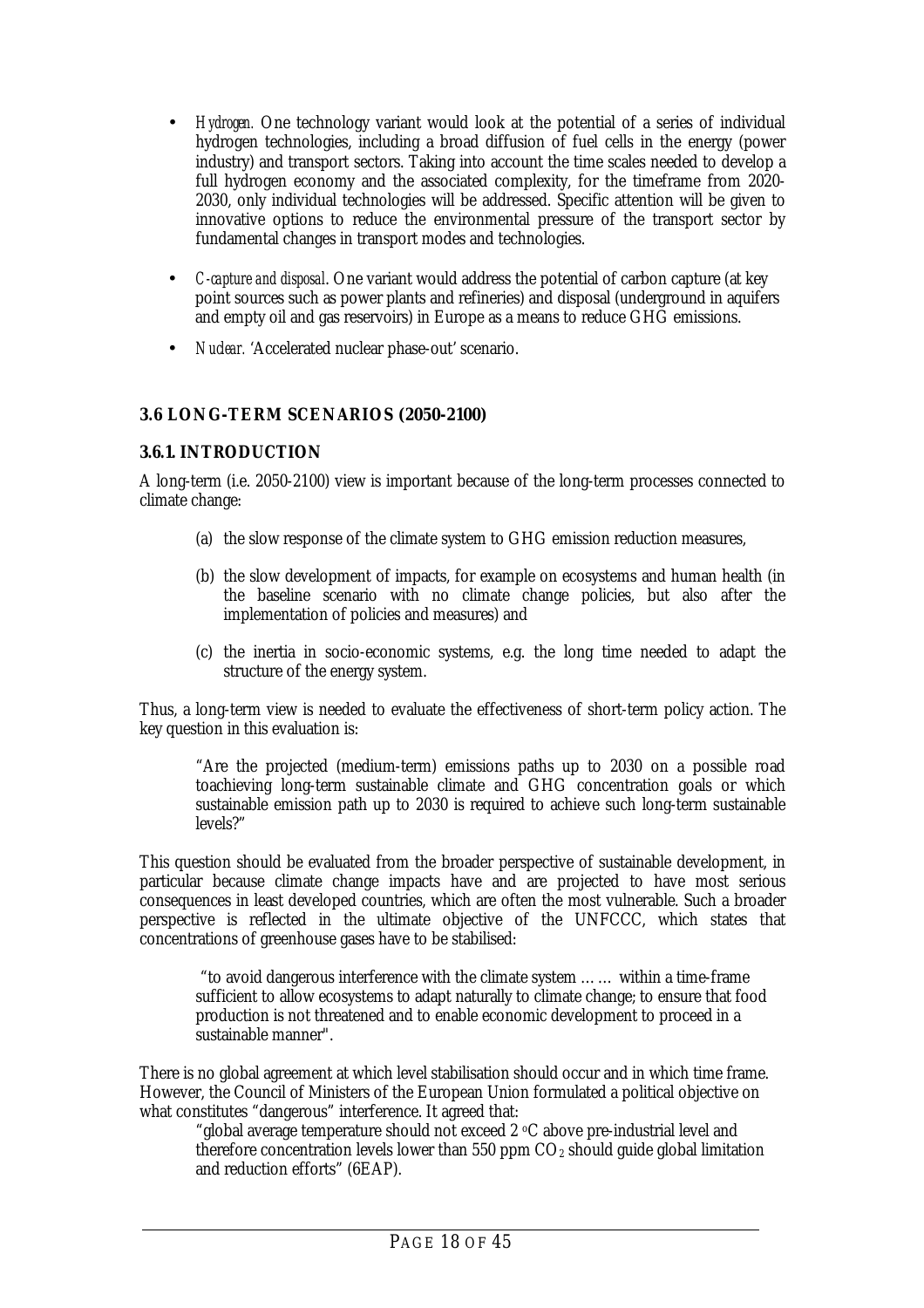<span id="page-18-0"></span>For the largest part of the range of estimated climate sensitivities, the first (temperature) goal is stricter and is closer to 450 ppm  $CO<sub>2</sub>$  stabilisation [Eickhout et al, 2003]. ]. The targets of stabilization of long-lived GHGs such as  $CO<sub>2</sub>$  require scenario analysis with a time frame of about a century or more. Therefore, in addition to the short (2010) and medium (2010-2020/30), it is proposed that the SoEOR2005 also addresses the long-term up to 2100.

In the SoEOR2005 report, the linkages between climate change and air quality are of particular importance. Different from other world regions, the European Union has formally specified targets in the areas of both climate change and air quality, which can be taken into account in the scenario analysis for the report. Also, policy linkages between climate change and air quality have a long-term component, because significant reductions of GHG emissions (needed to achieve stabilization of GHG concentrations) and controls to meet stringent air quality goals in a costeffective fashion may both require similar types of changes in consumption (behavior) and production systems (technology) as well as in economic structure. The specific characteristics of the energy system including a long lifetime of infrastructure may make postponement of changes more difficult in future. For example a further emphasis on developing the energy system towards the usage of unconventional oil and gas resources may not be compatible with an alternative energy system based on renewable fuels, which will need a long time to mature.

### **3.6.2 SELECTION OF SCENARIOS**

Questions that should be addressed by a long-term scenario analysis for SoEOR2005 are:

- 1)What will be the *potential impacts* of and vulnerability to climate change in Europe in the long run and how would these impacts be reduced if GHG concentrations would be stabilized at different levels (including the EU long-term goal)?
- 2)Are there *sustainable emissions paths* up to 2020/2030 that can be the base of possible roads to meeting the long-term  $2 \text{ }^{\circ}$ C temperature increase goal of the European Union?
- 3)How do the GHG emissions in Europe relate to the emissions in other world regions dependent on different possible future global response regimes – e.g. based on different *equity principles* (see annex V for an overview) - and regional policy and measures, taking the EU long-term climate goal as a boundary condition?
- 4)Which *technological and socio-economic changes* are needed in order to meet long-term goals?
	- 5) What are the *co-benefits* in terms of reduced air pollution of scenarios, which lead to stabilization of GHG emissions? What are other side-effects within Europe, and how does climate and air quality policies in Europe affect regions outside Europe?

The following practical questions are important in the process of selecting and defining longterm scenarios, that are capable of answering these policy questions:

- How to evaluate climate change, i.e. what are appropriate climate change state and impact indicators, and which time frame is most relevant (2050, 2100, beyond 2100?)?
- How to deal with global emissions (of greenhouse gases and air pollutants) beyond 2030; e.g. assume continuation of the trends of the earlier time periods, or assume stabilization of GHG concentrations or yet other scenarios?

We propose to address these two issues by using several scenarios that are already available, notably those of the IPCC (SRES, 2000). These long-term scenarios (for 2050-2100) are not suitable for analyzing costs and benefits of climate mitigation at shorter time scales. They do however (by design) very well cover the range of plausible futures of societal driving forces and GHG emissions, and have been used to explore possible climate consequences and associated impacts. Notably, while the IPCC scenarios may be adequate in terms of projecting a wide range of GHG emissions at global and regional levels, they are somewhat conservative in accounting for likely control of ozone precursors  $(NO<sub>x</sub>, CO, VOCs)$ .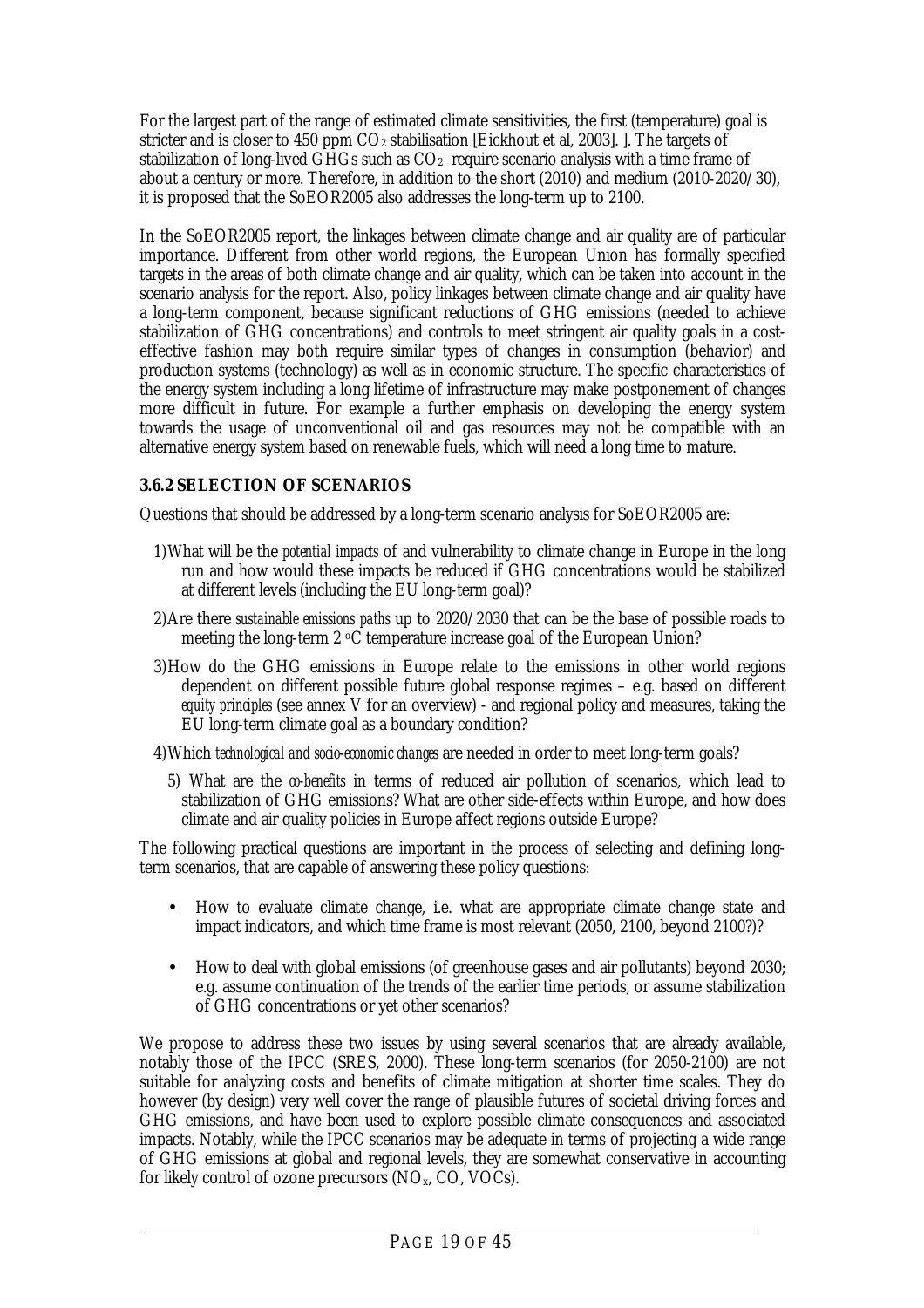SRES scenarios do not include climate policies, but have been used in IPCC's Third Assessment Report as a basis for analysing the costs of stabilising  $CO<sub>2</sub>$  concentrations at various levels (Morita et al., 2001). A limited number of impact analyses for mitigation/stabilisation scenarios is available (e.g. globally from the IMAGE model, in Europe for the UK), but some additional analysis for SoEOR2005 isproposed.

With regard to *question 1* climatic changes using the SRES reference scenarios have been analyzed by different research groups, but only few results are available for impacts associated with these climatic changes. Therefore the currently available results of impact analysis at the European level [ref.] should be complemented by additional scenario analysis, with the IMAGE modeling framework.

*Question 2* is already addressed in chapter 3. For SoEOR2005 several possible pathways for 2030 are extensively analysed, the so-called "Sustainable Emission Pathway" and various variants. These all build on the links between long-term and medium GHG concentration goals. . In the mid-1990s, in the Netherlands the Safe Landing Analysis was developed to analyse the links between long-term climate goals and short and medium term emissions corridors, and in Germany a similar approach was followed: the Tolerable Windows Approach , which were used in support of the negotiations of the Kyoto Protocol and its first commitment period. It is proposed that for SoEOR2005 an analysis is performed of possible global 2020/2030 pathways that are consistent with various different long-term goals, using the available results of existing modelling exercises (Safe Landing and/or Tolerable Windows) and, if relevant, to update these with new data/information.

To address *question 3* (European emissions pathways in relation to emissions pathways in other countries) existing work from the IMAGE/POLES team will be used, which includes work in support of the UNFCCC negotiations as well as post-SRES scenario exercises together with other modelling teams (REDEM, 2003). An analysis will be performed of this and other existing information on scenarios for the attainment of the long-term climate goals with different equity and burden sharing principles (see Annex V) such as a decrease of the gap between per capita emissions in developed and developing countries. Based on the outcome of this analysis a decision will be made which additional scenario(s) runs should be performed for SoEOR2005.

With regard to *question 4* (technological and socio-economic changes) also use willbe made of the post-SRES scenario exercise referred to above. In this exercise the modeling teams explored different combinations of social and technological changes to meet GHG stabilization goals. For the SoEOR2005 work an analysis will be performed of the existing available scenarios. Based on the outcome of this analysis a decision wil be made which additional scenario runs should be performed. This could focus on deep technological change towards a hydrogen energy future, which can be further elaborated using the IMAGE/TIMER model for analyzing the global and regional long-term future, and using the POLES and PRIMES models to elaborate the European detail for the short to medium term.

As to *question 5 (*co-benefits) it should be noted that earlier studies seems to suggest that most benefits can be expected before 2050. Therefore for SoEOR2005 it is proposed to focus the analysis on co-benefits for 2030 (see chapter 3) and not to perform this analysis for 2050.

.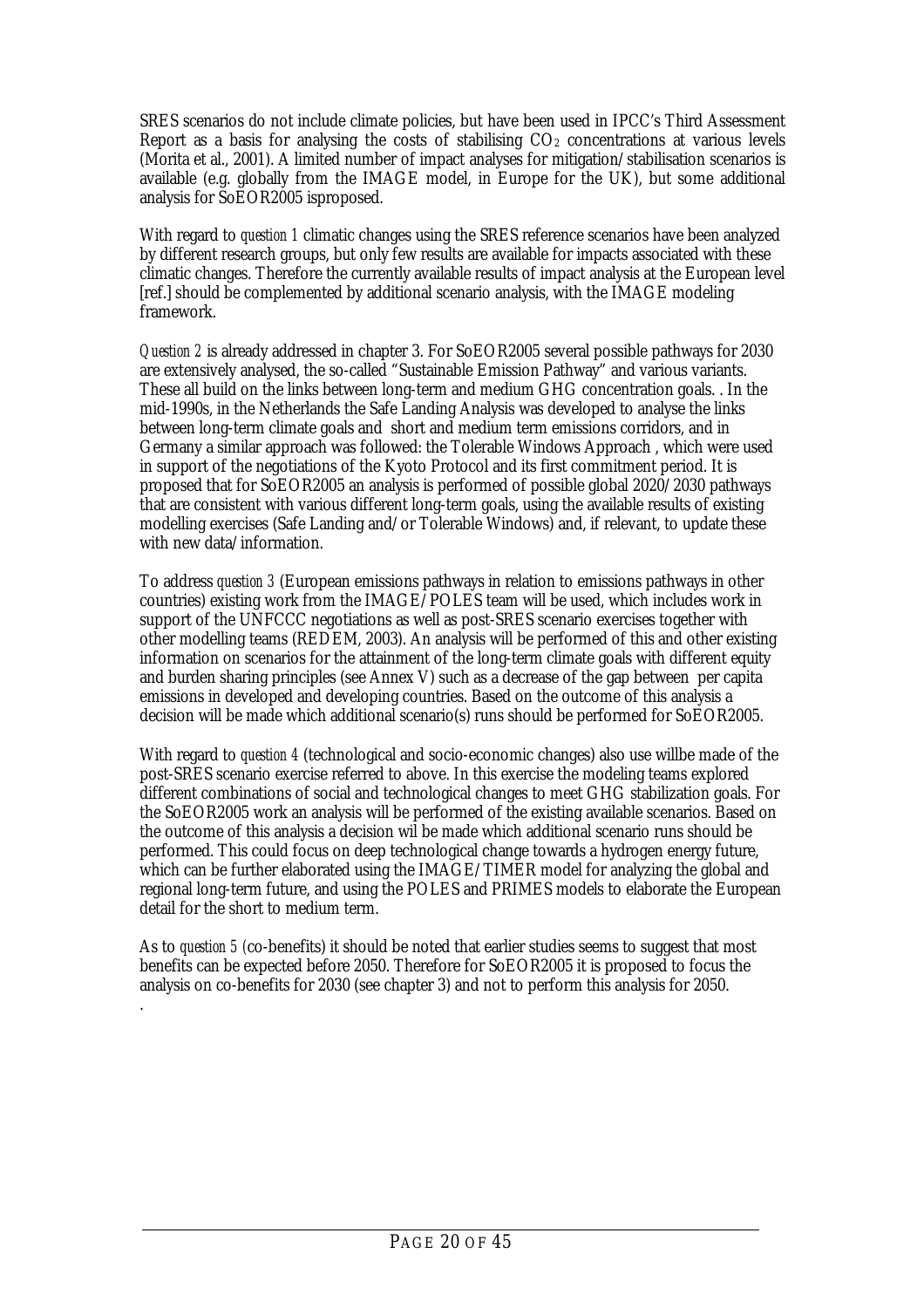### <span id="page-20-0"></span>**3.7 SUMMARY OF PROPOSED SCENARIO RUNS**

In table 3.1 the proposed scenarios are summarized. A decision on the selection of all or a part of these proposed scenarios is foreseen in July 2003 after consultation by EEA on the SoEOR2005 with stakeholders, including member countries, the European Commission and NGOs (environmental, industrial).

Table 3.1 Summary of proposed scenarios for SoEOR2005

| Period    | Scenario/variant                                                                | Description activity ETC/ACC                                                                                                                                                                                       |
|-----------|---------------------------------------------------------------------------------|--------------------------------------------------------------------------------------------------------------------------------------------------------------------------------------------------------------------|
| 1990-2030 | CAFE: No Kyoto ratification (NK-baseline)                                       | Add non CO <sub>2</sub> GHG's<br>$\bullet$                                                                                                                                                                         |
|           |                                                                                 | Select a comparable SRES scenario for long trend projection after 2030?                                                                                                                                            |
|           |                                                                                 | Add climate change impact indicators?                                                                                                                                                                              |
| 1990-2030 | CAFE: Kyoto ratified (KR-baseline)                                              | Add reduction non CO2 GHG's (2010: 12 Euro/ton CO2-equiv $\rightarrow$ 2020 20 Euro)                                                                                                                               |
|           |                                                                                 | Add potential sinks reductions for a permit of 12 Euro (2010) $\rightarrow$ 20 Euro (2020)                                                                                                                         |
|           |                                                                                 | Determine the remaining required emission reduction to be reached by the use of flexible<br>mechanisms and calculate the likely costs, permit price and distribution among the<br>instruments.                     |
| 1990-2030 | Variant CAFE: Kyoto ratified with allocated<br>emission trading (KR-A baseline) | Assume equal emission reduction as in KR-baseline, calculate the expected trading permit<br>price and shadow carbon prices per country based on the forthcoming Commission emission<br>trading directive proposal. |
|           |                                                                                 | Assume full (i.e. global) trading after 2010 only                                                                                                                                                                  |
| 2010-2030 | EEA sustainable emission pathway baseline                                       | KR or KR-A scenario up to 2010<br>$\bullet$                                                                                                                                                                        |
|           | (SEP-baseline)                                                                  | GHG target 2020 an addition -8% for EU-25, other annex 1 countries continue a reduction<br>similar to their current Kyoto target. Non-annex 1, OECD countries will enter the protocol <sup>24</sup>                |
|           |                                                                                 | Other Non-Annex 1 countries agree to baseline emissions.                                                                                                                                                           |
|           |                                                                                 | Period 2020-2030 global participation assumed and convergencee to equal emission per                                                                                                                               |
|           |                                                                                 | capita by 2092 <sup>25</sup> , with an interim objective of convergence of OECD countries in a period of                                                                                                           |
|           |                                                                                 | 50 years. Derived from this assumption the stabilisation year of world GHG emission will be                                                                                                                        |
|           |                                                                                 | calculated and the required global and EU emission reduction target for 2030 assuming a 550<br>CO2 ppm equivalent target <sup>26</sup> . Assuming full internal EU trade; the reduction and costs for              |
|           |                                                                                 | each EU-country will be calculated. <sup>27</sup>                                                                                                                                                                  |

25 100th Anniversary of the UN Framework Convention on Climate Change.

<sup>&</sup>lt;sup>24</sup> South Korea and Mexico could be assumed to enter an obligation comparable to a constant baseline emission compared to 2010 levels. For USA it is assumed that they agree to reach first kyoto target of 2010 (-7% compared to 1990 levels). For the scenario result energy intensity targets or absolute emission ceiling can both be possible due to the use of one baseline scenario.

<sup>26</sup> Earlier work showed this implies a CO2 target of approximately 470 ppm.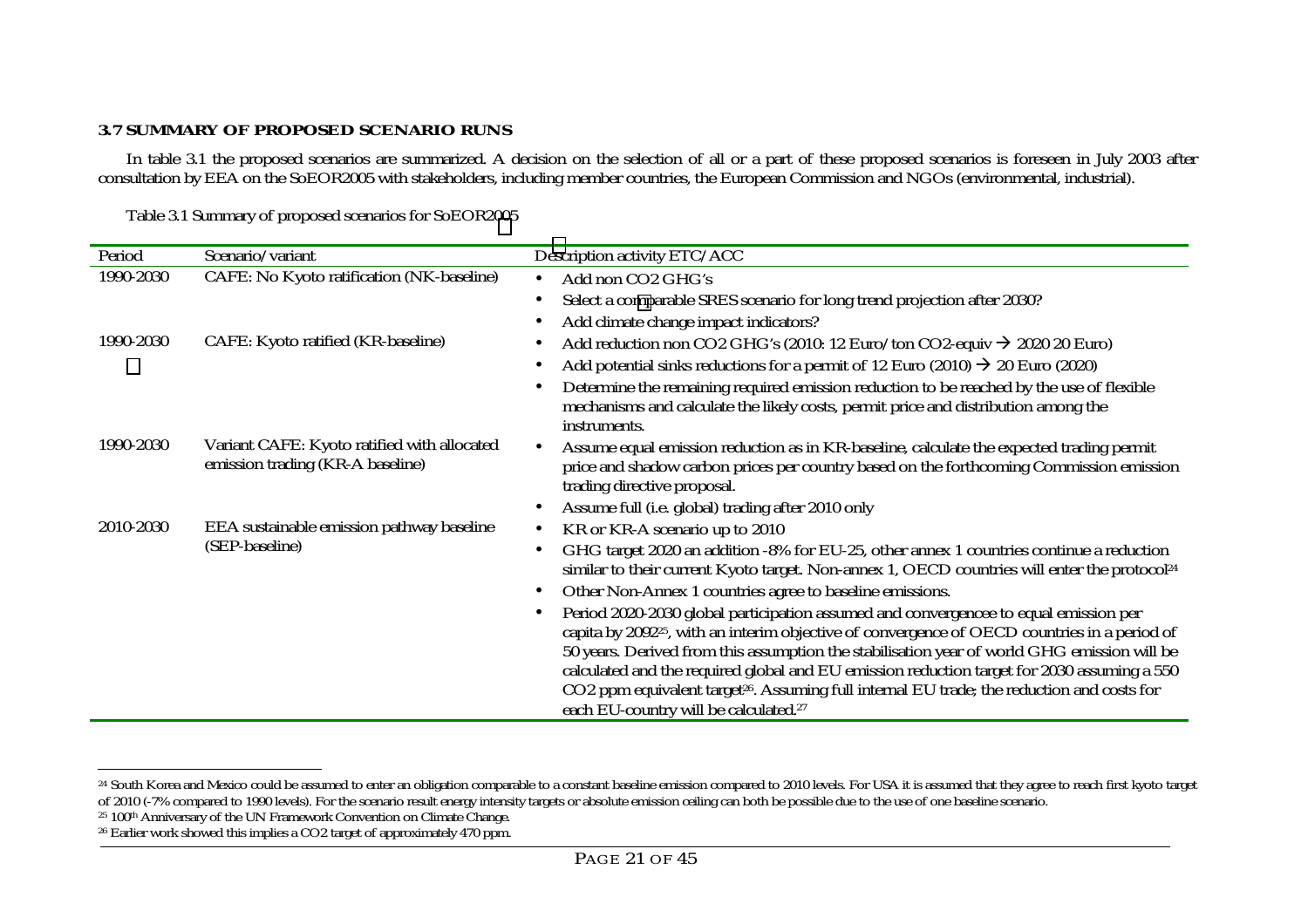| 2010-2030 | Sensitivity                        | Sensitivity for high oil/gas prices                                                                                                                                                                                                                                                           |
|-----------|------------------------------------|-----------------------------------------------------------------------------------------------------------------------------------------------------------------------------------------------------------------------------------------------------------------------------------------------|
|           | <b>Economic variants</b>           | The following economic variants are proposed                                                                                                                                                                                                                                                  |
|           |                                    | A combination of high economic growth accompanied by rapid progress in EU enlargement<br>$\bullet$<br>and rapid economic and technological convergence between "old" and "new" member<br>states.                                                                                              |
|           |                                    | Internalization of external costs through systematic economic incentives both on demand<br>$\bullet$<br>and supply side for environmentally sound technologies and practices                                                                                                                  |
|           |                                    | A variant exploring the consequences of rapid structural economic changes in Europe<br>$\bullet$<br>associated with the goal to make the EU the most competitive knowledge economy in the<br>world (Lisbon agreement), also including behavioural changes                                     |
|           | <b>Technology variants</b>         | The following technology variants are proposed (preparation 2003, delivered in 2004)                                                                                                                                                                                                          |
|           |                                    | Renewables. A high penetration of renewable sources<br>$\bullet$                                                                                                                                                                                                                              |
|           |                                    | Hydrogen. One technology variant would look at the potential of a series of individual<br>$\bullet$<br>hydrogen technologies                                                                                                                                                                  |
|           |                                    | <i>C</i> -capture and disposal. One variant would address the potential of carbon capture (at key point<br>$\bullet$<br>sources such as power plants and refineries) and disposal (underground in aquifers and<br>empty oil and gas reservoirs) in Europe as a means to reduce GHG emissions. |
|           |                                    | Nudear. 'Accelerated nuclear phase-out' scenario<br>$\bullet$                                                                                                                                                                                                                                 |
| 2030-2100 | <b>IPCC-SRES</b> baseline variants | Sustainable emission pathway variant assumption:                                                                                                                                                                                                                                              |
|           | Sustainable emission pathway       | Complying with an EU target of a maximum global average temperature increase, compared to<br>pre-industrial time of 2 degree; for the purpose of SoEOR 2005 report a compliance date of 2092<br>is assumed and a CO2 concentration target is derived assuming average climate sensitivity.    |

 $^{27}$  The KR-scenario, with an internal permit price of 12 Euro/ton CO2 implicit assumes a permit price for use of flexible mechanism that is most likely substantial less then 12 Euro/ton CO2. Earlier work however, earlier work (Kiev technical report, EEA, 2003) showed considerably co-benefits for air quality targets, up to 50%. Taking this into account the internal price, from a combined costeffective solution, could be approximately twice the price of a trading permit.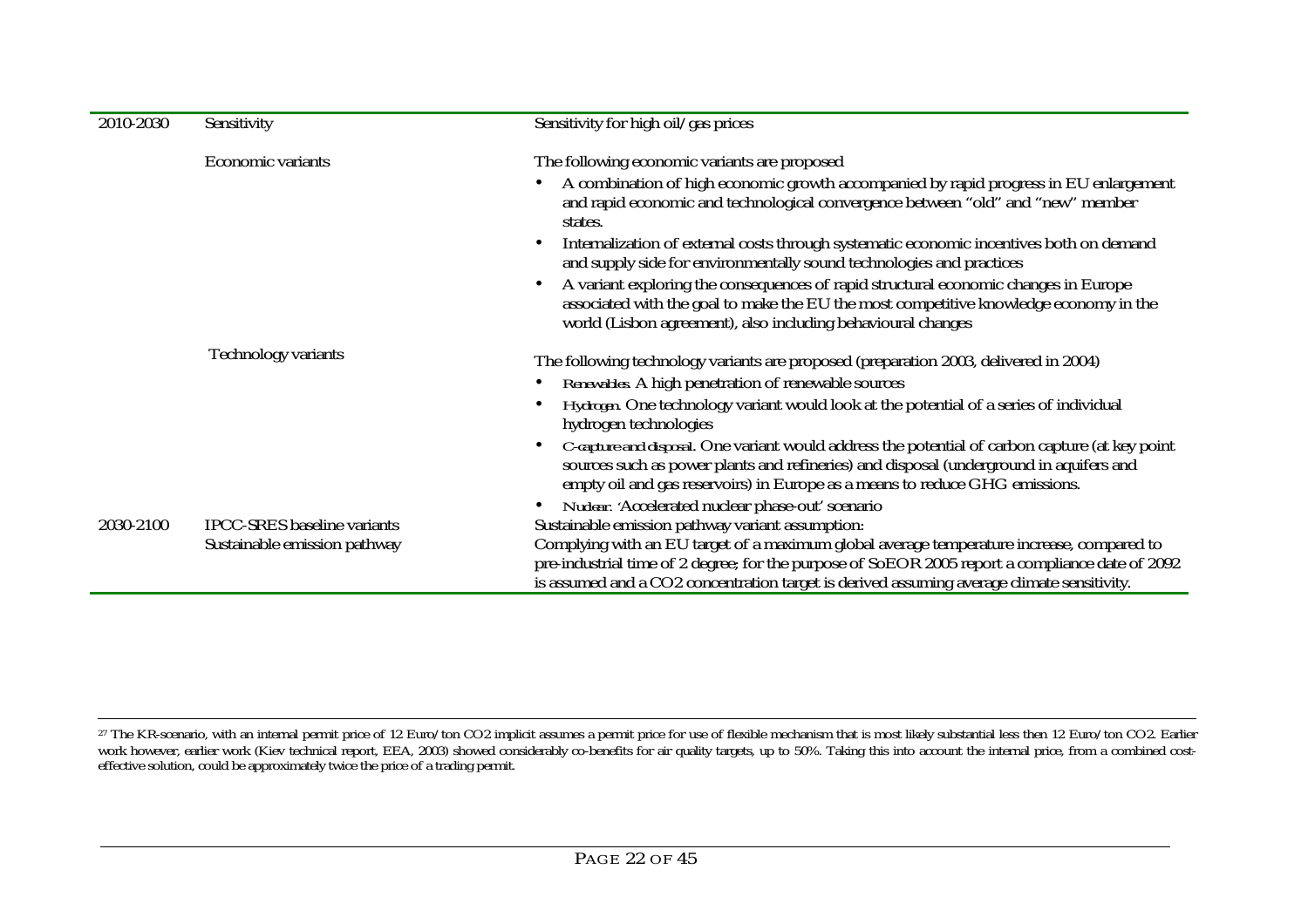### <span id="page-22-0"></span>**4 PROPOSED TIME SCHEDULE**

The proposed methodology for the SoEOR2005 report scenario work is complex and the risk of unforeseen problems considerable. Therefore it has been decided to use the year 2003 to carry test runs to detect bottlenecks in implementing and use of the selected scenarios. In this section an overview will be given of the steps foreseen in carrying out a test run in 2003. Figure 5.1 give a short overview of the main characteristics of the work to be carried out. Table 1 give the main input and output expected from the different models and organizations (mostly within ETC/ACC) in relation to the proposed indicators to be calculated.

| Date                                       | Deliverable                                                                            | Organisat<br>ion                        | Model                                                | Data input *                                                                            | Indicator Output*                                                                  |
|--------------------------------------------|----------------------------------------------------------------------------------------|-----------------------------------------|------------------------------------------------------|-----------------------------------------------------------------------------------------|------------------------------------------------------------------------------------|
| <b>Already</b><br>available by<br>May 2003 | Country reports for NEC<br>directive                                                   | MS<br>Countries<br>(via EC to<br>IIASA) |                                                      |                                                                                         | $AP1-7$<br>- projections for 2010<br>- projections extra<br>measures to reach goal |
|                                            | CAFE Baseline Energy +<br><b>Transport</b><br>$+$ Kyoto $-8\%$ (KR)                    | <b>NTUA</b>                             | <b>PRIMES</b>                                        | D <sub>1</sub> , D <sub>2</sub>                                                         | D1, D2, D3, D4<br>CC <sub>2</sub>                                                  |
|                                            | <b>CAFE</b> baseline sinks<br>+ Kyoto -8%, Europe<br>wide $(KR=KR-A)$                  | RIVM                                    | timer                                                | D <sub>1</sub> , D <sub>2</sub> , D <sub>3</sub> ,<br>D <sub>4</sub> , C <sub>C</sub> 2 | Land related emissions<br>and sinks                                                |
| <b>June 2003</b>                           | CAFE Baseline non- $CO2$<br><b>GHG</b><br>$(KR=KR-A)$                                  | AEA T                                   |                                                      | D <sub>1</sub> , D <sub>2</sub> , D <sub>3</sub> , D <sub>4</sub>                       | D7, D8, D10<br>CC1,CC3,CC4,CC5                                                     |
| <b>June 2003</b>                           | Definition long term<br>scenario goals (2050/2100)<br>and derived interim Goal<br>2030 | <b>RIVM</b>                             |                                                      |                                                                                         |                                                                                    |
| <b>June 2003</b>                           | Draft proposal of<br>organisation stakeholder<br>involvement                           | <b>RIVM</b>                             |                                                      |                                                                                         |                                                                                    |
| <b>June 2003</b>                           | Note on Scenario Platform                                                              | <b>RIVM</b>                             |                                                      |                                                                                         |                                                                                    |
| <b>June 2003</b>                           | <b>Energy</b><br>Kyoto + Post Kyoto (KR)                                               | <b>NTUA</b>                             | <b>PRIMES</b>                                        | D1,D2                                                                                   | D <sub>1</sub> , D <sub>2</sub> , D <sub>3</sub> , D <sub>4</sub><br>CC1, CC6a*    |
| <b>June 2003</b>                           | <b>CAFE</b> baseline sinks<br>$+$ Kyoto $-8\%$ , country<br>specific $(KR=KR-A)$       | RIVM                                    | timer                                                | D <sub>1</sub> , D <sub>2</sub> , D <sub>3</sub> ,<br>D <sub>4</sub> , CC <sub>2</sub>  | Land related emissions<br>and sinks                                                |
| <b>June 2003</b>                           | Transport Kyoto + Post<br>Kyoto (KR, KR-A)                                             | <b>NTUA</b>                             | <b>PRIMES</b>                                        | D1,D2                                                                                   | $D6$ , $CC6a*$                                                                     |
| <b>July 2003</b>                           | <b>Test run Climate Impacts</b><br>$(KR, KR-A)$                                        | <b>RIVM</b>                             | IMAGE<br>TIMER/<br>POLES <sup>28</sup>               | <b>Energy</b><br>projections<br><b>SRES</b>                                             | CC7,CC8, CC9,CC10,<br>CC11, CC12,<br>CC13                                          |
| July/august                                | Define global projections<br>(KR, KR-A, SEP)                                           | RIVM/I<br>PTS/NT<br>UA                  | POLES/<br>TIMER/<br><b>PRIMES</b><br>/TIMER<br>/FAIR | Story line,<br>baseline                                                                 | $\ldots$ <sup>29</sup>                                                             |
| September<br>2003                          | $CO2 + Non-CO2$<br><b>Differentiation Europe</b><br>$(KR, KR-A)$                       | NTUA,<br>AEA T                          |                                                      |                                                                                         | D1, D2, D3, D4<br>$CC1, CC6a*$                                                     |

Table 1 Timeline and outputs (for definition of indicators see tables , below)

28 The Institute for Prospective Technological Studies (Joint Research Centre-European Commission) contributes to the development of air and climate change scenarios under the framework of the EEA-IPTS Cooperation Agreement "Energy and transport prospective analysis in view of the SoEOR2005 report".

29 Indicators available at global/regional level, no EU-country specific indicators

 $\ddot{\phantom{a}}$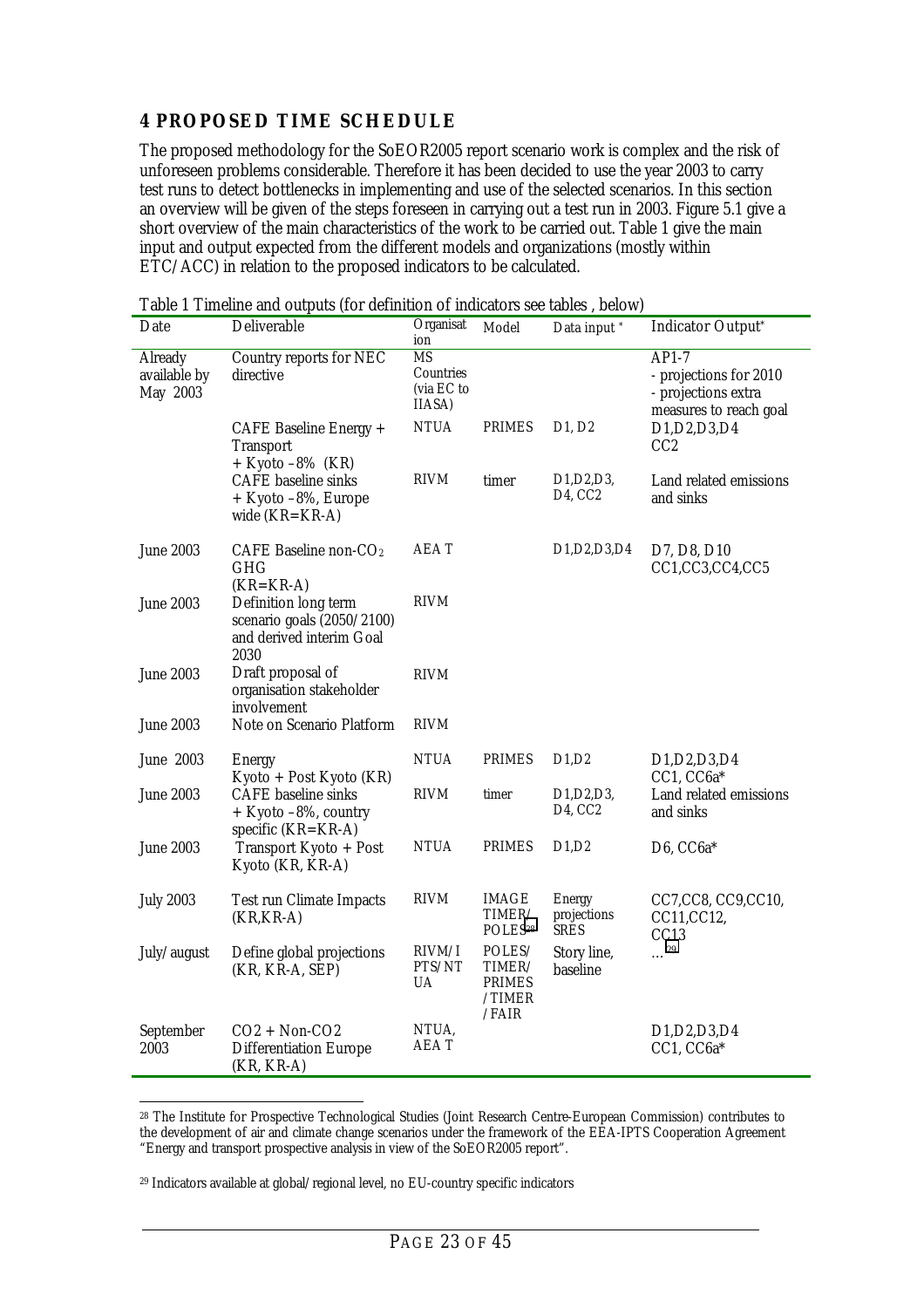| September<br>2003       | Proposals Agricultural<br>scenario (SEP)                                                              | <b>AEA</b>                   |                             | D1, D2, D3, D4<br>$CC6a*$                                               | D <sub>2</sub> , D <sub>7</sub> , D <sub>8</sub> , D <sub>10</sub><br>CC1,CC3,CC4,CC5,<br>$CC6b*$                    |
|-------------------------|-------------------------------------------------------------------------------------------------------|------------------------------|-----------------------------|-------------------------------------------------------------------------|----------------------------------------------------------------------------------------------------------------------|
| September<br>2003       | Proposal environmental<br>friendly transport<br>systems+ 1 example case<br>transport technology (SEP) | IPTS,<br>NTUA,<br><b>LAT</b> | POLES,<br>PRIMES,<br>others |                                                                         |                                                                                                                      |
| October<br>2003         | <b>Workshop on Impacts</b>                                                                            | <b>IIASA</b>                 |                             | - Results<br>sensitivity<br>runs                                        | Decisions on:<br>-What impact indicators<br>-Final runs<br>-Harmonisation<br>-how to proceed writing<br>the chapters |
| <b>November</b><br>2003 | <b>Activity Data for other</b><br>ETC's                                                               | ETC/AC<br>C                  |                             |                                                                         |                                                                                                                      |
| November                | <b>Factsheets</b>                                                                                     | <b>AEA</b>                   |                             |                                                                         |                                                                                                                      |
| 2003                    | Transport/energy/non-<br>CO <sub>2</sub>                                                              |                              |                             |                                                                         |                                                                                                                      |
| December<br>2003        | Air Pollution emission and<br>impacts (KR, KR-A)<br><b>Interim Report:</b><br>Scenarios+ impacts      | <b>IIASA</b>                 | <b>RAINS</b>                | D <sub>1</sub> , D <sub>2</sub> , D <sub>6</sub> ,<br>D7, D8, D9<br>D10 | AP1-7, AP9-17, AP23-<br>24                                                                                           |
| <b>January</b><br>2004  | <b>Technical Report Scenarios</b><br>Air and Climate Change                                           | <b>RIVM</b><br>$+Others$     |                             |                                                                         | Conclusions and<br>recommendation for<br>definitive scenarios                                                        |
| April 2004              | Workshop with                                                                                         | EEA/RI                       |                             |                                                                         | Present and discuss draft                                                                                            |
|                         | stakeholders (countries,<br>Commission, others) on                                                    | VM/cou<br>ntries/C           |                             |                                                                         | technical report                                                                                                     |
|                         | environmental sustainable<br>scenario(s)                                                              | ommissio<br>n                |                             |                                                                         |                                                                                                                      |
| $\ast$                  | $CC6a =$ effectiveness $CO2$ policy, $CC6b =$ effectiveness non- $CO2$ Policy                         |                              |                             |                                                                         |                                                                                                                      |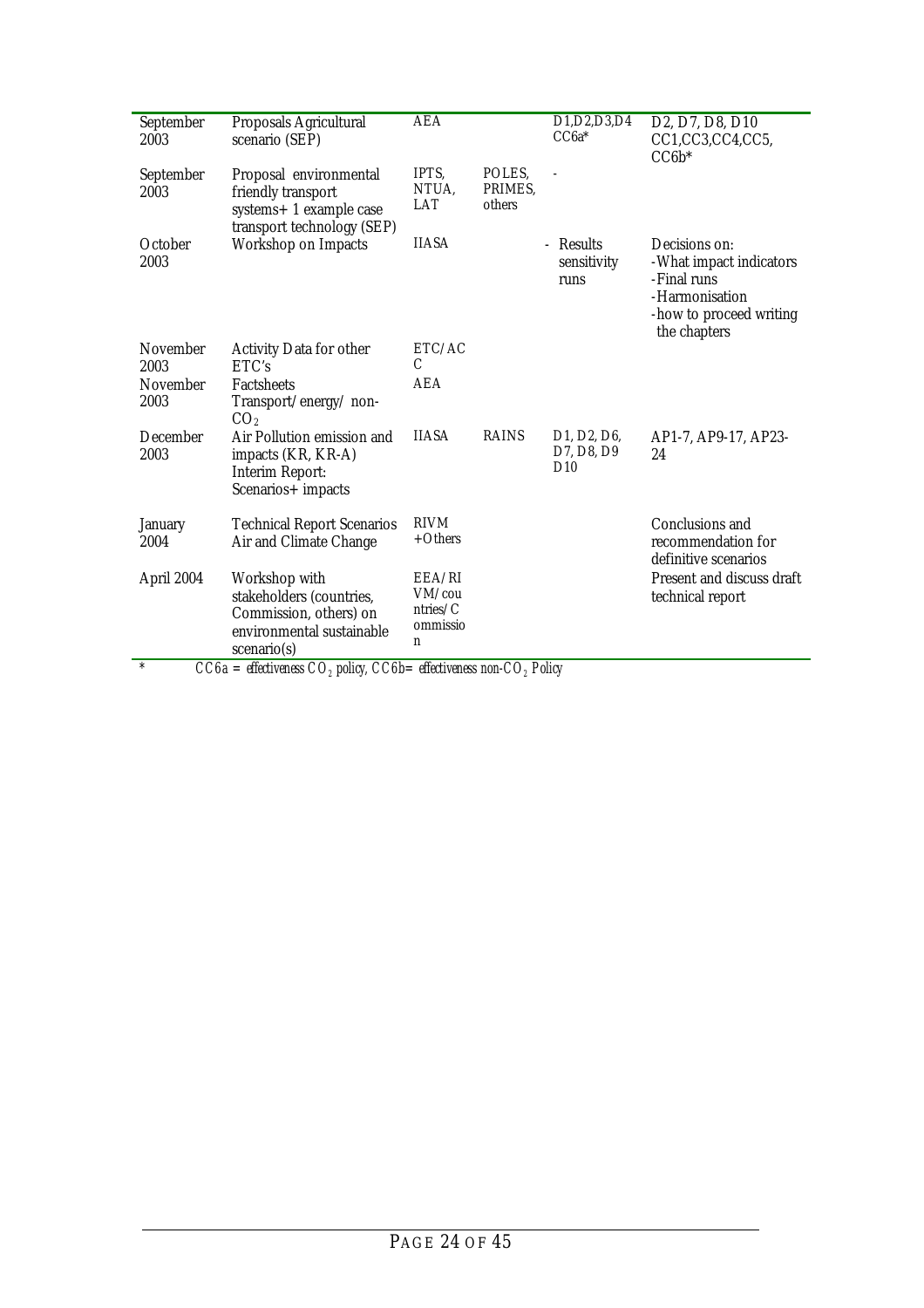

**2003 2004**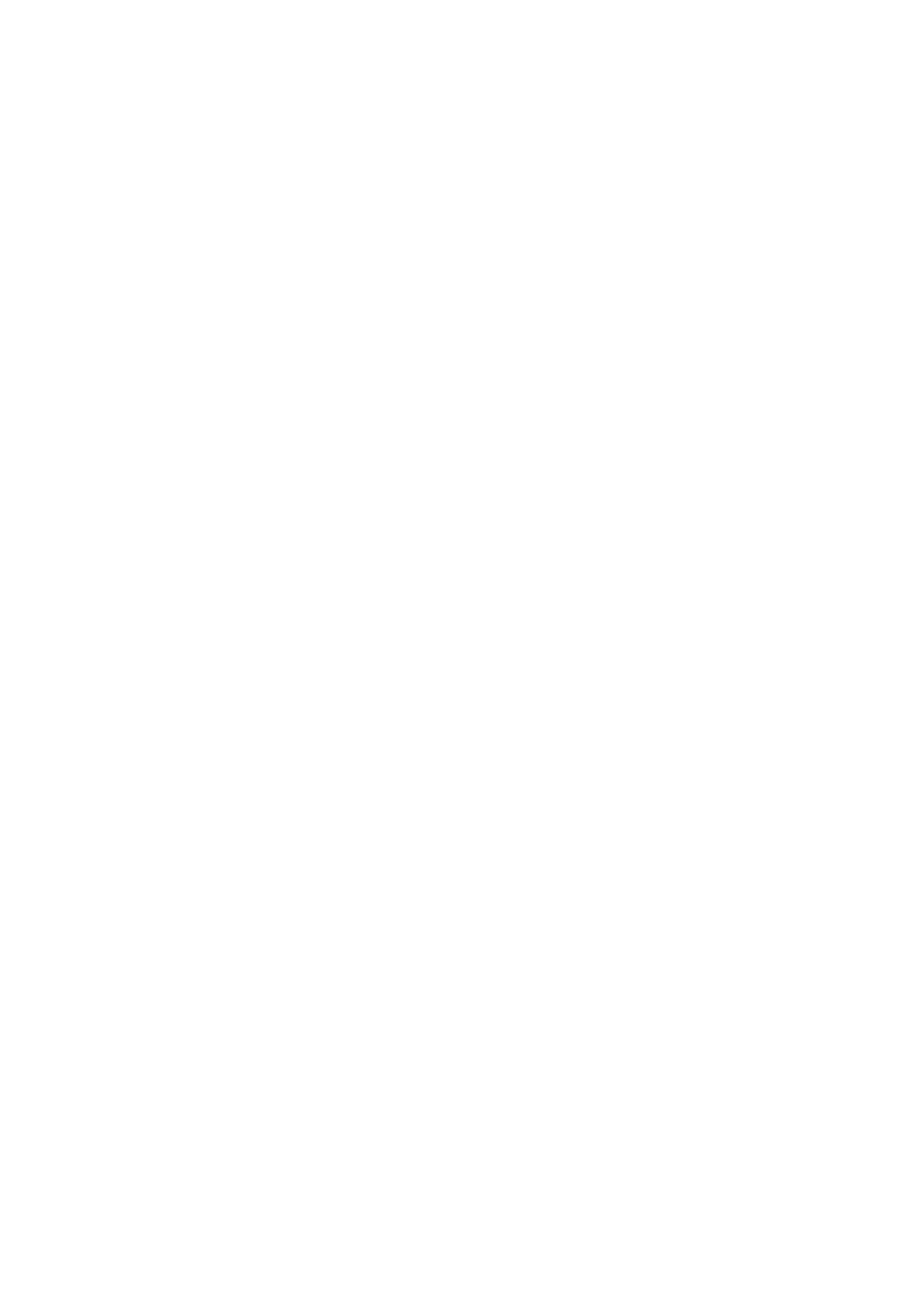# <span id="page-26-0"></span>**ANNEX 1: OVERVIEW OF SENSITIVITY RUNS FOR THE LREM ENERGY BASELINE SCENARIO (PRIMES/ACE)**

#### **INTRODUCTION**

January 2003 NTUA/DG TREN will publicize new energy scenarios (a baseline and a (post)- Kyoto implementation scenario) for the EU for the period 1990-2030. For the baseline also some sensitivity analyses have been undertaken by NTUA. This sensitivity runs (for a summary see below) will be published summer 2003. On request of EEA two new energy sensitivity runs will be carried out late 2002/beginning 2003; a technology frozen scenario and a scenario meeting an additional 1% Energy Intensity Target. For a summary of these scenarios see the end of the section.

#### **SENSITIVITY RUNS PRIMES**

#### **Scenario on fossil fuels (I)**

- a) Examination of world market trends that could result in high oil and/or gas prices (justification for higher price trajectories especially for a case with considerably higher natural gas prices than oil prices) - focus on the geological, technological, economic and political factors underlying the price assumptions to be used in the modeling analyses with the PRIMES model;
- b) PRIMES model runs for high oil and gas prices according to findings under a;
- c) PRIMES model runs for moderate oil but high gas prices on the basis of findings under a;
- d) In depth modeling analysis of the price case examined in an exploratory fashion under the Bon de Commande (TREN 4.1040/E/2000-001 of 6.7.2000) to support the Green Paper on energy security;

#### **Variant on high prices in the medium term (II)**

- b) Energy (and transport) consequences of high medium term oil and/or gas prices (different combinations);
- c) Analysis of the reaction of the overall economic system on higher oil and/or gas prices; **Scenario on non fossil fuels (III)**
- a) Nuclear phase-out by 2010 (revisit the case examined under the Bon de Commande (TREN 4.1040/E/2000-001 of 6.7.2000) to support the Green Paper on energy security in the light of comments from the Commission and eventually other stakeholders and in the light of improved modeling capabilities especially with regard to non-EU 15 states);
- b) Nuclear lifetime of 30 years without the possibility of replacing nuclear by nuclear;
- c) Extension of lifetime of nuclear plants to 50 years;
- d) Introduction of a competitive new nuclear technology based on improved design and inherently safer characteristics likely to improve public acceptability;
- e) Projection of high penetration of renewable sources (close to the 12% target in 2010 and with additional gains in market share beyond that date);
- f) Combination of a and e to investigate to what extent renewable sources (supported with the same policy intensity as under e) are economically capable to fill the hypothetical gap caused by the nuclear phase-out in preference to fossil fuel alternatives;
- g) Combination of Ib (high oil and gas prices) with IIId and IIIe (favorable development for nuclear and renewables) to show the impact of high fossil fuels prices on zero carbon fuels that receive political support;

#### **High economic growth variant (IV)**

- a) Macro-economic and sectoral analysis reflecting the ambitions for high economic growth following the Lisbon summit: 3% p.a. economic growth for EU up to 2010 and higher growth for other European countries as well as higher than baseline growth thereafter;
- b) Model runs with different economic parameters such as GDP and production of industrial branches;

#### **Variant on energy efficiency (V)**

a) Projection incorporating actions along the lines of the action plan for energy efficiency (COM (2000) 247 final of 6.4.2000) focusing on key actions that can be modeled; this is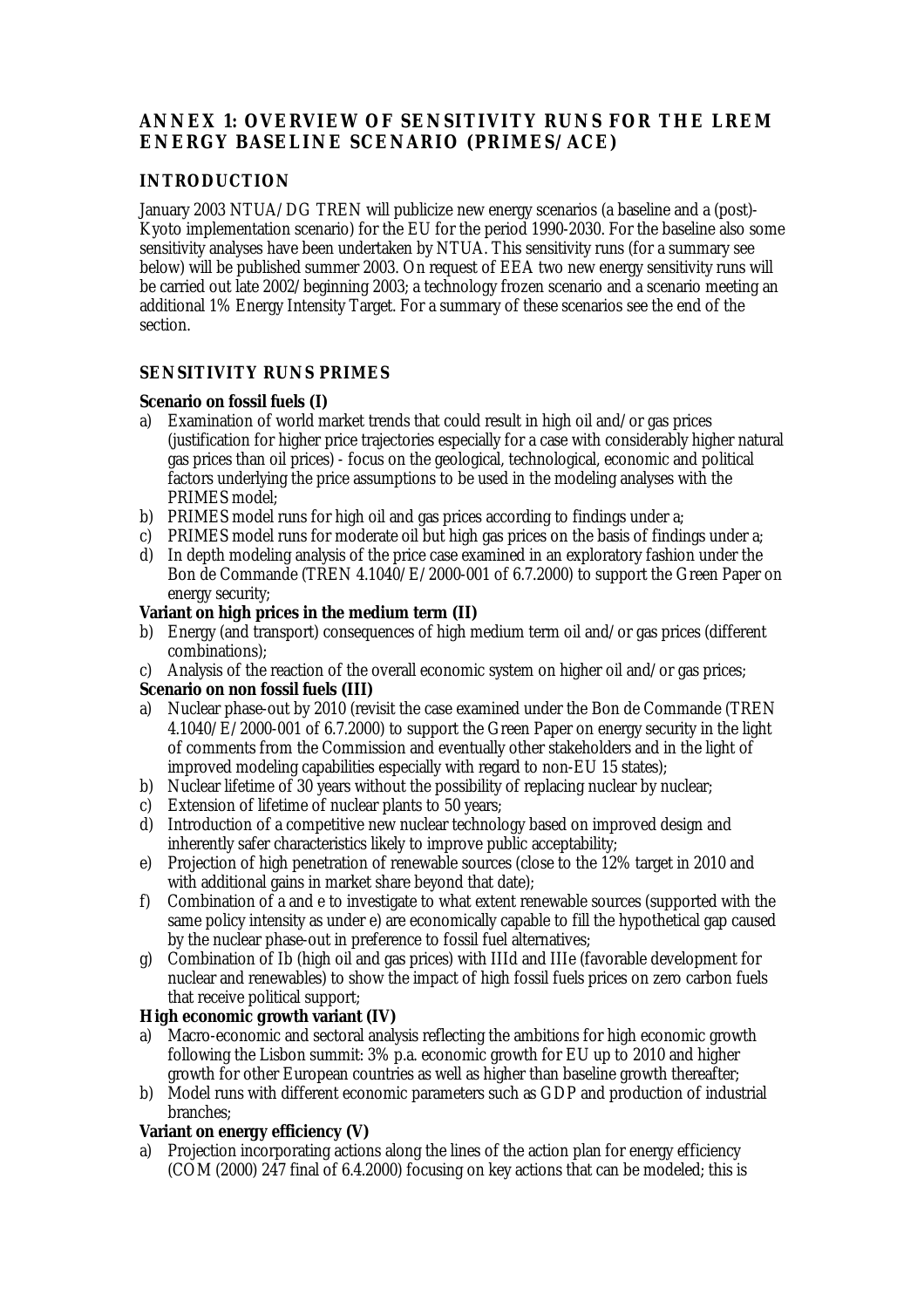<span id="page-27-0"></span>complemented by a development with better energy intensity for candidate countries and direct neighbors (Norway and Switzerland);

b) Combination of Va and 3e (strong support for renewables) in order to analyze possible trade-offs;

**Variant summarizing both a more optimistic and a more pessimistic development (VI)** a) Optimistic development combining high economic growth (IV) with better energy intensity

- (Va) and a more favorable environment for zero carbon fuels (IIId and IIIe) under moderate energy prices;
- b) Pessimistic development combining high oil and gas prices (3b) with a nuclear phase-out (IIIb or IIIa - to be decided at a later stage) unaccompanied by stronger support for renewables under moderate economic growth and moderate energy intensity improvements.

# **FROZEN TECHNOLOGY**

The aim of a frozen technology scenario would be to identify the contribution of technological energy efficiency to the improvement in energy intensity. We are interested in investigating which countries and which sectors display this potential for technical improvement.

The technology performance will be frozen at 2000 levels, such that there is no improvement in energy efficiency performance. This implies that new plant (either as a result of plant replacement or satisfying increasing demand) is assumed to have the same performance as existing plant, and existing plant performance remains fixed (i.e. no retrofit improvements taken up).

Ideally, this frozen technology scenario will be run whilst maintaining the same evolution of economic structure as shown in the DG Tren baseline scenario.

# **MEETING ADDITIONAL 1% ENERGY INTENSITY TARGET**

The aim of this scenario is to investigate the implications of meeting the Commission's target to improve energy intensity by 1% beyond that which would otherwise have happened. The models will therefore be constrained to meet an additional 1% reduction in energy intensity (defined at the economy-wide level, toe/GDP) beyond that shown in the DG Tren baseline for each EU and candidate country in the models. In addition to analyzing the contribution of the different sectors to the reduction in intensity, attention will be paid to the following points:

- The marginal cost of achieving the additional 1% intensity reduction in each country. This would be derived from the shadow costs used to drive the uptake of energy efficient options, and would be expected to be equal across all sectors (i.e. a single marginal cost value would be derived for each country).
- The total additional cost to the economy as a whole of going beyond the baseline to achieve the additional 1% intensity reduction for each country. This may require more than one run to be carried out in order to get an approximate shape of the cost curve for intensity reduction, such that the total costs can be derived as the integral under the curve.

Ideally, the same evolution of economic structure as shown in the DG Tren baseline will be maintained, in order to identify the contribution of energy efficiency to achieving the additional 1% energy intensity improvement.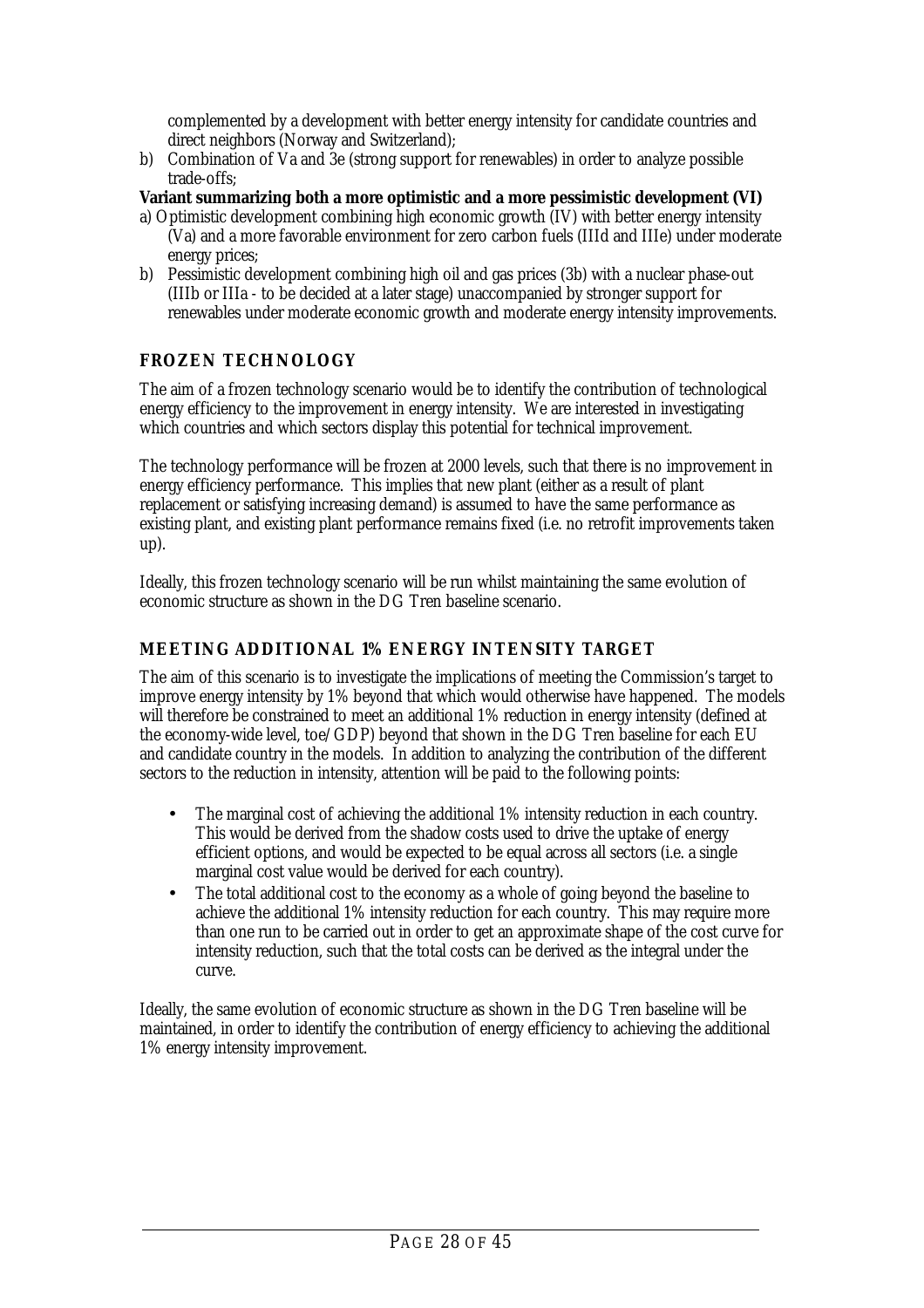## <span id="page-28-0"></span>**ANNEX 2: COMPARISON OF EXISTING SCENARIOS ON GDP, ENERGY CONSUMPTION AND CO2 EMISSION FOR 2020**

This annex presents the projections of the PRIMES baseline scenario on GDP, energy consumption and  $CO<sub>2</sub>$  emission for 2020 in comparison with the projections of other baseline scenarios. Such a comparison may be helpful, for example, to show the range of different projections and how PRIMES results fit into this. The other scenarios considered are those listed below:

- The Economic evaluation of sectoral emission reduction objectives for climate change — Sectoral objectives study (SOS) which was carried out by Ecofys, NTUA, AEAT (2001)
- Four scenarios from the IMAGE implementation of the SRES scenarios (Special report on emissions scenarios) prepared for the Intergovernmental Panel on Climate Change (IPCC). Each represents a different philosophy about a future world (called SRES A1, B1, A2 and B2).
- Shared baseline scenario for air pollution up to the year 2020 (EEA, 2001b) which has updated projections on air pollution and greenhouse gas emissions, based on the EU shared analysis project.
- The results of the reference, low and high scenario in the International Energy Outlook provided by the Energy Information Administration (EIA).
- The *World energy outlook (WEO)*, which is carried out by the International Energy Agency. Here the projection from 2002 is considered.

Differences between the results of the scenarios exist, caused, among other factors, by the different tools and assumptions used. As the table shows, the results of PRIMES are within the range of the estimates of the scenarios of the other studies — but at the lower end of projected changes. An extended analysis and comparison of the different studies until 2010 could be found in the "Analysis and comparison of national and EU-wide projections of greenhouse gas emissions" (EEA, 2002).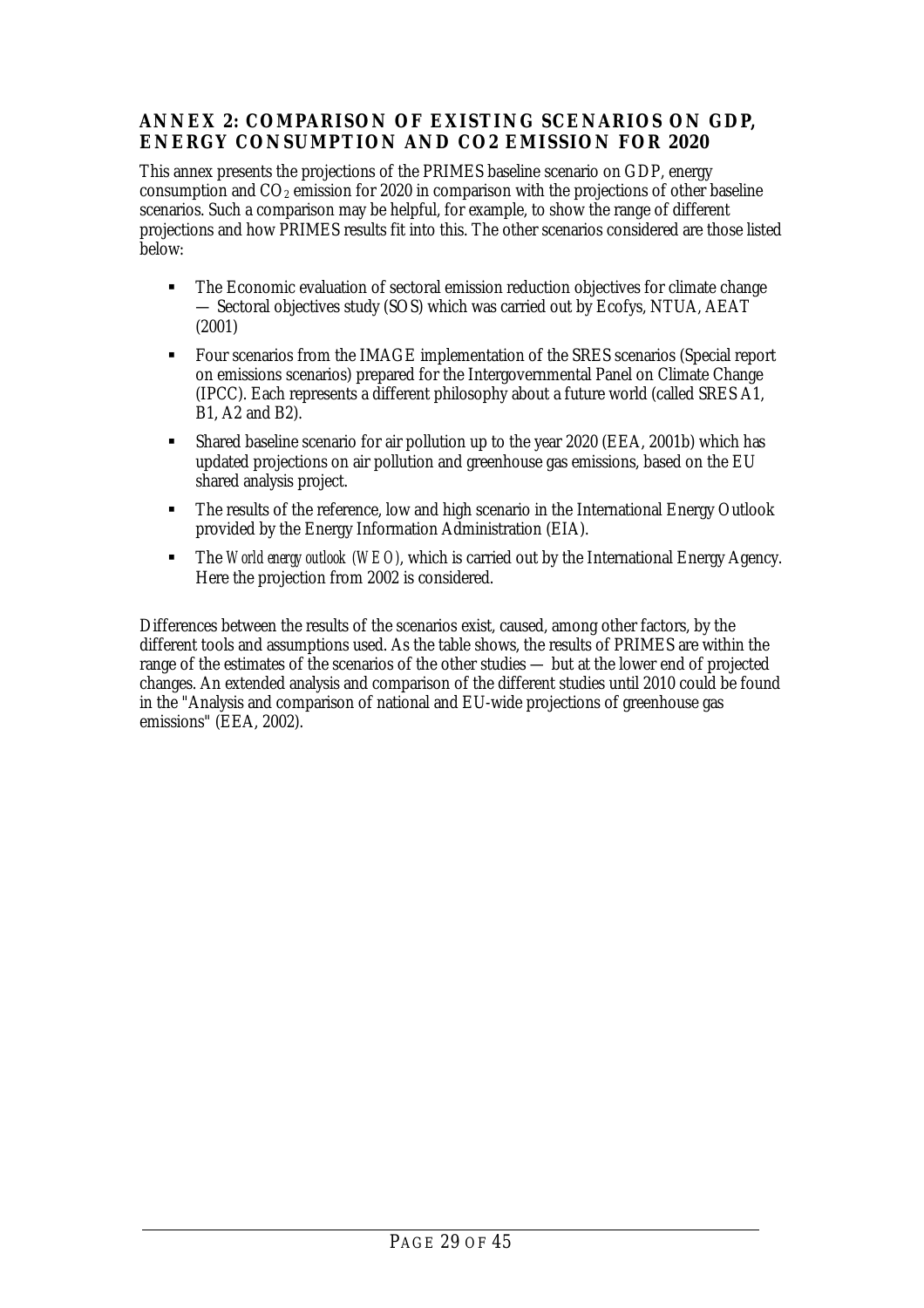| Energy consumption (PJ)                         |                  |        |                        |          |           |        |                 |        |           |             |                  |          |                 |        |                         |       |                          |
|-------------------------------------------------|------------------|--------|------------------------|----------|-----------|--------|-----------------|--------|-----------|-------------|------------------|----------|-----------------|--------|-------------------------|-------|--------------------------|
|                                                 |                  |        | World   WE /EU         | $EU - 5$ | NL        | World  | WE /EU          | $EU-5$ | <b>NL</b> | World       | <b>WE/EU</b>     | $EU - 5$ | <b>NL</b>       |        | World   WE /EU   EU - 5 |       | $\overline{\mathsf{NL}}$ |
|                                                 |                  |        | 1990                   |          |           |        | 1999/2000       |        |           |             | 2010             |          |                 |        | 2020                    |       |                          |
| SOS                                             |                  |        |                        |          |           |        |                 |        |           |             |                  |          |                 |        |                         |       |                          |
| <b>IPCC GJ</b>                                  |                  | 356392 | 53827                  |          |           | 400385 | 59136           |        |           | 533399      | 72385            |          |                 | 700464 | 83233                   |       |                          |
|                                                 | A1F              |        |                        |          |           |        |                 |        |           |             |                  |          |                 |        |                         |       |                          |
|                                                 | A1B              | 356392 | 53827                  |          |           | 400385 | 59135           |        |           | 532337      | 72358            |          |                 | 696615 | 82573                   |       |                          |
|                                                 | A <sub>1</sub> T | 356387 | 53826                  |          |           | 400373 | 59137           |        |           | 528845      | 72186            |          |                 | 675760 | 81561                   |       |                          |
|                                                 | A2               | 356392 | 53827                  |          |           | 399940 | 58897           |        |           | 504640      | 69825            |          |                 | 620289 | 78968                   |       |                          |
|                                                 | <b>B1</b>        | 356384 | 53824                  |          |           | 398907 | 58745           |        |           | 486477      | 67020            |          |                 | 568191 | 68948                   |       |                          |
|                                                 | <b>B2</b>        | 356392 | 53827                  |          |           | 397498 | 58564           |        |           | 502534      | 67730            |          |                 | 610707 | 70879                   |       |                          |
|                                                 |                  |        |                        |          |           |        |                 |        |           |             |                  |          |                 |        |                         |       |                          |
| ShaiR                                           |                  | 346374 | 54505                  | 41761    | 2741      |        |                 |        |           | 488558      | 62380            | 45773    | 3434            | 624126 | 65322                   | 47710 | 3893                     |
| <b>PRIMES</b>                                   |                  |        | 55293                  | 42346    | 2797      |        | 60815           | 44969  | 3155      |             | 65972            | 47605    | 3351            |        | 69382                   | 49513 | 3559                     |
| <b>IEO</b>                                      |                  | 365276 | 63095                  | 45686    | 3587      | 402943 | 69637           | 48535  | 4009      | 482497      | 75018            | 52649    | 4326            | 552450 | 78394                   | 54865 | 4537                     |
|                                                 | R                | 365276 | 63095                  | 45686    | 3587      | 365276 | 69637           | 48535  |           | 4009 519742 | 78816            | 55393    | 4537            | 644666 | 85991                   | 60352 | 4853                     |
|                                                 | н                | 365276 | 63095                  | 45686    | 3587      | 365276 | 69637           | 48535  | 4009      | 571231      | 82509            | 61723    | 4642            | 768113 | 92849                   | 65416 | 5170                     |
| <b>WEO 2002</b>                                 |                  |        |                        |          |           | 384306 | 60960           |        |           | 466075      | 68036            |          |                 |        | 72390                   |       |                          |
|                                                 |                  |        |                        |          |           |        |                 |        |           |             |                  |          |                 | 551276 |                         |       |                          |
| GDP (billion euros 2000)                        |                  |        |                        |          |           |        |                 |        |           |             |                  |          |                 |        |                         |       |                          |
|                                                 |                  | World  | <b>WE /EU   EU - 5</b> |          | <b>NL</b> | World  | WE/EU $ EU - 5$ |        | NL        | World       | WE /EU $ EU - 5$ |          | NL              | World  | WE/EU EU - 5            |       | <b>NL</b>                |
|                                                 |                  |        | 1990                   |          |           |        | 1999/2000       |        |           |             | 2010             |          |                 |        | 2020                    |       |                          |
| $\overline{\text{SOS}}$                         |                  |        | 6978                   | 5446     | 301       |        | 8518            | 6545   | 401       |             | 10811            | 8220     | 507             |        | 13601                   | 10297 | 635                      |
| <b>IPCC</b>                                     | A1F              | 25510  | 7648                   |          |           | 33039  | 9423            |        |           | 46742       | 12099            |          |                 | 68069  | 15337                   |       |                          |
|                                                 |                  |        | 7648                   |          |           |        | 9423            |        |           | 46742       | 12099            |          |                 |        |                         |       |                          |
|                                                 | A <sub>1</sub> B | 25510  |                        |          |           | 33039  |                 |        |           |             |                  |          |                 | 68069  | 15337                   |       |                          |
|                                                 | A1T              | 25510  | 7648                   |          |           | 33039  | 9423            |        |           | 46742       | 12099            |          |                 | 68069  | 15337                   |       |                          |
|                                                 | A2               | 25510  | 7648                   |          |           | 33039  | 9423            |        |           | 42461       | 11319            |          |                 | 52822  | 13110                   |       |                          |
|                                                 | B <sub>1</sub>   | 25510  | 7648                   |          |           | 33039  | 9423            |        |           | 45432       | 12114            |          |                 | 62937  | 15170                   |       |                          |
|                                                 | B2               | 25510  | 7648                   |          |           | 33039  | 9423            |        |           | 44192       | 11388            |          |                 | 59276  | 13371                   |       |                          |
| ShaiR                                           |                  | 31315  |                        |          |           |        | 8851            |        |           |             | 11228            |          |                 | 79988  | 13462                   |       |                          |
|                                                 |                  |        |                        |          |           |        |                 |        |           | 57393       |                  |          |                 |        |                         |       |                          |
| <b>PRIMES</b>                                   |                  |        | 6982                   | 5449     | 301       |        | 8545            | 6568   | 401       |             | 10859            | 8258     | 503             |        | 13641                   | 10321 | 630                      |
| <b>IEO</b>                                      |                  | 23667  | 7371                   | 5550     | 308       | 29647  | 8678            | 6485   | 395       | 37430       | 10206            | 7614     | 467             | 44895  | 11453                   | 8509  | 528                      |
|                                                 | R                | 23667  | 7371                   | 5550     | 308       | 29647  | 8678            | 6485   | 395       | 41784       | 11375            | 8446     | 519             | 57959  | 14347                   | 10634 | 653                      |
|                                                 | H                | 23667  | 7371                   | 5550     | 308       | 29647  | 8678            | 6485   | 395       | 48202       | 14807            | 9438     | 578             | 74063  | 17265                   | 12828 | 795                      |
| <b>WEO 2002</b>                                 |                  |        |                        |          |           |        | 8312            |        |           |             | 10415            |          |                 |        | 12507                   |       |                          |
|                                                 |                  |        |                        |          |           |        |                 |        |           |             |                  |          |                 |        |                         |       |                          |
| CO <sub>2</sub> emissions (Mt CO <sub>2</sub> ) |                  |        |                        |          |           |        |                 |        |           |             |                  |          |                 |        |                         |       |                          |
|                                                 |                  | World  | WE /EU $ EU - 5$       |          | <b>NL</b> | World  | WE/EU $ EU - 5$ |        | NL        | World       | WE/EU $ EU - 5$  |          | NL              | World  | WE /EU EU - 5           |       | <b>NL</b>                |
|                                                 |                  |        | 1990                   |          |           |        | 1999/2000       |        |           |             | 2010             |          |                 |        | 2020                    |       |                          |
| SOS                                             |                  |        | 3232                   | 2515     | 156       |        |                 |        |           |             | 4377             | 3271     | 229             |        |                         |       |                          |
| <b>IPCC</b>                                     | A <sub>1</sub> F | 26847  | 3597                   |          |           | 29337  | 3670            |        |           | 37569       | 4352             |          |                 | 47458  | 5067                    |       |                          |
|                                                 | A <sub>1</sub> B | 26847  | 3597                   |          |           | 29330  | 3670            |        |           |             |                  |          |                 |        |                         |       |                          |
|                                                 |                  |        |                        |          |           |        |                 |        |           |             |                  |          |                 |        |                         |       |                          |
|                                                 | A <sub>1</sub> T | 26862  |                        |          |           |        |                 |        |           | 36986       | 4334             |          |                 | 46585  | 4972                    |       |                          |
|                                                 | A <sub>2</sub>   |        | 3601                   |          |           | 29275  | 3663            |        |           | 37143       | 4330             |          |                 | 45217  | 4913                    |       |                          |
|                                                 |                  | 26847  | 3597                   |          |           | 29729  | 3663            |        |           | 36373       | 4184             |          |                 | 43806  | 4756                    |       |                          |
|                                                 | <b>B1</b>        | 26880  | 3597                   |          |           | 29146  | 3652            |        |           | 33066       | 4019             |          |                 | 36912  | 4000                    |       |                          |
|                                                 | B2               |        |                        |          |           |        |                 |        |           |             |                  |          |                 |        | 3956                    |       |                          |
|                                                 |                  | 26847  | 3597                   |          |           | 28640  | 3641            |        |           | 35486       | 3960             |          |                 | 42354  |                         |       |                          |
| ShaiR                                           |                  | 21289  | 3068                   |          |           |        | 3127            |        |           | 30155       | 3289             |          |                 | 39534  | 3500                    |       |                          |
| <b>PRIMES</b>                                   |                  |        | 3082                   | 2410     | 153       |        | 3118            | 2309   | 166       |             | 3205             | 2346     | 174             |        | 3444                    | 2499  | 184                      |
| <b>IEO</b>                                      |                  | 21366  | 3410                   | 2592     | 213       | 22356  | 3447            | 2475   | 235       | 26800       | 3652             | 2640     | 238             | 30672  | 3799                    | 2732  | 242                      |
|                                                 | R                | 21366  | 3410                   | 2592     | 213       | 22356  | 3447            | 2475   | 235       | 29003       | 3832             | 2776     | 246             | 36117  | 4165                    | 2633  | 260                      |
|                                                 | H                | 21366  | 3410                   | 2592     | 213       | 22356  | 3447            | 2475   | 235       | 31922       | 4015             | 2926     | 257             | 43197  | 4499                    | 3252  | 279                      |
|                                                 |                  |        |                        |          |           |        |                 |        |           |             |                  |          |                 |        |                         |       |                          |
| <b>WEO 2002</b>                                 |                  |        |                        |          |           | 22639  | 3141            |        |           | 27453       | 3422             |          |                 | 32728  | 3689                    |       |                          |
| <b>Population (million)</b>                     |                  |        |                        |          |           |        |                 |        |           |             |                  |          |                 |        |                         |       |                          |
|                                                 |                  | World  | WE /EU $ EU - 5$       |          | <b>NL</b> | World  | WE/EU $ EU - 5$ |        | NL        | World       | WE /EU $ EU - 5$ |          | <b>NL</b>       | World  | WE/EU $EU - 5$          |       | NL                       |
|                                                 |                  |        | 1990                   |          |           |        | 1999/2000       |        |           |             | 2010             |          |                 |        | 2020                    |       |                          |
| SOS                                             |                  |        | 366                    | 267      | 15        |        | 378             | 276    | 16        |             | 385              | 281      | 17              |        | 388                     | 283   | 17                       |
|                                                 | A <sub>1</sub> F | 5302   |                        |          |           |        |                 |        |           |             | 406              |          |                 |        | 416                     |       |                          |
| <b>IPCC</b>                                     |                  |        | 377                    |          |           | 6118   | 393             |        |           | 6891        |                  |          |                 | 7623   |                         |       |                          |
|                                                 | A1B              | 5302   | 377                    |          |           | 6118   | 393             |        |           | 6891        | 406              |          |                 | 7623   | 416                     |       |                          |
|                                                 | A <sub>1</sub>   | 5302   | 377                    |          |           | 6118   | 393             |        |           | 6891        | 406              |          |                 | 7623   | 416                     |       |                          |
|                                                 | A2               | 5302   | 377                    |          |           | 6171   | 395             |        |           | 7171        | 413              |          |                 | 8196   | 425                     |       |                          |
|                                                 | <b>B1</b>        | 5302   | 377                    |          |           | 6118   | 393             |        |           | 6891        | 406              |          |                 | 7623   | 416                     |       |                          |
|                                                 | $\overline{B2}$  | 5302   | 377                    |          |           | 6093   | 391             |        |           | 6896        | 399              |          |                 | 7680   | 402                     |       |                          |
|                                                 |                  |        |                        |          |           |        |                 |        |           |             |                  |          |                 |        |                         | 279   |                          |
| ShaiR                                           |                  | 5249   | 364                    |          |           |        | 377             | 275    | 16        | 7027        | 383              | 279      | 17              | 7893   | 384                     |       | 17                       |
| <b>PRIMES</b>                                   |                  |        | 366                    | 267      | 15        |        | 379             | 276    | 16        |             | 388              | 282      | $\overline{17}$ |        | 390                     | 284   | $\overline{18}$          |
| <b>IEO</b>                                      |                  | 5255   | 377                    | 266      | 15        | 5972   | 389             | 274    | 16        | 6817        | 391              | 274      | 16              | 7570   | 387                     | 274   | 17                       |
|                                                 | R                | 5255   | 377                    | 266      | 15        | 5972   | 389             | 274    | 16        | 6817        | 391              | 274      | 16              | 7570   | 387                     | 274   | 17                       |
|                                                 | Н                | 5255   | 377                    | 266      | 15        | 5972   | 389             | 274    | 16        | 6817        | 391              | 274      | 16              | 7570   | 387                     | 274   | 17                       |
| <b>WEO 2002</b>                                 |                  |        |                        |          |           |        | 377             |        |           |             | 378              |          |                 |        |                         |       |                          |

#### Table 1. Comparison of existing scenarios on GDP, energy consumption and CO2 emission for 2020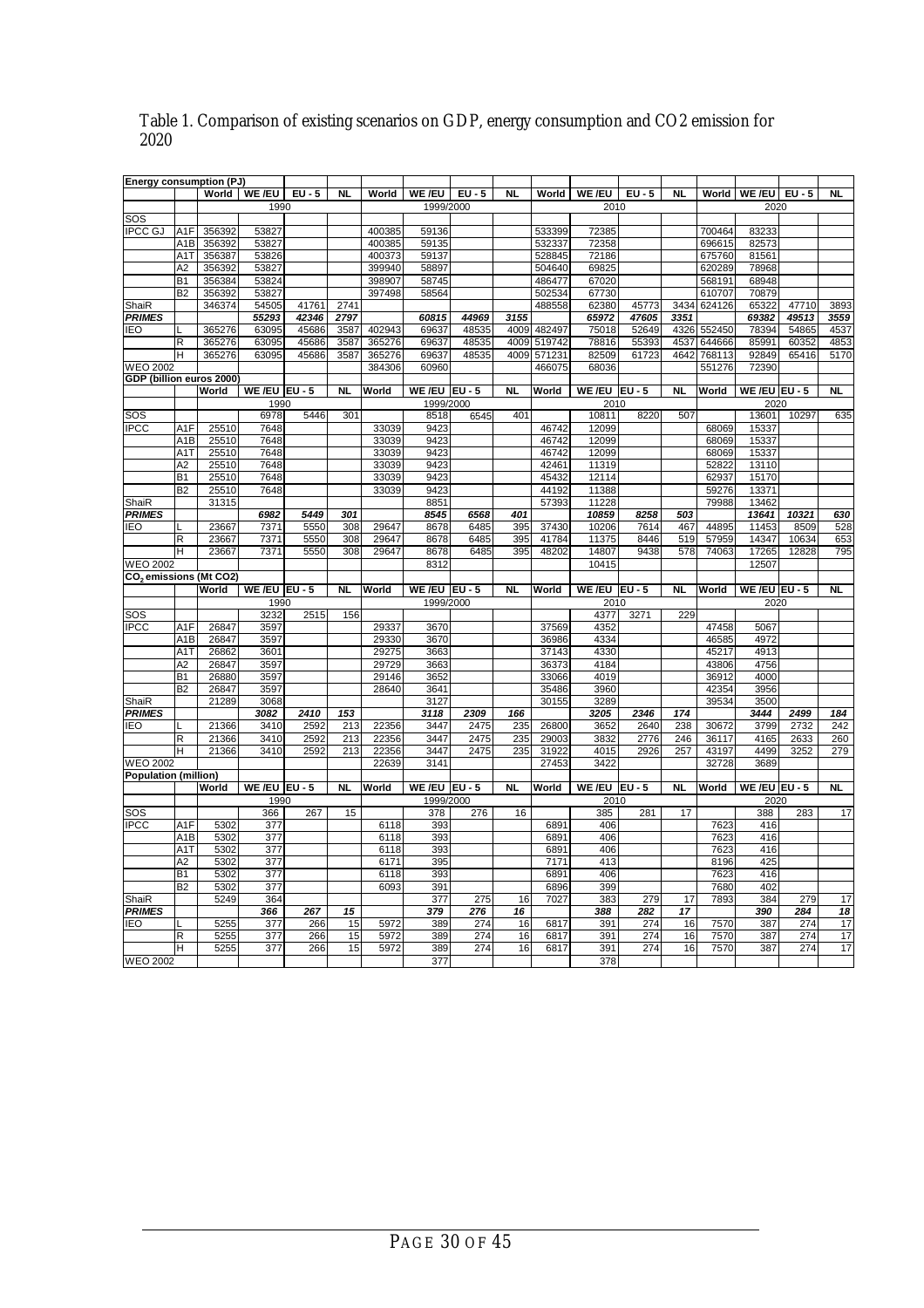## *Explanation of the table*

- Data and projections from SOS, Shair, PRIMES and WEO refer to EU countries, while IMAGE refers to OECD European countries. The International energy outlook (IEO) 2002 refers to Western Europe.
- In the bottom up report of SOS, the changes in activity levels between 2010 and 1990 are taken from the Shared Analysis baseline scenario (the previous results of the PRIMES model). That means that population and GDP data reported in SOS are the same as the results of the previous version of the PRIMES model.
- Since it was not possible to find data for all the required regions through the IPCC report, the data from the IMAGE model were used for all the IPCC scenarios.
- For 5 EU countries specific estimates where available and their combined value is shown (EU-5: Germany, UK, France, Italy, and the Netherlands).
- The source of the world data in the ShaiR project is the POLES model.

IMAGE, ShaiR (for the world data), the US scenarios and the WEO are using US dollars as a unit for the GDP. The units for each report are:

In the table, US dollars for each different year were translated to dollars for the year 2000 using deflator data from the World Bank. Similarly, Euros 1999 were translated to euros 2000 using deflator data from Eurostat. Finally, US dollars 2000 were translated to Euros 2000 using the exchange rate for the year 2000 from Eurostat data.

The original estimate of the described scenarios was:

- IMAGE: US dollars 1995/yr
- SHaiR: US dollars 1990 and euros 1999 (for EU data)
- PRIMES: euros 2000
- UScenarios: US dollars 1997
- IEA: dollars 1995

### *Sources of data:*

• Ecofys, NTUA, AEAT (2001d): Economic evaluation of sectoral emission reduction objectives for climate change (SOS) — Summary of Bottom-up Analysis of Emission Reduction Potentials and Costs for Greenhouse Gases in the EU (Chris Hendriks et al.), contribution to a study for the Environment DG, European Commission, by Ecofys Energy and Environment, National Technical University of Athens and AEA Technology Environment

(http://europa.eu.int/comm/environment/enveco/climate\_change/bottom\_up\_ana lysis.pdf)

- EIA (2002): International energy outlook, Washington, DC.
- EEA (2002): Analysis and comparison of national and EU-wide projections of greenhouse gas emissions. Topic report 1/2002.
- EEA(2001): The ShAIR scenario: Air Pollution Outlooks an Evaluation, Integrated Assessment Methodologies and Tools applied to Air Pollution and Greenhouse Gases. Topic Report 12, Copenhagen, 2001

http://reports.eea.eu.int/topic\_report\_2001\_12/en/tab\_abstract\_RLR

- European Commission (1999): European Union Energy Outlook to 2020, Brussels.
- IEA (2002): World energy outlook, Paris.
- IMAGE team (2001): The IMAGE 2.2 implementation of the SRES scenarios, a comprehensive analysis of emissions, climate change and impacts in the 21st century, RIVM CD-ROM publication, Bilthoven
- IPCC (2000): Emissions scenarios Special report on emissions scenarios (SRES), **Cambridge**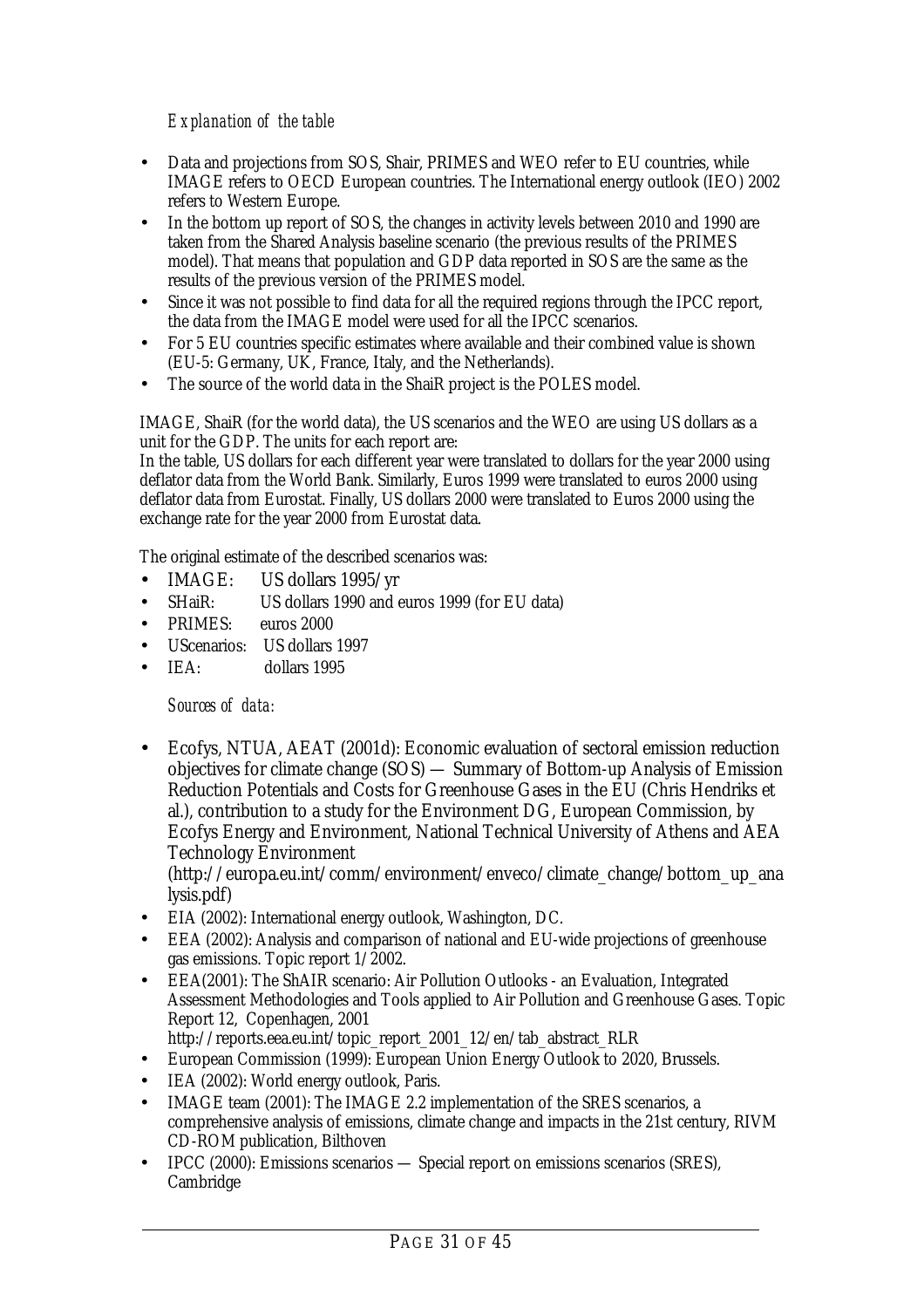• Mantzos L., M. Zeka-Paschou. Baseline scenario in context of LREM framework contract. NTUA, Athens, April 2002.

#### *Abbreviations*

EIA Energy Information Administration (US) GDP Gross domestic product IEA International Energy Agency IMAGE Integrated model to assess the global environment IPCC Intergovernmental Panel on Climate Change Mt CO2 Mega (million) tonnes of CO2 equivalents OECD Organisation for Economic Cooperation and Development RIVM Rijksinstituut voor Volksgezondheid en Milieu (National Institute of Public Health and the Environment), the Netherlands SAP Shared analysis project for energy scenarios (European Commission, 1999) ShAIR The shared baseline scenario for air pollution up to the year 2020 (EEA 2001) SOS Sectoral objectives study (Ecofys, NTUA, AEAT, 2001a) SRES Special report on emissions scenarios (for IPCC) UNFCCC United Nation Framework Convention on Climate Change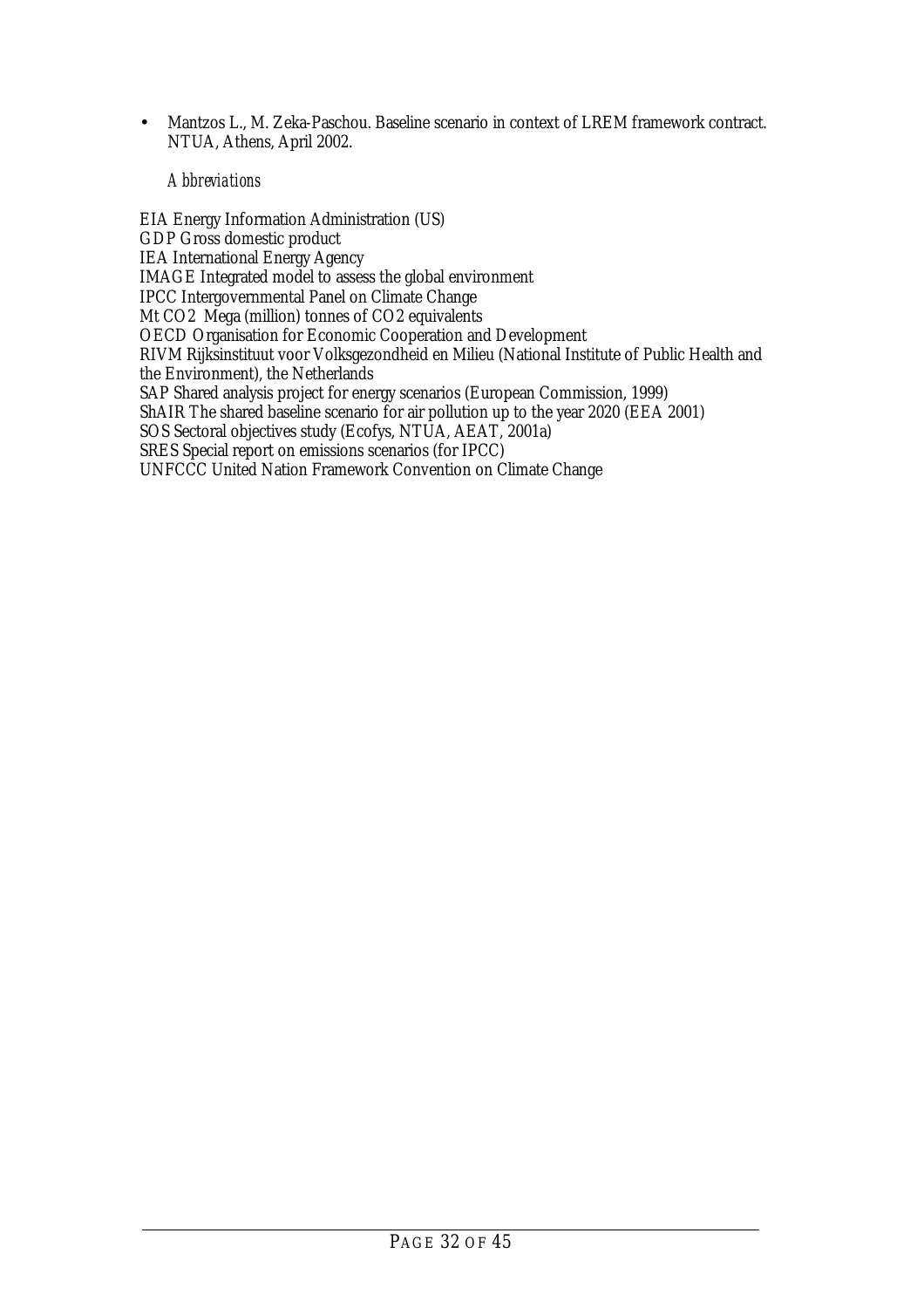### <span id="page-32-0"></span>**ANNEX 3: PROPOSED (DRAFT) INDICATORS FOR INTEGRATED ASSESSMENT OF AIR POLLUTION AND CLIMATE CHANGE.**

This indicator list is still under development. The indicators in bold are seen as essential air pollution and climate change indicators.

| <b>Indicator No.</b> | <b>Institute</b>     | Socio-economic and demographic driving forces and<br>exogennous input | <b>DPSIR</b> |
|----------------------|----------------------|-----------------------------------------------------------------------|--------------|
| D1                   | <b>NTUA</b>          | GDP growth (total $&$ by sector)                                      |              |
| D2                   | <b>NTUA</b>          | Energy prices (by fuel type <sup>1</sup> )                            |              |
| D <sub>3</sub>       | <b>NTUA</b>          | Energy consumption and production (total & by sector, fuel            |              |
|                      |                      | type <sup>1</sup>                                                     |              |
| D4                   | <b>IIASA</b>         | Population (total & by age, household)                                |              |
| $D5*$                | <b>IIASA/LHTAEE</b>  | Urban population (total & by age, density)                            |              |
| D <sub>6</sub>       | <b>LHTAEE/scenes</b> | Transport growth (total & modal split)                                |              |
| D7                   | AEA                  | Agricultural demand                                                   |              |
| D8                   | <b>AEA</b>           | Agricultural production (area, by live stock type)                    |              |
| D <sub>9</sub>       | <b>IIASA</b>         | Ecosystem (by type, area, critical load)                              |              |
| D10                  | AEA                  | Waste production (by type, e.g. landfills)                            |              |

| <b>Indicator</b> . No | <b>Institute</b> | Indicators for climate change                                               | <b>DPSIR</b>          |
|-----------------------|------------------|-----------------------------------------------------------------------------|-----------------------|
| CC <sub>1</sub>       | NTUA/IIASA       | Emissions 6 GHG (total & by sector)                                         | P                     |
|                       | /AEA             |                                                                             |                       |
| CC <sub>2</sub>       | <b>NTUA</b>      | Emissions CO2 (total & by sector & by fossilfuel/non fossil                 | D                     |
|                       |                  | fuel/"sinks")                                                               |                       |
| CC <sub>3</sub>       | AEA              | Emissions CH4 (total & by sector)                                           |                       |
| CC <sub>4</sub>       | AEA              | Emissions N2O (total & by sector)                                           |                       |
| CC5                   | <b>AEA</b>       | Emissions fluorinated greenhouse gases (HFCs, PFCs, SF6)                    |                       |
| CC6                   | AEA/NTUA/        | Effectiveness of policies and measures <sup>1</sup> to reduce GHG emissions | $\overline{\text{R}}$ |
|                       | TNO              | (by gas/sector)                                                             |                       |
| CC <sub>7</sub>       | <b>RIVM</b>      | Concentration GHG (total $\&$ by component, world/Europe)                   |                       |
| CC <sub>8</sub>       | <b>RIVM</b>      | Radiative forcing (total & by component) world/Europe                       |                       |
| CC <sub>9</sub>       | <b>RIVM</b>      | Temperature world/Europe (annual mean deviations)                           | S/I                   |
| CC10                  | <b>RIVM</b>      | <b>Precipitation Europe</b>                                                 | S/I                   |
| CC11                  | <b>RIVM</b>      | Growing season length                                                       |                       |
| CC12                  | <b>RIVM</b>      | Global and regional river discharge & high/low river flows                  |                       |
| CC <sub>13</sub>      | <b>RIVM</b>      | <b>Ecosystem composition</b>                                                |                       |

*1 Policies and measures in the baseline scenario 2 Method to quantify projections has still to be defined.*

| <b>Indicator No.</b> | Institute    | <b>Indicators for Air Pollution</b>                                                      | <b>DPSIR</b> |
|----------------------|--------------|------------------------------------------------------------------------------------------|--------------|
| AP1                  | <b>IIASA</b> | Emissions acidifying pollutants (total & by sector)                                      | D            |
| AP2                  | <b>IIASA</b> | Emissions ozone precursors (total & by sector)                                           |              |
| AP3                  | <b>IIASA</b> | Emissions primary and secondary PM10                                                     |              |
|                      |              | (PM2.5 to be developed) (total & by sector)                                              |              |
| AP4                  | <b>IIASA</b> | Emissions SO2 (total & by sector)                                                        |              |
| AP5                  | <b>IIASA</b> | Emissions NO <sub>x</sub> (total & by sector)                                            |              |
| AP <sub>6</sub>      | <b>IIASA</b> | Emissions NH3 (total & by sector)                                                        |              |
| AP <sub>7</sub>      | <b>IIASA</b> | Emissions NMVOC (total & by sector)                                                      |              |
| AP <sub>8</sub>      | ?LTHAEE      | Urban emissions NOx, VOC, $PM_{10}$ , (PM2.5), SO2                                       | P            |
| AP <sub>9</sub>      | <b>IIASA</b> | Effectiveness of policies and measures <sup>1</sup> to reduce SO2 emissions <sup>1</sup> | $P+R$        |
| AP10                 | <b>IIASA</b> | Effectiveness of policies and measures <sup>1</sup> to reduce NOx emissions <sup>1</sup> | $P + R$      |
| AP11                 | <b>IIASA</b> | Effectiveness of policies and measures <sup>1</sup> to reduce VOC emissions              | $P + R$      |
| AP12                 | <b>IIASA</b> | Effectiveness of policies and measures <sup>1</sup> to reduce $NH3$ emissions            | $P + R$      |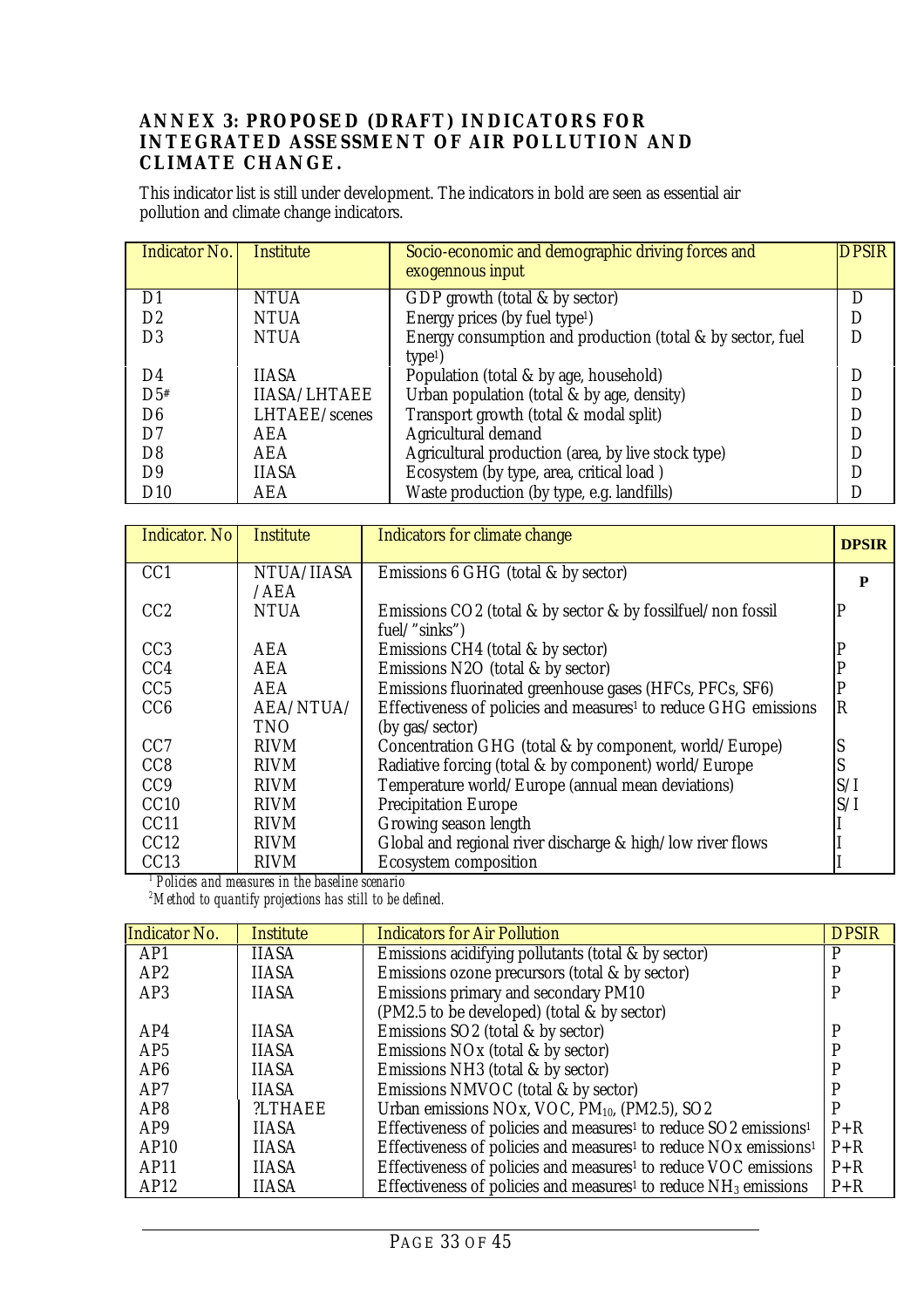| AP13 | <b>IIASA</b>  | Effectiveness of policies and measures <sup>1</sup> to reduce $PM_{10}$ emissions | $P + R$      |
|------|---------------|-----------------------------------------------------------------------------------|--------------|
| AP14 | <b>IIASA</b>  | (Percentage) Area Exceedance Critical Loads (max, 2%, 5%) Total                   | S            |
|      |               | acidity                                                                           |              |
| AP15 | <b>IIASA</b>  | (Percentage) Area Exceedance Critical Loads (max, 2%, 5%)                         | S            |
|      |               | Nitrogen                                                                          |              |
| AP16 | <b>IIASA</b>  | Average accumulated exceedance (AAE) of nutrient nitrogen and                     | S            |
|      |               | acidity                                                                           |              |
| AP17 | <b>IIASA</b>  | Exceedance days/potential exposure of ozone at the regional level                 | <sub>S</sub> |
| AP18 | <b>LTHAEE</b> | Exceedance days/potential exposure of ozone target in urban areas S               |              |
| AP19 | <b>LTHAEE</b> | Exceedance days/potential exposure of PM10 target in urban areas                  | S            |
| AP20 | <b>LTHAEE</b> | Exceedance days/potential exposure of SO2 target in urban areas                   | S            |
| AP21 | <b>LTHAEE</b> | Exceedance days/potential exposure of NO2 target in urban areas                   | S            |
| AP22 | <b>RIVM</b>   | Aggregated exceedance AQ standards (in development)                               | C            |
| AP23 | <b>IIASA</b>  | Exposure of crops/forests to ozone                                                |              |
| AP24 | <b>IIASA</b>  | Human health Exposure, risk and effects by air pollutants                         |              |
|      |               | (total (DAILy's?) & by component) <sup>30</sup>                                   |              |
|      |               |                                                                                   |              |

*1 Policies and measures in the baseline scenario*

Examples of potential<sup>31</sup> indicators for linkages between air pollution and climate change not yet included in the scenario framework

| Mo/Me |
|-------|
| Mo/Me |
|       |
|       |
|       |
|       |
|       |
|       |
|       |
|       |
|       |
|       |
|       |
|       |
|       |
|       |
|       |
|       |
|       |
|       |
|       |
|       |

DPSIR: Driving forces, Pressure, State, Impacts, Response; note that the type of indicator can be different from a climate change or air pollution perspective

1 Vision means the time period that an indicator becomes applicable for assessments. S short (0-2 years), M medium (3-5 years), L long (6-10 years).

 $\ddot{\phantom{a}}$ 30 This indicator needs further to be developed in co-operation with WHO-Europe.

 $31$  This indicators are proposed in a draft EEA (2003) technical report, after consultation with the countries a final set of indicators will become available. Therefore the production of these indicators have not yet been included in the workprogramme.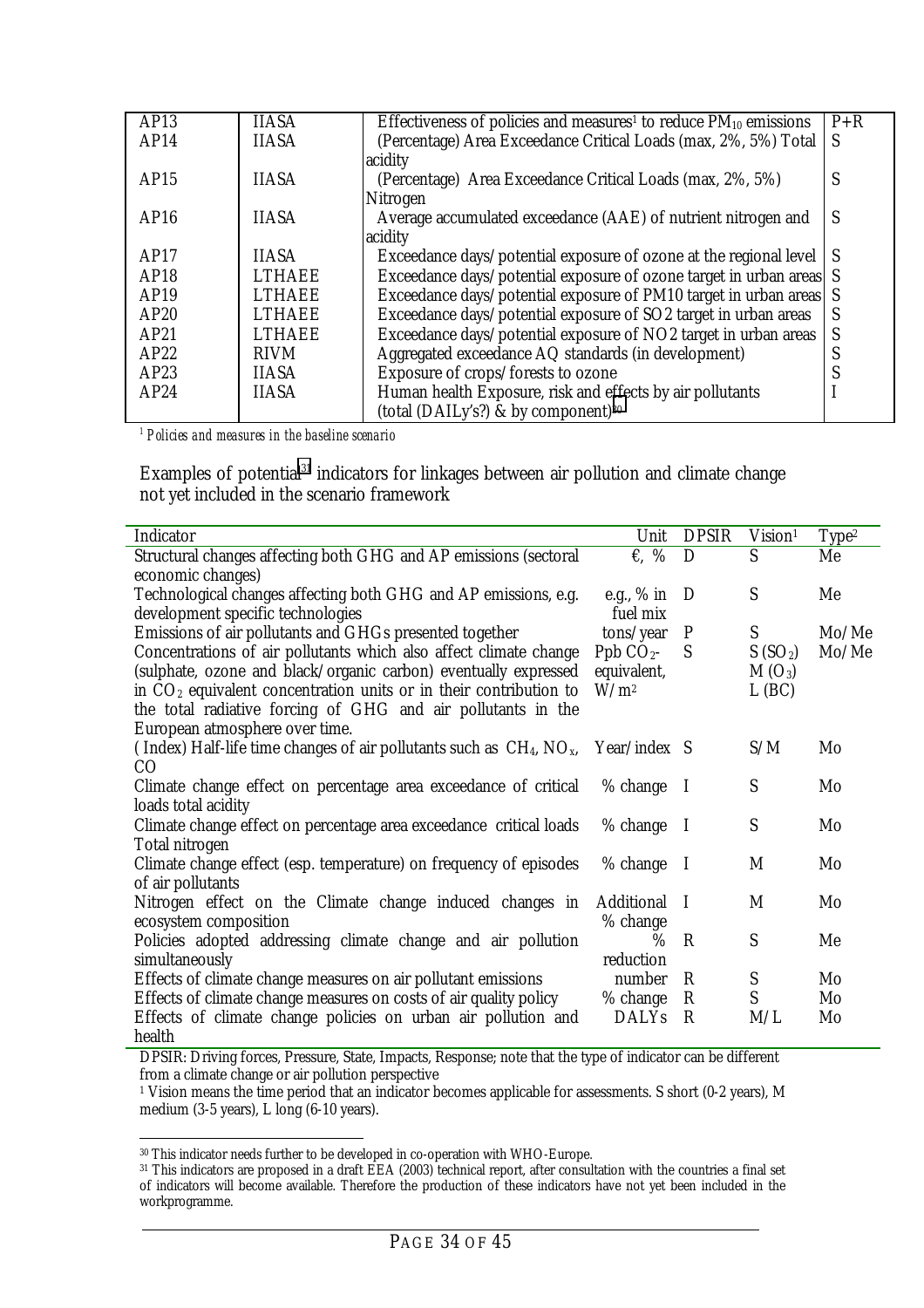2 Indicator type illustrates the main source of information. Me measurements (past trends) Mo modelling (scenarios)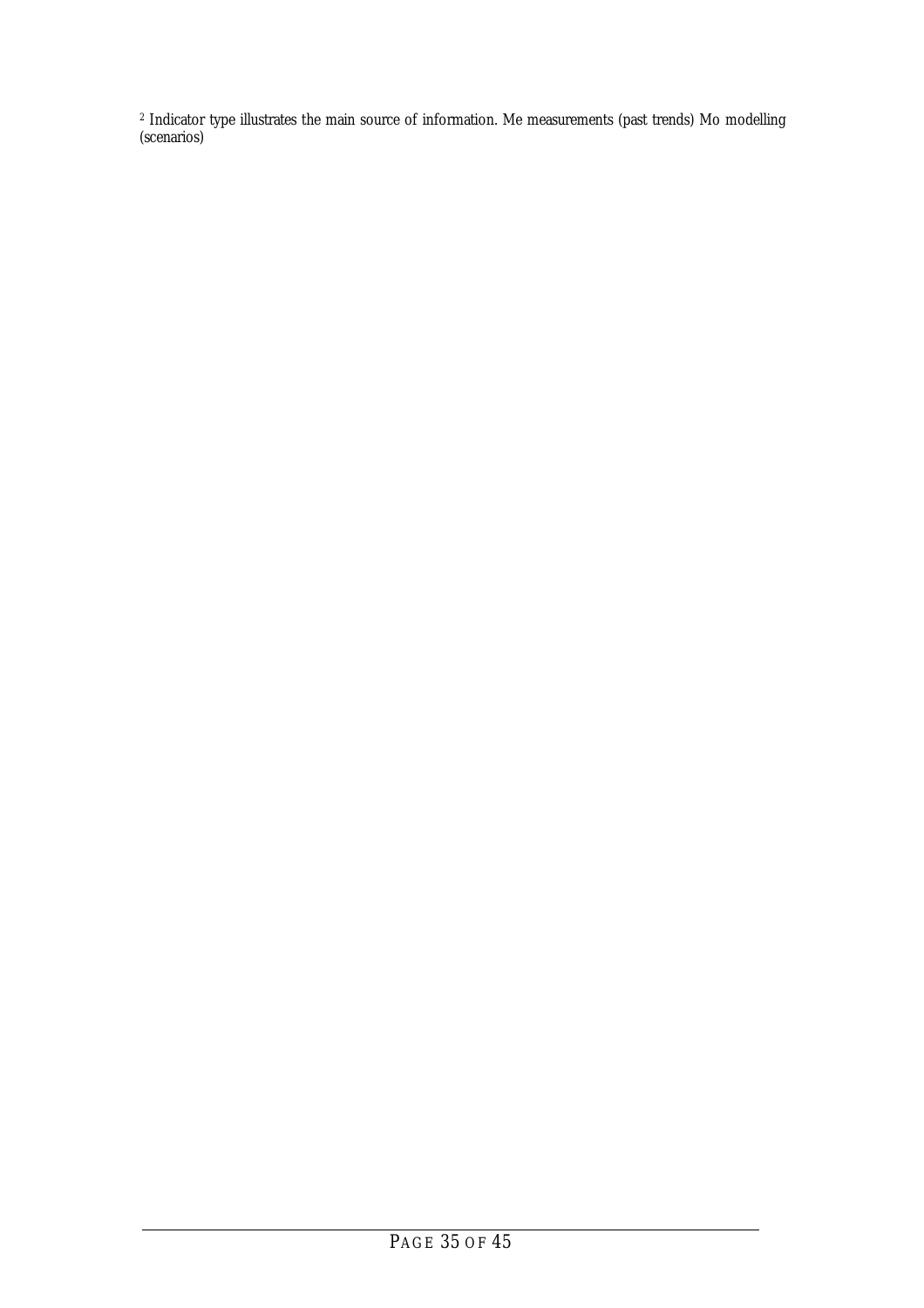### <span id="page-35-0"></span>**ANNEX 4: REFERENCE VALUES FOR NATIONAL INDICATIVE TARGETS FOR RENEWABLE ENERGY SOURCES.**

This Annex gives reference values for the fixing of national indicative targets for electricity produced from renewable energy sources ('RES-E'), as referred to in Article 3(2):

|                | RES-E TWh 1997 (*) | RES-E % 1997 (***) | RES-E% 2010 (***) |  |
|----------------|--------------------|--------------------|-------------------|--|
| Belgium        | 0,86               | 1,1                | 6,0               |  |
| Denmark        | 3,21               | 8,7                | 29,0              |  |
| Germany        | 24,91              | 4.5                | 125               |  |
| Greece         | 3.94               | 8.6                | 20.1              |  |
| Spain          | 37,15              | 19,9               | 29.4              |  |
| France         | 66,00              | 15,0               | 21.0              |  |
| Ireland        | 0,84               | 3.6                | 13,2              |  |
| Italy          | 46,46              | 16,0               | 25.0(1)           |  |
| Luxembourg     | 0,14               | 2,1                | 5.7(3)            |  |
| Netherlands    | 3,45               | 3,5                | 9,0               |  |
| Austria        | 39,05              | 70.0               | 78.1 (?)          |  |
| Portugal       | 14,30              | 38.5               | 39.0 (*)          |  |
| Finland        | 19.03              | 24.7               | 31,5(!)           |  |
| Sweden         | 72,03              | 49,1               | $60,0$ ( $^{a}$ ) |  |
| United Kingdom | 7,04               | $1.7\,$            | 10,0              |  |
| Community      | 338,41             | 13.9 %             | 22% (****)        |  |

In taking into account the reference values set out in this Annex, Member-States make the necessary assumption that the State aid  $(1)$ guidelines for environmental protection allow for the existence of national support schemes for the promotion of electricity produced from renewable energy sources.

Data refer to the national production of RES-E in 1997.

The percentage contributions of RES-E tn 1997 and 2010 are based on the national production of RES-E divided by the gross national electricity consumption. In the case of internal trade of RES-E (with recognised certification or origin registered) the calculation of these percentages will influence 2010 figures by Member State but not the Community total.<br>(\*\*\*) Rounded figure resulting from the reference values above.<br>(\*) haly states that 22% would be a realistic figure, on the assump

When taking into account the reference values set out in this Annex, haly has assumed that gross national electricity production from renewable energy sources will attain up to 7.6 TWh in 2010. This figure includes the contribution of the non-biodegradable fraction of municipal and industrial waste used in compliance with Community legislation on waste management.

In this respect, the capability to reach the indicative target as referred to in this Annex, is contingent, interalia, upon the effective level of the national demand for electric energy in 2010.

(3) Taking into account the indicative reference values set out in this Annex, Lutattiburg takes the view that the objective set for 2010 can be achieved only if:

total electricity consumption in 2010 does not exceed that of 1997,

wind-generated electricity can be multiplied by a factor of 15,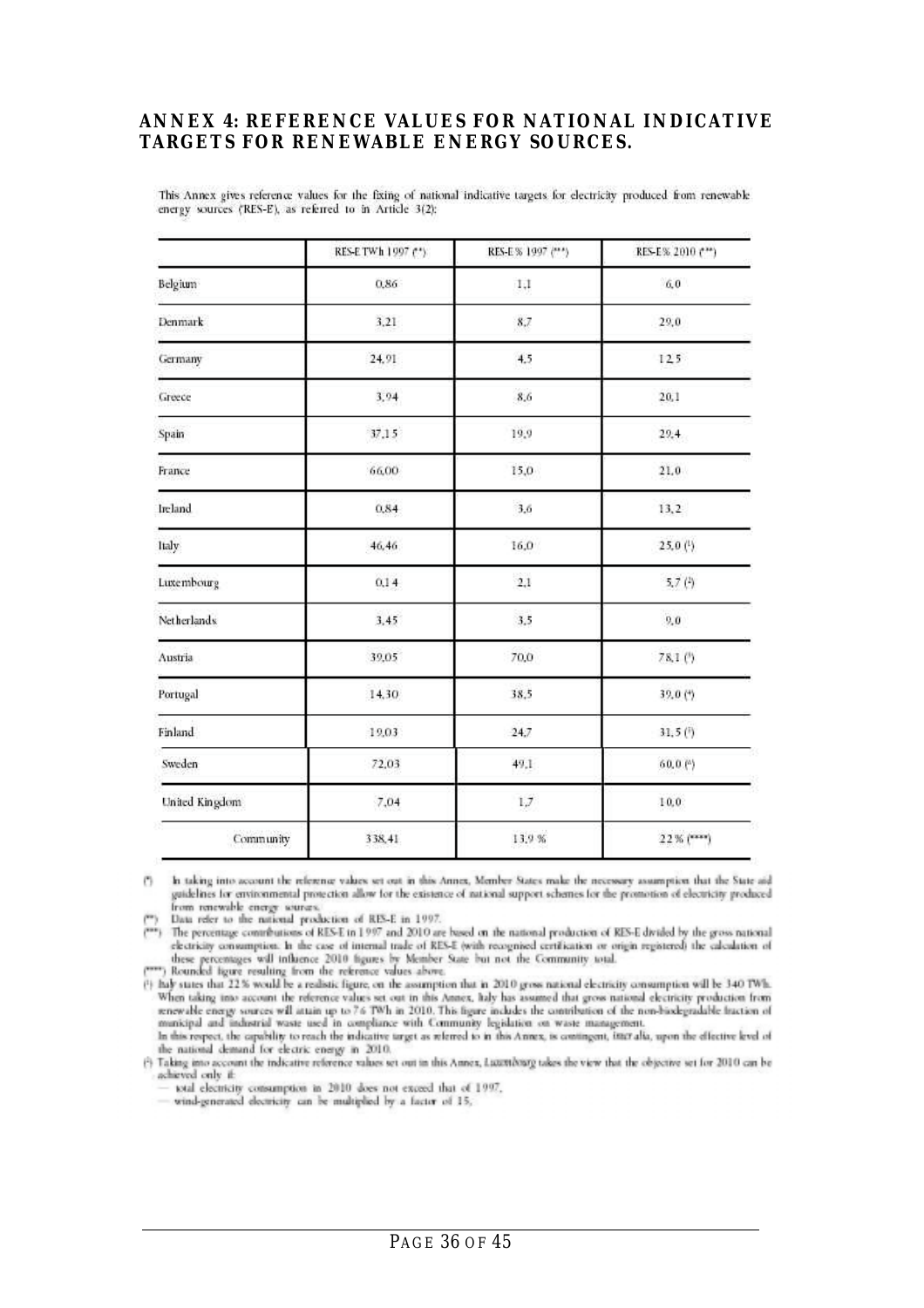- biogas-generated electricity can be multiplied by a factor of 208,
- electricity produced from the only municipal waste incinerator in Luxembourg, which in 1997 accounted for half the electricity produced from renewable energy sources, can be taken into account in its entirety,
- photovoltaically generated electricity can be raised to 80 GWh, and
- in so far as the above points can be achieved from the technical standpoint in the time allowed.
- In the absence of natural resources, an additional increase in electricity generated by hydroelectric power stations is ruled out.
- (1) Austria states that 78,1 % would be a realistic figure, on the assumption that in 2010 gross national electricity consumption will be 56.1 TWh. Due to the lact that the production of electricity from renewable sources is highly dependent on hydropower and therefore on the annual rainfall, the figures for 1997 and 2010 should be calculated on a long-range model based on hydrologic and climatic conditions.
- (\*) Pontgal, when taking into account the reference values, set out in this Amex, states that to maintain the 1997 share of electricity produced from renewable sources as an indicative target for 2010 it was assumed that:
	- it will be possible to continue the national electricity plan building new hydro capacity higher than 10 MW,
	- other renewable capacity, only possible with financial state aid, will increase at an annual rate eight times higher than has occurred recently.

These assumptions imply that new capacity for producing electricity from renewable sources, excluding large hydro, will increase at a rate twice as high as the rate of increase of gross national electricity consumption.

(?) In the Fittrish action plan for renewable energy sources, objectives are set for the volume of renewable energy sources used in 2010. These objectives have been set on the basis of extensive background studies. The action plan was approved within the Government in October 1999.

According to the Finnish action plan, the share of electricity produced from renewable energy sources by 2010 would be 31 %. This indicative target is very ambitious and its realisation would require extensive promotion measures in Finland.

(\*) When taking into account the reference values set out in this Annex, Sweden notes that the possibility of reaching the target is highly dependent upon climatic factors heavily affecting the level of hydropower production, in particular variations in pluviometry, timing of rainfall during the year and inflow. The electricity produced from hydropower can vary substantially. During extremely dry years production may amount to 51 TWh, whereas in wet years it could amount to 78 TWh. The figure for 1997 should thus be calculated with a long-range model based on scientific facts on hydrology and climatic change.

It is a generally applied method in countries with important shares of hydropower production to use water inflow statistics covering a time span of 30 to 60 years. Thus, according to the Swedish methodology and based on conditions during the period 1950-1999, correcting for differences in total hydropower production capacity and inflow over the years, average hydropower production amounts to 64 TWh which corresponds to a figure for 1997 of 46%, and in this context Sweden considers 52% to be a more realistic figure for 2010.

Furthermore, the ability of Sweden to achieve the target is limited by the fact that the remaining unexploited rivers are protected by law. Moreover, the ability of Sweden to reach the target is heavily contingent upon:

- the expansion of combined heat and power (CHP) depending on population density, demand for heat and technology development, in particular for black liquor gasification, and
- authorisation for wind power plants in accordance with national laws, public acceptance, technology development and expansion of orids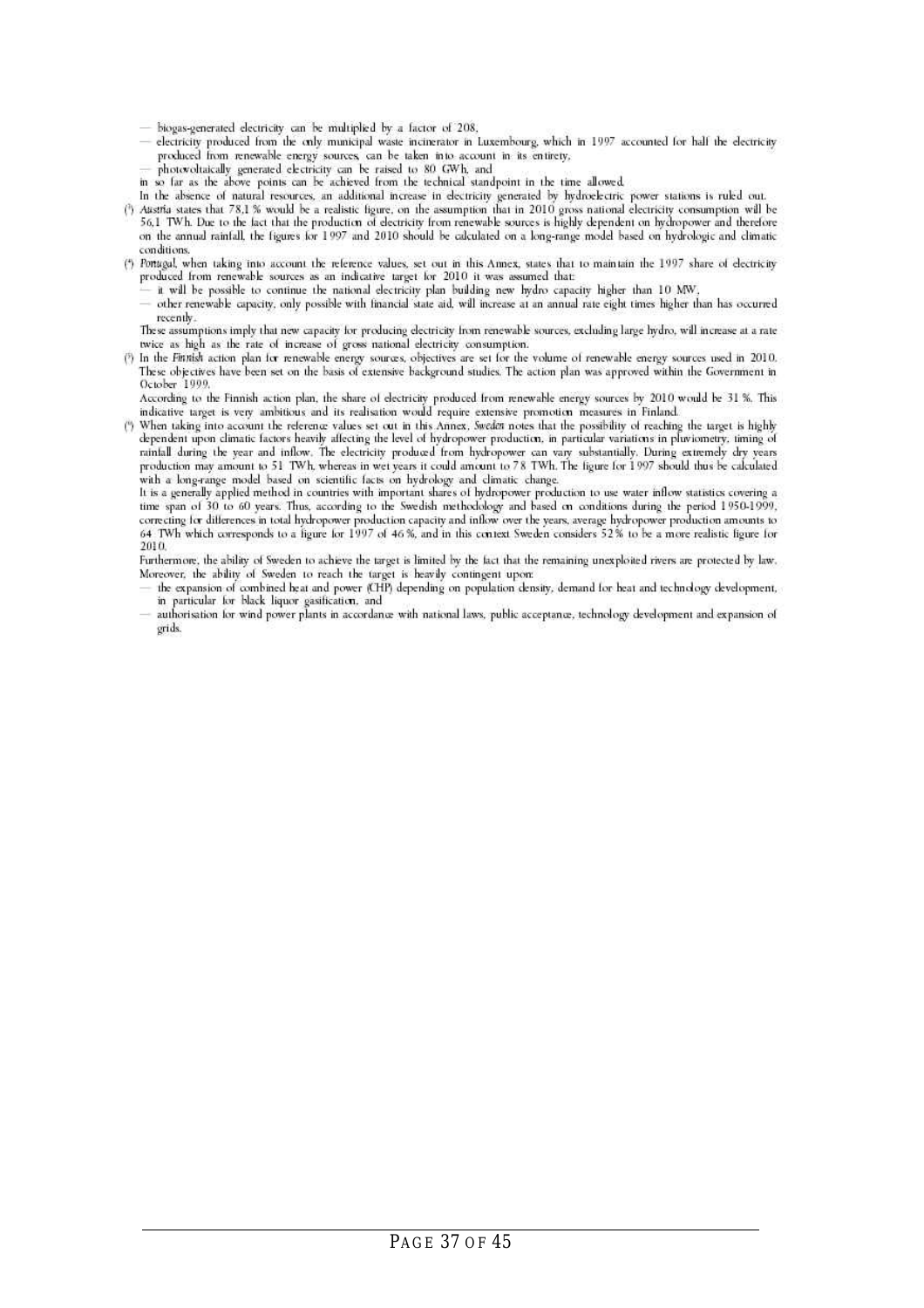# <span id="page-37-0"></span>**ANNEX 5: OVERVIEW OF BURDEN SHARING PRINCIPLES**<sup>32</sup>

### **INTRODUCTION**

 $\ddot{\phantom{a}}$ 

This aim of this annex is to describe the principle differences between the various burden sharing regime approaches momentarily under discussion.

A key element of any proposal for differentiation of future commitments will be equity or fairness. It should be noted that the issue of equity in future climate regimes embraces a broader package than principles and rules for the differentiation of future (mitigation) commitments. Equity also concerns the distribution of costs for adaptation to and impacts of climate change. IPCC (2001a) has indicated that particularly developing countries will be damaged by climate change because they are more vulnerable. The distribution of costs for adaptation to and impacts of climate change will probably be dealt with via policy instruments (like the adaptation fund adopted in the Marrakesh Accords), and is likely to also play a role in discussions on a fair differentiation of mitigation efforts.

As a first step in exploring the principles that can be used for future post-Kyoto commitments we start with exploring equity principles as set out in the UNFCCC.

The most explicit statement in the UNFCCC about burden differentiation can be found in Article 3.1, which states that:

 "The Parties should protect the climate system for the benefit of present and future generations, on the basis of equity and in accordance with their common but differentiated responsibilities and respective capabilities, …" (Article 3.1) (UNFCCC, 1992).

This article confirms the relevance of the principles of responsibility and capability and the relevance of intergenerational equity but leaves open what needs can be considered equitable. The UNFCCC contains other Articles that contain important elements for further defining conditions for an equitable burden differentiation. These conditions relate to the outcomes of any differentiation of mitigation efforts, and are thus outcome based in nature. Article 3.2 states that full consideration should be given to Parties, especially developing country Parties that would have to bear a disproportionate or abnormal burdening from climate policies. This article seems to imply that whatever (principles for) distribution of the burden of mitigating climate change the outcome should meet the condition of proportionality.

Another important condition for the differentiation of commitments can be found in Article 2 about the objective of the Convention. It states that the level of stabilisation of the GHG concentrations in the atmosphere (to avoid dangerous interference with the climate system) should "(…) enable economic development to proceed in a sustainable manner (…)". This article relates to both the acceptable level of impacts resulting from the disturbance of the climate system as to the acceptable level of mitigation of climate change. Neither impacts nor mitigation should impair sustainable development. This condition seems to particularly relate to developing countries, as in the pre-ambule of the UNFCCC it is affirmed that "(…) responses to climate change should be coordinated with social and economic development with a view to avoiding adverse impacts on the latter, taking into full account the legitimate priority needs of developing countries for the achievement of sustained economic growth and eradication of poverty (…)".

In the context of the differentiation of mitigation efforts, the UNFCCC, thus implicitly (if not explicitly) seems to recognise the 'basic needs' principle and 'no-harm' principle: the distribution of mitigation efforts should not harm the opportunities for socio-economic development for the least

<sup>32</sup> Based, with permission, on: RIVM report 728001023/2003 (in preperation) Exploring climate regimes for differentiation of commitments to achieve the EU climate target, M.G.J. den Elzen, M.M. Berk, P. Lucas, B. Eickhout, D.P. van Vuuren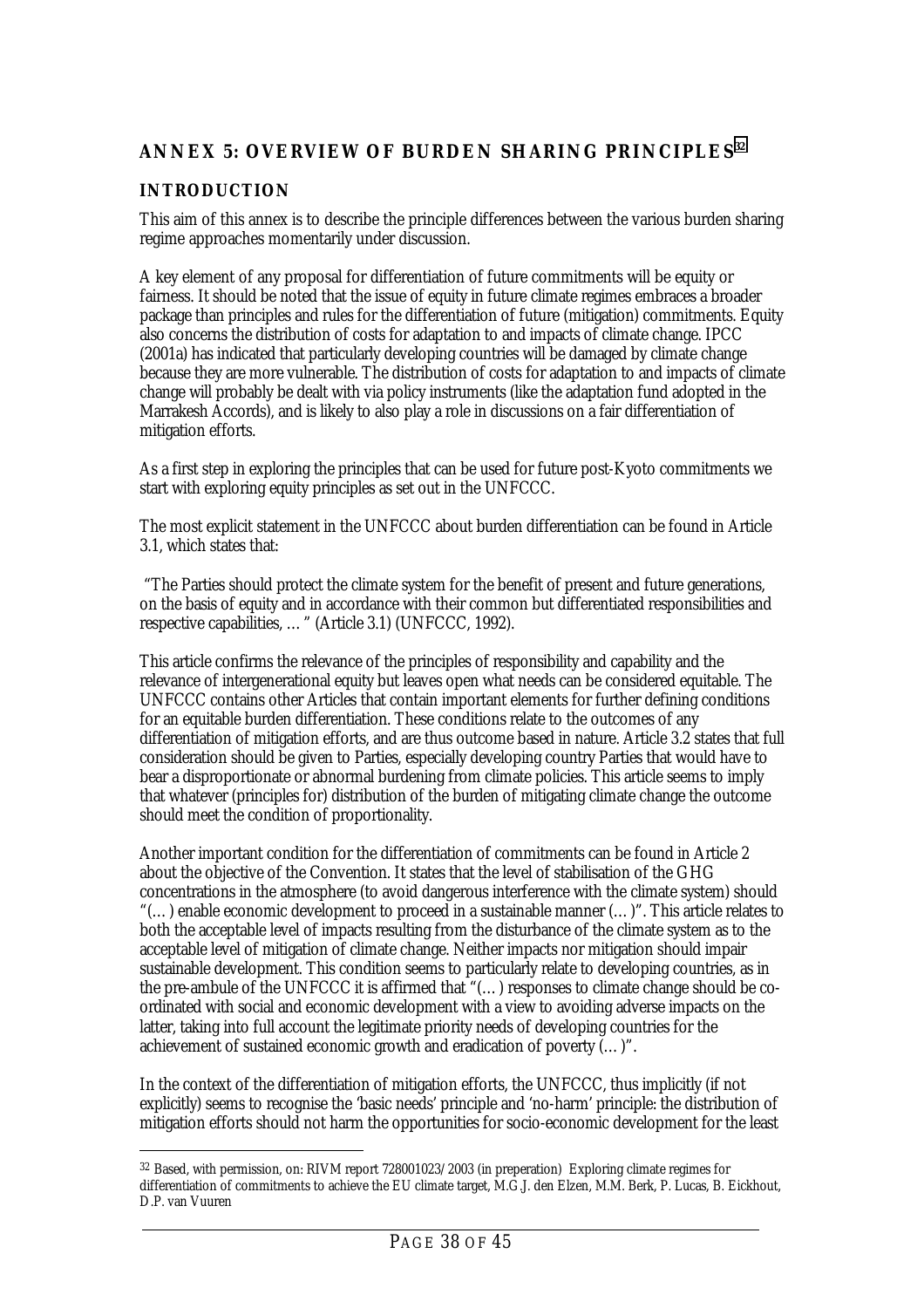<span id="page-38-0"></span>developed countries to meet their people's basic needs. These principles imply that mitigation regimes should either exclude the least developed countries from participation in the burden sharing (by introducing some threshold for participation) or allocate emission allowances in such a way that their development opportunities are not affected. It can be argued that it is a minimum condition because it does not account for possible negative impacts of climate change that hamper economic development and the fulfillment of basic needs.<sup>33</sup>

In conclusions, the UNFCCC explicitly supports the principles of responsibility and capability and implicitly seems to support the basic needs principle. In addition, it is clear that no distribution of commitments nor of the measures taken to implement them should result into abnormal and disproportional burdening of some countries.

# **PRINCIPLES OF DISTRIBUTIVE FAIRNESS**

There is no common accepted definition of equity. Equity principles refer to more general notions or concepts of distributive justice or fairness. In the literature many different categorisations of equity principles can be found (see Banuri et al. (1996); Rose (1998); Ringius et al. (1998)). Often quoted equity principles in climate change context are the following:

- *egalitarian:* people have equal rights to use the atmosphere
- *sovereignty / acquired rights:* all countries have an equal right to use the atmosphere; current emissions constitute a status quo right
- *horizontal:* countries under similar (economic) conditions should have similar emission reduction commitments / costs
- *vertical/capability:* the greater the capacity to act/ability to pay the greater the share in the mitigation / economic burden
- *responsibility/polluter pays:* the greater the contribution to the problem the greater the share in the mitigation / economic burden
- *basic needs:* people have equal rights to fulfilling basic (development) needs; basic needs have priority (related principles: priority and no-harm)
- *Rawlsian:* the underprivileged should benefit from the distribution of costs or benefits

These general equity principles need to be distinguished from specific rules or formulas for burden sharing or emissions allocation, and from equity criteria or indicators (Ringius et al., 1998; Ringius et al., 2002; Rose, 1992). Rules for burden sharing or emissions allocation specify how the equity principle can be interpreted / applied in the context of greenhouse gas emission control. Equity criteria or indicators further specify the way rules for burden sharing or emissions allocations are to be operationalised (e.g. what data to be used).

Rose (1992) and Rose et al. (1998) has pointed at a distinction between three types of alternative equity rules for global warming regimes:

- *allocation based criteria,* defining equitable differentiation of commitments in terms of principles for the distribution of emission allowances or the allocation of emission burdens;
- *outcome based criteria,* defining equitable differentiation of commitments in terms of outcome, in particular the distribution of economic effects, and
- *process based criteria,* defining equitable differentiation of commitments in terms of the process for arriving at a distribution of emission burdens.

This distinction is also important because some equity principles can be interpreted in both an allocation-based and an outcome based way, which may result in quite different outcomes. Moreover, the distinction is important, as almost all approaches explored sofar are allocationbased approaches. A disadvantage of outcome based approaches is that they dependent on complex economic models, the outcomes of which are usually not transparent to policy-makers. On the other hand, the (perceived) costs and economic impacts of options for differentiation of

 $\ddot{\phantom{a}}$ <sup>33</sup> The application of the no-harm principle on both mitigation and impacts is likely to result in the need for substantial compensation.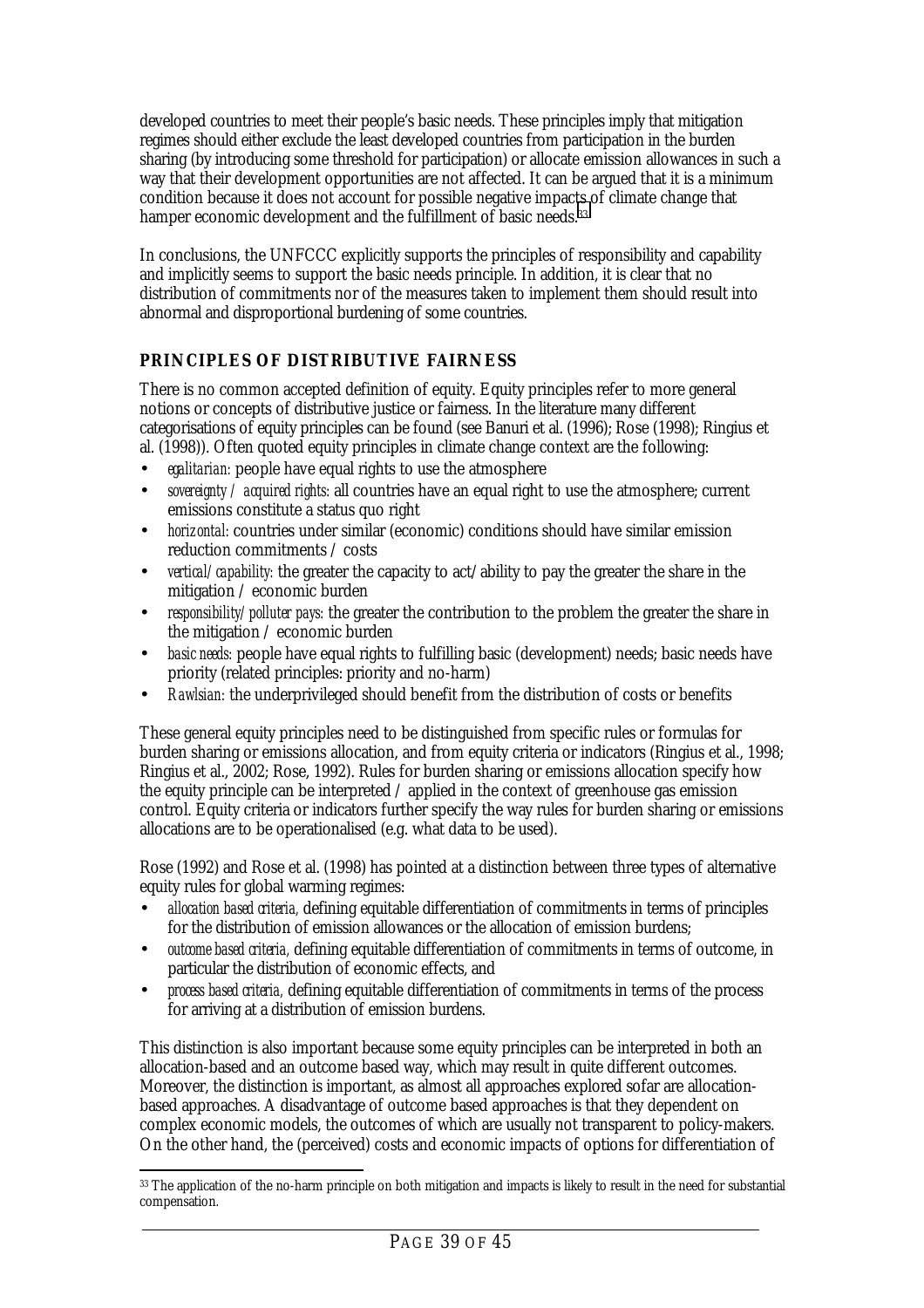<span id="page-39-0"></span>future commitments will have an important impact on the evaluating of policy options. Process based criteria are generally less suitable for ex ante evaluation because their outcomes are less predictable.

# **CHARACTERISATION OF THE APPROACHES EXPLORED**

Ringius et al. (1998; 2002) have tried to indicate which of the various equity principles for distributive fairness mentioned in the literature are the most politically salient, that is: need to be accounted for in proposals for burden differentiation in order to make these widely acceptable in future international climate negotiations. Based on both literature and the practice of international environmental negotiations, they conclude that three principles stand out as the most relevant elements for a widely accepted approach to burden differentiation in future international climate negotiations:

- *Responsibility:* costs should be distributed in proportion to a country's share of responsibility for causing the problem;
- *Capacity:* costs should be distributed in proportion to country's ability to pay;
- *Need:* all individuals have equal rights to pollution permits, with a minimum to secure basis human rights, including a decent standard of living.

This simplified typology looks very elegant and comes close to what is said about an equitable distribution of mitigation efforts in the UNFCCC. However, there are a few important comments that need to be made.

The first relates to the rather ambiguous character of the above definition of Ringius et al. (2002) of the need principle. It seems to refer mainly to the basic needs equity principle, but also to the egalitarian equity principle. However, these principles are fundamentally different. The egalitarian equity principle is not based on the concept of need but on the concept of rights: all humans have equal user rights with respect to the global atmosphere, irrespective of their needs. Such are inalienable rights that are independent of actual needs. As indicated by Ringius et al. (2002), the basic need principle is based on the pillar of basic human rights, including the right to development. They provide ground for exempting countries from sharing in the global GHG emission control (or for providing compensation for negative effects), but not for allocating them emission rights irrespective of their actual needs as in the case of the egalitarian equity principle.

This is not to say that the egalitarian equity principle does not have relevance in the climate negotiations. In fact it has been referred to in many proposals, such as the Contraction and Convergence approach, including those of Parties to the UNFCCC (Depledge, 2000; Ringius et al., 2002). The point here is that the egalitarian equity principle is different from the (basic) need principle and also seems to have a less strong legal claim than the basic need principle, in particular given the wording of the UNFCCC.

The sovereignty principle cannot be used to legitimise unlimited GHG emissions when it is known that these are likely to be harmful to other states.

At the same time, it can be argued that countries did not know about the possible negative impacts of large scale GHG emissions and therefore their past behaviour cannot be held illegal. Moreover, it can be argued that they have become economically and socially dependent on the use of fossil fuels and that a strong reduction would result into an abnormal and disproportional burden, as referred to in the UNFCCC. The claim of status quo or acquired rights and related proposals for a flat rate reduction or grand-fathering of GHG emission permits thus still seem to have some bearing and cannot be easily dismissed (Müller, 1999)

The four principles – responsibility, capability, sovereignty and egalitarian - can thus be used to create a square embracing both principles clearly reflected in the UNFCCC as well as other salient principles. They can be further ordered as being either rights or duty based in character (Figure V.1): responsibility and capability result in a duty to contribute to mitigation, while the egalitarian and sovereignty principles establish a right to emit. The scheme can be used to characterise the position of the regime(s) that will be explored in SoEOR2005 report.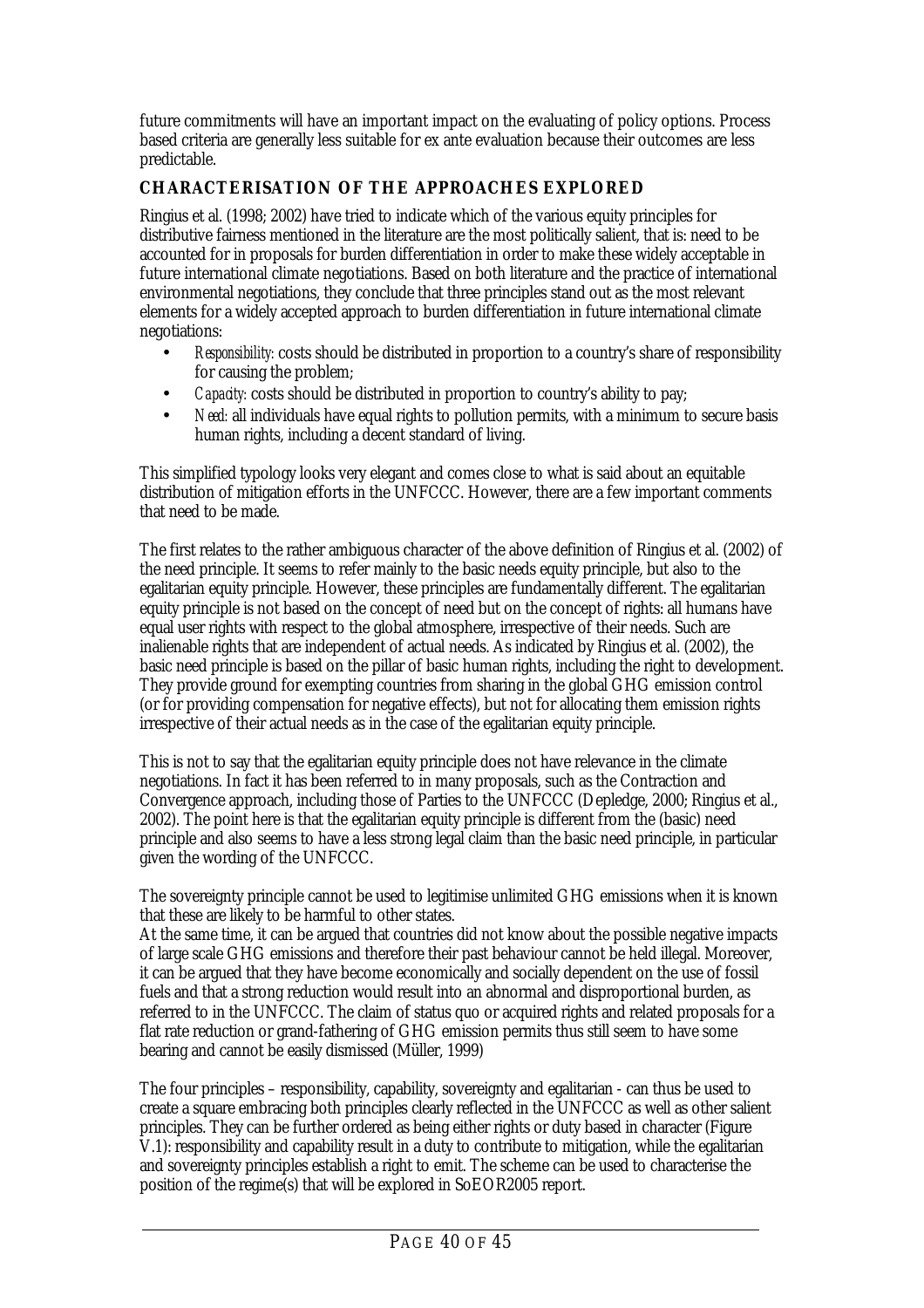<span id="page-40-0"></span>As an example a few proposed burden sharing regimes will be discussed here in relation to their position in above discussed principles.

The C&C and GC approaches are both *rights bases approaches*, based on a combination of both the egalitarian and sovereignty principles, while leaving aside the principle of responsibility. Here, the GC approach is generally closer to the egalitarian principle than C&C as the change in relative weight of emissions (sovereignty) versus population (egalitarian) in the distribution of emission space normally is faster under GC than C&C, because of the preference voting based on population numbers<sup>34</sup>.

The other approaches are *duty-based approaches*, with the Brazilian and Jacoby rule proposals being clearly oriented to the responsibility and capability principles, respectively. The Multi-stage approach is based on a combination of the responsibility and capability principles, but may also include elements related to the egalitarian principle, e.g. by using per capita emissions levels as burden sharing key.



Figure V.1: Allocation based equity principles and proposals for differentiation of commitments

### **OTHER RELEVANT DIMENSIONS OF REGIMES FOR DIFFERENTIATION OF COMMITMENTS**

In addition to equity principles, there are a number of other dimensions of architectures of possible regimes for the differentiation of future commitments (see also Berk et al. (2002)).

*Problem definition (burden sharing or resource sharing):* The climate change problem can be defined as a pollution problem or as a property sharing issue. These different approaches have implications for the design of climate regimes. In the first approach, the burden sharing will focus on defining who should reduce or limit his pollution and how much; in the latter approach the focus is on who has what user rights and the reduction of emissions will be in line with the user rights.

 $\overline{a}$  $^\mathrm{34}$  In principle, C&C could result in a faster redistribution of emission space towards a per capita distribution than GC if the convergence period chosen would be very short like, 10 year. However, in most proposals for a C&C approach the convergence period is usually set at 20-40 years or more.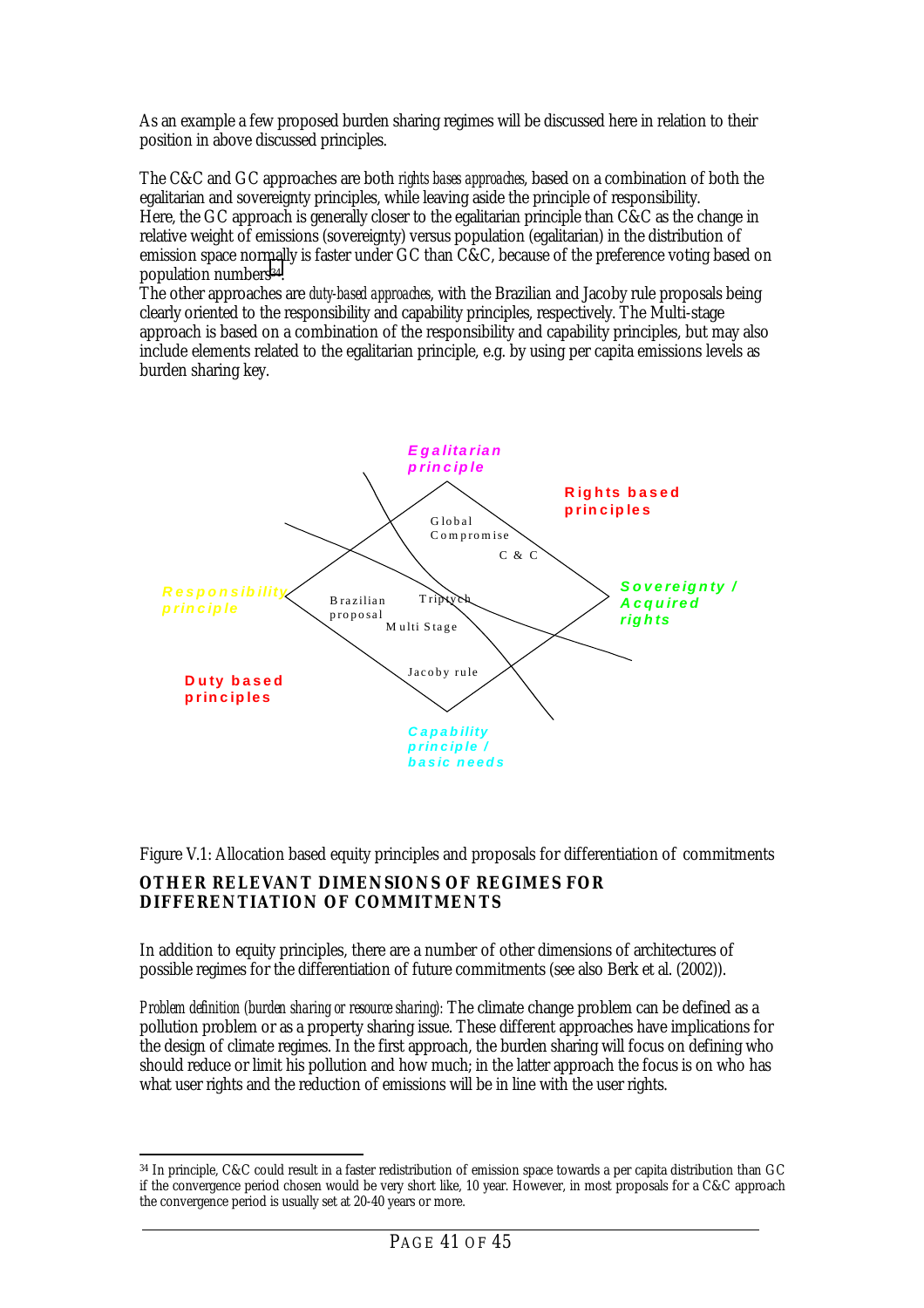*Emission limit:* One can define the emission reduction top-down by first defining globally allowed emissions and than apply certain participation and differentiation rules for allocating the overall reduction effort needed, or instead in a bottom-up way allocate emission control efforts among Parties, without a predefined overall emission reduction effort. In the top-down approach the question of adequacy of commitments is separated from the issue of burden differentiation. In the bottom-up approach, the two are dealt with at the same time.

*Participation (thresholds / timing):* Another dimension is that of the degree of participation: who should participate when in sharing the burden? This issue concerns discussions on both the types of thresholds for participation and the threshold level or the timing. At the same time, there is no need for all Parties to participate in the same way.

*Type of commitment:* The approaches for differentiation of commitments can either pre-define the allocations of emissions over time or make the allocation dependent on actual developments in levels of economic activity, population or emissions. In ex-ante analysis this results in baseline dependent allowance schemes. The level of dependency on actual developments can vary from small, like in the case of the per capita convergence approach (dependent on population only), or large, like in the case of the Multi-stage approach (dependent on population, income and emissions only).

*Form of commitment:* The form of the commitment for countries can be equal for all, like the binding emission target in Kyoto Protocol, but can also be defined in differentiated ways (see e.g. Baumert et al. (1999); Claussen et al. (1998); Philibert and Pershing (Philibert and Pershing, 2001)). Instead of fixed absolute targets, commitments may be defined as relative or dynamic targets, such as a reduction in energy and/or carbon intensity levels, or in terms of policies and measures. There is also the option of non-binding commitments. In addition, the legal nature of the commitment can be either binding or voluntary.35

*Scope of the commitment*: This dimension concerns the question whether the commitment covers all GHG and sectors or is limited to particular GHGs or sectors. In particular in the case of developing countries new commitments could be limited to particular sectors or GHGs for reasons of verification and monitoring and because emissions certain sectors are difficult to predict and control (e.g. agriculture). The present commitments under the KP cover all GHGs and sectors, but exclude emissions from international aviation and maritime activities.

With the need for a broadening of the participation of developing country Parties in future emission control, Berk and den Elzen (2001) have indicated that the development of the international climate regime principally could take two different directions:

- 1. Incremental regime evolution, i.e. a gradual expansion of the Annex I group of countries adopting binding quantified emission limitation or reduction objectives under the UNFCCC, or,
- 2. Structural regime change, i.e. the adoption of a regime defining the evolution of emission allowances for all Parties over a longer time period.

The first approach would mean a gradual extension of the present Kyoto Protocol approach to differentiate the obligations of various Parties under the Convention (sometimes referred to as 'graduation'). It could be based on ad-hoc criteria, or on pre-defined rules for both participation and differentiation of commitments. This type of regime we call *'Increasing participation*'. In an increasing participation regime, the number of Parties involved and their level of commitment gradually increase according to participation and differentiation rules, like per capita income or per capita emissions.

 $\overline{a}$ 35 Formally, commitments are always voluntary in the sense that countries voluntarily commit themselves to international agreement. However, once ratified a country is formally bound to meet its obligations. In the case of voluntary commitments there is no formal obligation to achive a material result (e.g. reduction in emissions).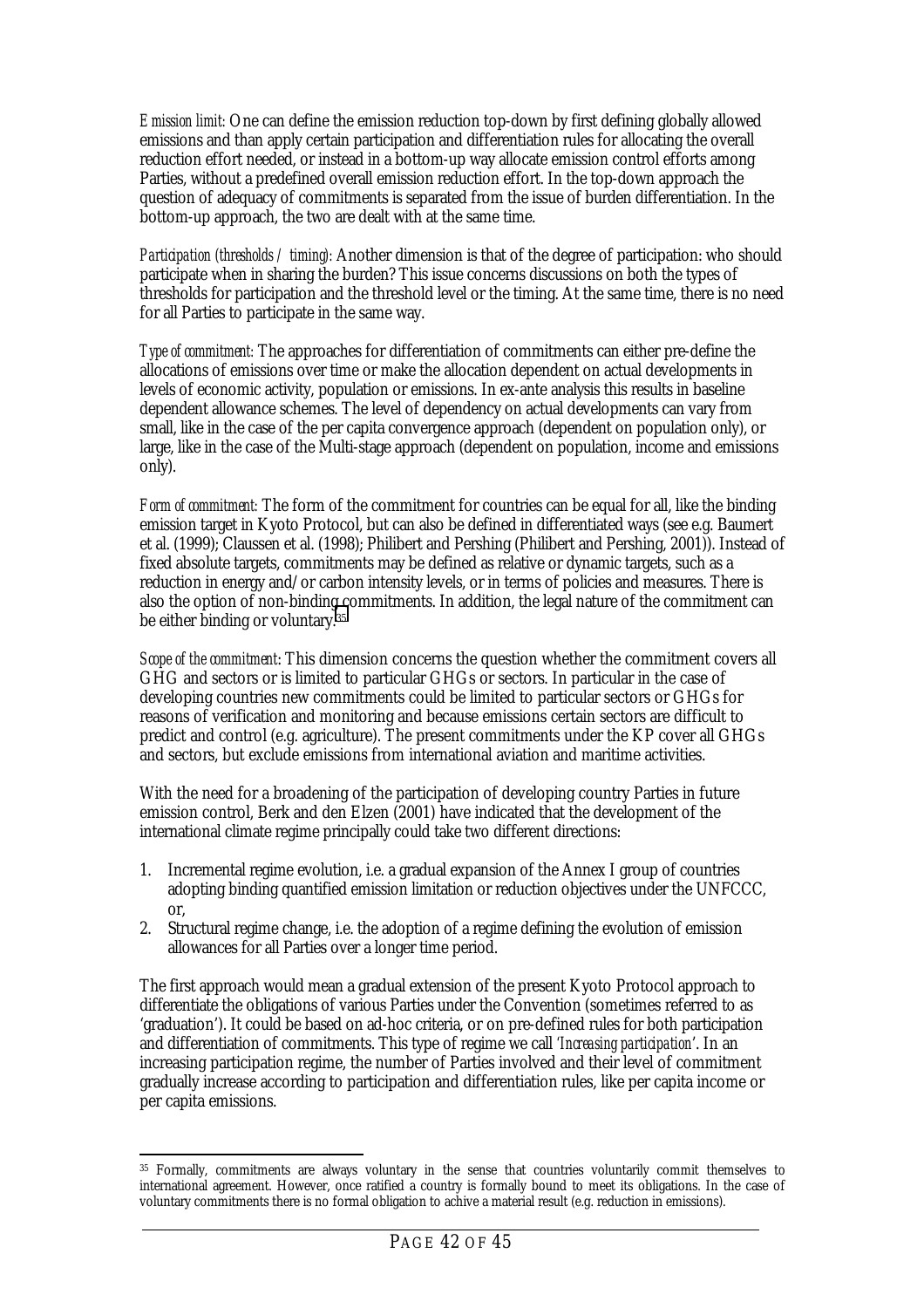The second approach would be a shift away from the present approach towards a regime that – in absolute or relative terms - governs commitments for all Parties and their evolution over a longterm period. This type of regime we may call *'full participation*'. Examples of such approaches are the Contraction & Convergence approach and the Global Compromise approach.

Of course, other types of structurally different climate regimes can be thought of as well, like a regime based on technology standards, common policies and measures or sector-based approaches as include in the so-called Triptych approach (Phylipsen et al., 1998). The latter approach was used within the EU to help define its internal differentiation of targets for the KP. Such approaches would be more bottom-up in character, although they could be combined with specific emission targets (as illustrated in the case of the EU). Such approaches have been elaborated elsewhere (for a global application of the Triptych approach see den Elzen (2002a) and Groenenberg (2002)).

| <b>Dimensions</b>              | <b>Burden</b><br>sharing 1 | C&C | <b>Burden</b><br>sharing 2 | <b>Burden</b><br>sharing 3 | <b>Burden</b><br>sharing 4 |
|--------------------------------|----------------------------|-----|----------------------------|----------------------------|----------------------------|
| <b>Equity principles</b>       |                            |     |                            |                            |                            |
| Responsibility                 | X                          |     | X                          |                            |                            |
| Capability                     | (X)                        |     | X                          |                            | X                          |
| Egalitarian                    |                            | X   | (X)                        | X                          |                            |
| <b>Acquired rights</b>         |                            | X   |                            | X                          |                            |
| <b>Problem definition</b>      |                            |     |                            |                            |                            |
| <b>Pollution problem</b>       | X                          |     | X                          |                            | X                          |
| Global commons issue           |                            | X   |                            | X                          |                            |
| <b>Emissions limit</b>         |                            |     |                            |                            |                            |
| top down                       | (X)                        | X   | X                          | X                          | (X)                        |
| bottom up                      | X                          |     |                            |                            | X                          |
| Participation                  |                            |     |                            |                            |                            |
| Partial                        | (X)                        |     | X                          |                            | X                          |
| All                            | X                          | X   | (X)                        | X                          |                            |
| <b>Nature of Commitments</b>   |                            |     |                            |                            |                            |
| Pre-defined                    |                            | X   |                            | X                          |                            |
| Path dependent                 | X                          |     | X                          |                            | X                          |
| <b>Form of Commitment</b>      |                            |     |                            |                            |                            |
| Equal                          | X                          | X   |                            | X                          | X                          |
| Differentiated                 |                            |     | X                          |                            |                            |
| <b>Scope of the Commitment</b> |                            |     |                            |                            |                            |
| <b>Full coverage</b>           |                            |     |                            |                            |                            |
| Partial coverage (of           | X                          | X   | X                          | X                          | X                          |
| sector/GHGs)                   |                            |     |                            |                            |                            |
|                                |                            |     |                            |                            |                            |

*Table V.1: An example how different approaches can be characterized according to different burden sharing principles*

 $X=$  applicable;  $(X) =$  partly applicable

#### **Literature**

- Banuri, T., Göran-Mäler, K., Grubb, M., Jacobson, H.K. and Yamin, F., 1996. Equity and Social Considerations. In: J.P. Bruce, H. Lee and E.F. Haites (Editors), Climate Change 1995 - Economic and Social Dimensions of Climate Change, Contribution of Working Group III to the Second Assessment Report of the IPCC. Cambridge University Press, Cambridge, UK.
- Baumert, K.A., Bhandari, R. and Kete, N., 1999. What might a developing country climate commitment look like?, World Resources Institute, Washington DC.
- Berk, M.M. and den Elzen, M.G.J., 2001. Options for differentiation of future commitments in climate policy: how to realise timely participation to meet stringent climate goals? Climate Policy, 1(4): 465-480.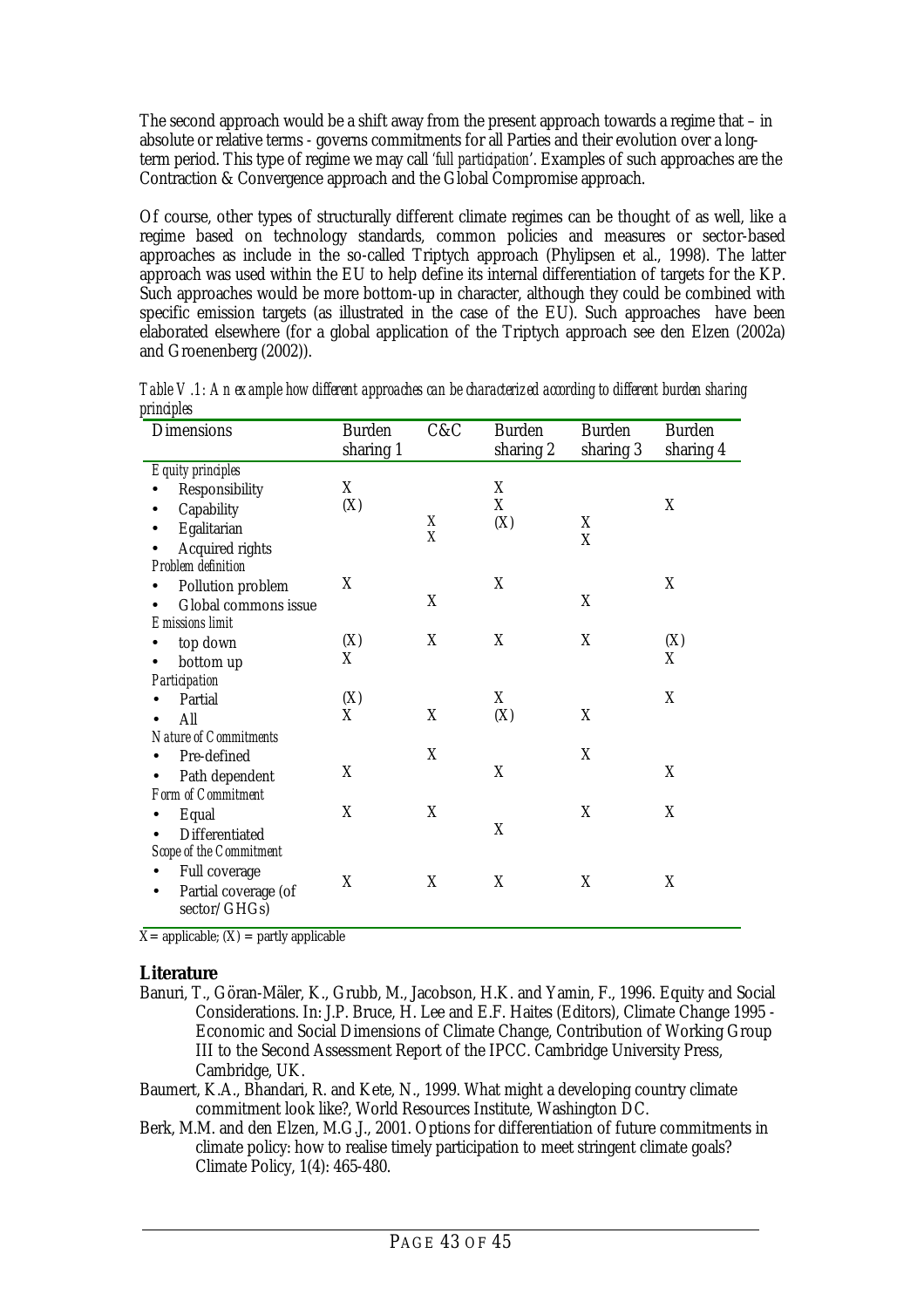- Berk, M.M., Van Minnen, J.G., Metz, B., Moomaw, W., Elzen, M.G.J.d., Vuuren, D.P.v. and Gupta, J., 2002. Climate OptiOns for the Longterm (COOL) Global Dialogue Synthesis Report, National Institute of Public Health and the Environment (RIVM), Bilthoven, The Netherlands.
- Claussen, E. and McNeilly, L., 1998. Equity and Global Climate Change, The Complex Elements of Global Fairness. [www.pik-potsdam.de/data/emic/table\\_of\\_emics.pdf,](http://www.pik-potsdam.de/data/emic/table_of_emics.pdf) PEW Centre on Global Climate Change, Arlington.
- den Elzen, M.G.J., 2002a. Exploring climate regimes for differentiation of future commitments to stabilise greenhouse gas concentrations. Integrated Assessment, 3(4): (in press).
- den Elzen, M.G.J., Berk, M.M., Lucas P., Eickhout B., van Vuuren D.P. 2003. Exploring climate regimes for differentiation of commitments to achieve the EU climate target RIVM report 728001023/2003 (in preperation)
- Depledge, J., 2000. Tracing the origins of the Kyoto Protocol: an article by article textual history, UNFCCC/TP/2000/2, UNFCCC, Bonn.
- Groenenberg, H., 2002. Development and Convergence: a bottom-up analysis for the differentiation of future commitments under the Climate Convention. PhD Thesis, Utrecht University, Utrecht, the Netherlands.
- IPCC, 2001a. Climate change 2001. Impacts, adaptation and vulnerability. Contribution of Working Group II to the Third Assessment Report of the Intergovernmental Panel on Climate Change. Cambridge University Press, Cambridge.
- Müller, B., 1999. Justice in Global Warming Negotiations How to achieve a procedurally fair compromis, Osford Institute for Energy Studies, Oxford.
- Philibert, C. and Pershing, J., 2001. Considering the options: climate targets for all countries. Climate Policy, 1(2): 211-227.
- Phylipsen, G.J.M., Bode, J.W., Blok, K., Merkus, H. and Metz, B., 1998. A Triptych sectoral approach to burden differentiation; GHG emissions in the European bubble. Energy Policy, 26(12): 929-943.
- Ringius, L., Torvanger, A. and Holtsmark, B., 1998. Can multi-criteria rules fairly distribute climate burdens? - OECD results from three burden sharing rules. Energy Policy, 26(10): 777-793.
- Ringius, L., Torvanger, A. and Underdal, A., 2002. Burden sharing in international climate policy: principles of fairness in theory and practice. International Environmental Agreements: Politics, Law and Economics, 2: 1-22.
- Rose, A., 1992. Equity Considerations of Tradable Carbon Emission Entitlements, Combating Global Warming. UNCTAD, Geneva.
- Rose, A., Stevens, B., Edmonds, J. and Wise, M., 1998. International Equity and differentiation in Global Warming policy, Mimeo, The Pennsylvania State University, California Energy Commission, and Pacific Northwest Laboratory, 31 July.
- UNFCCC, 1992. United Nations General Assemby, United Nations Framework Convention on Climate Change, [http://www.unfccc.int/resources,](http://www.unfccc.int/resources) United Nations, New York.